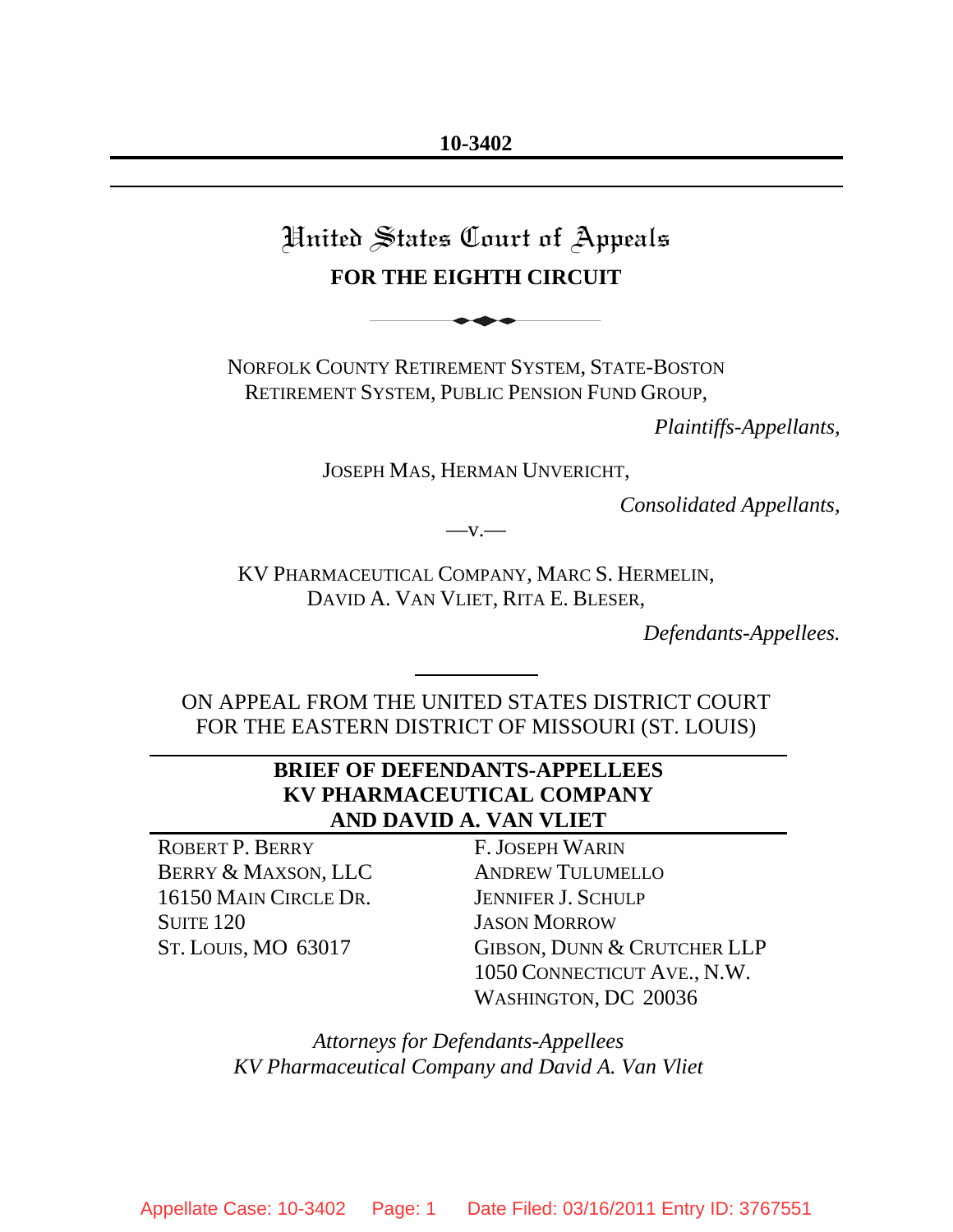2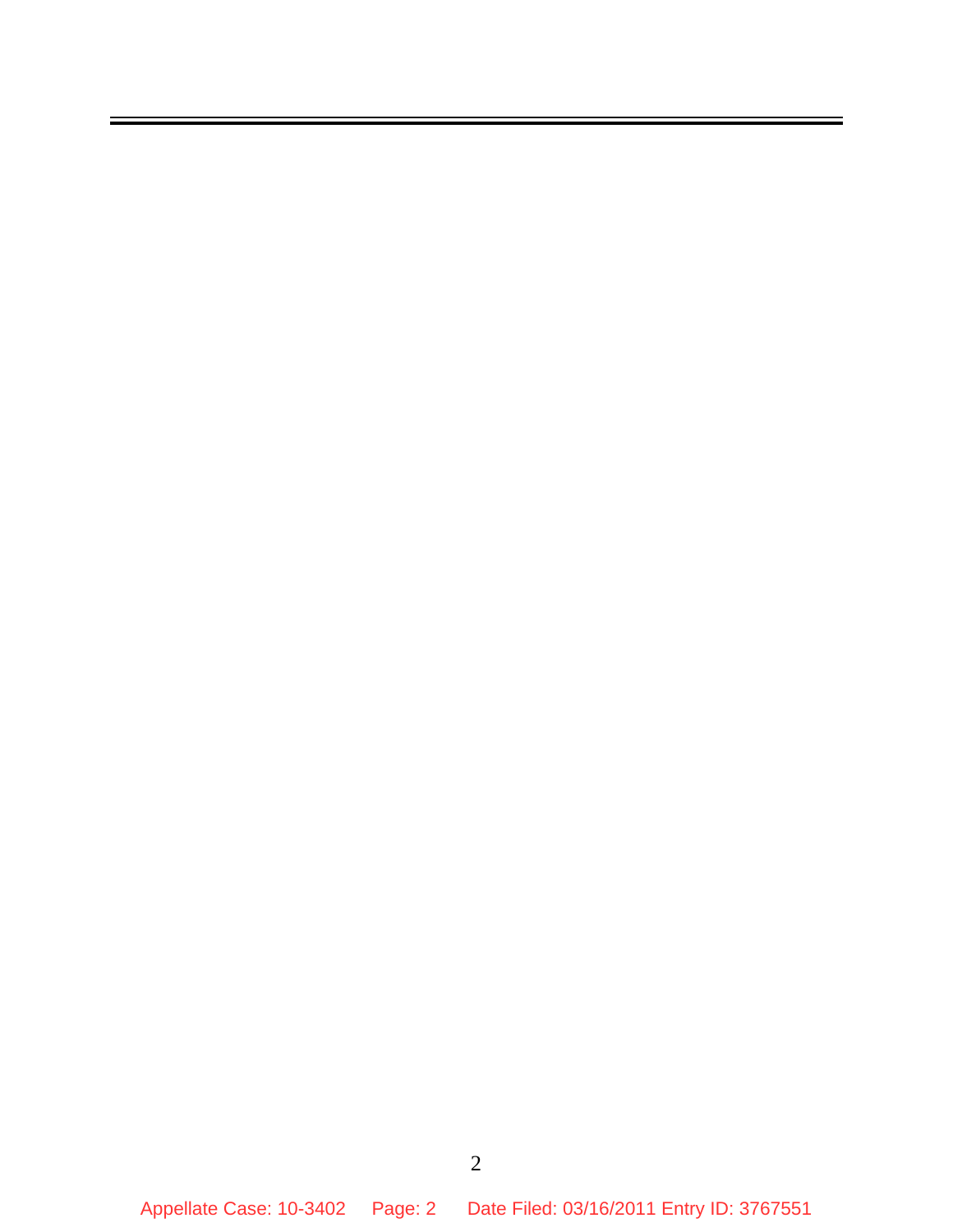## **SUMMARY OF THE CASE AND REQUEST FOR ORAL ARGUMENT**

This appeal concerns the dismissal of a putative class action asserting claims under Sections 10(b) and 20(a) of the Securities Exchange Act of 1934 and Rule 10b-5 thereunder on behalf of a purported class of investors who purchased KV Pharmaceutical Company securities from June 15, 2004 to January 23, 2009. Plaintiffs allege that the Company and three individual Company executives made materially false and misleading statements and omissions regarding the Company's pharmaceutical manufacturing processes, which are subject to regulation by the Food and Drug Administration.

The District Court dismissed Plaintiffs' Complaint for failure to adequately plead any materially false or misleading statement or omission. The District Court also denied Plaintiffs' subsequent motion pursuant to Federal Rules of Civil Procedure 59(e) and 60(b)(2) to alter the judgment to permit Plaintiffs to file an amended complaint. Plaintiffs now appeal the District Court's dismissal and denial.

Because this appeal presents complex questions of securities law, Defendants respectfully request 20 minutes of oral argument per side.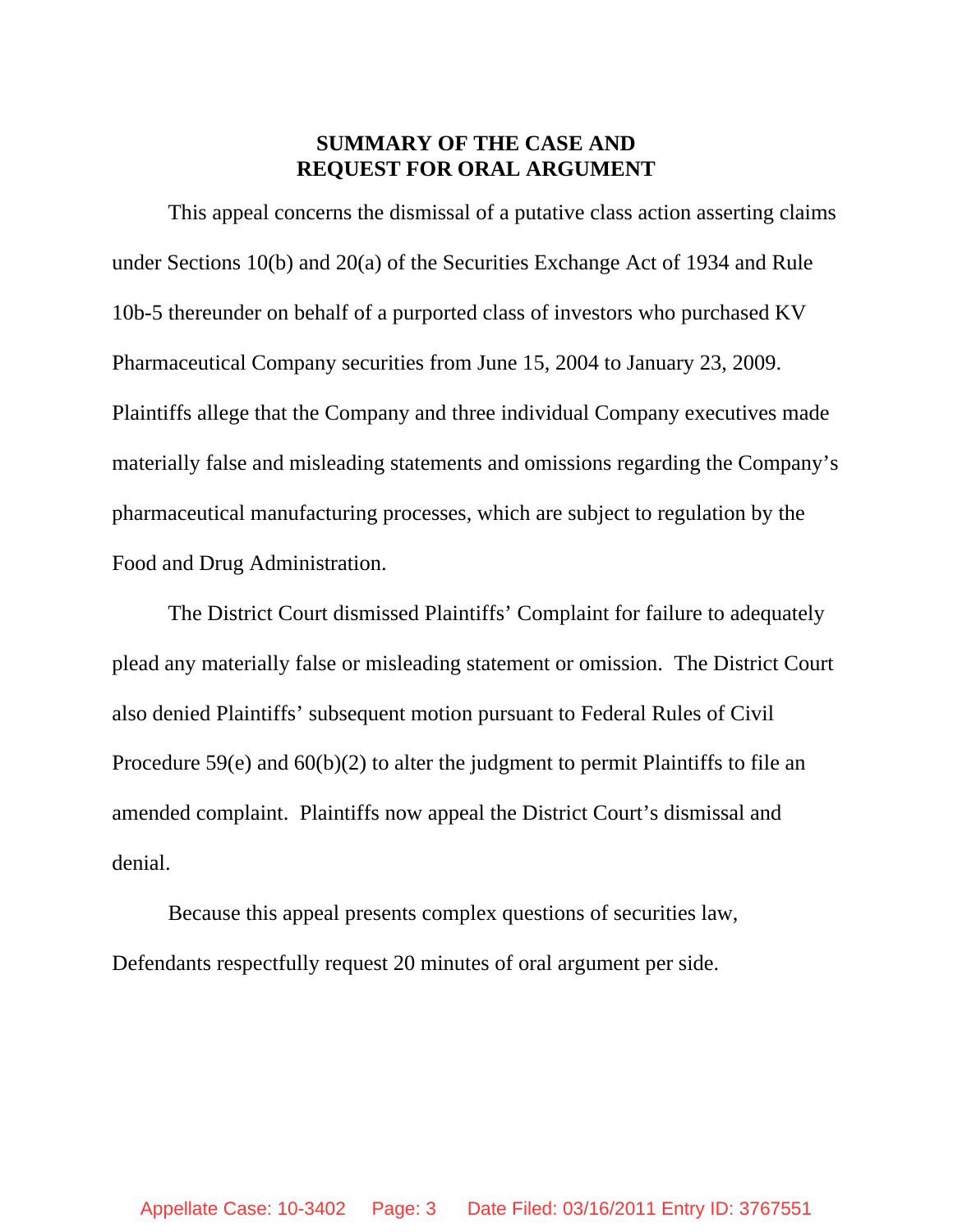## **CORPORATE DISCLOSURE STATEMENT**

Pursuant to Rule 26.1 of the Federal Rules of Appellate Procedure,

Defendant KV Pharmaceutical Company states that it does not have a parent corporation, does not have any subsidiaries that are not wholly owned by the corporation, and that no public company owns ten percent or more of KV Pharmaceutical Company.

Defendant David A. Van Vliet is an individual, for whom disclosures are not required pursuant to Rule 26.1.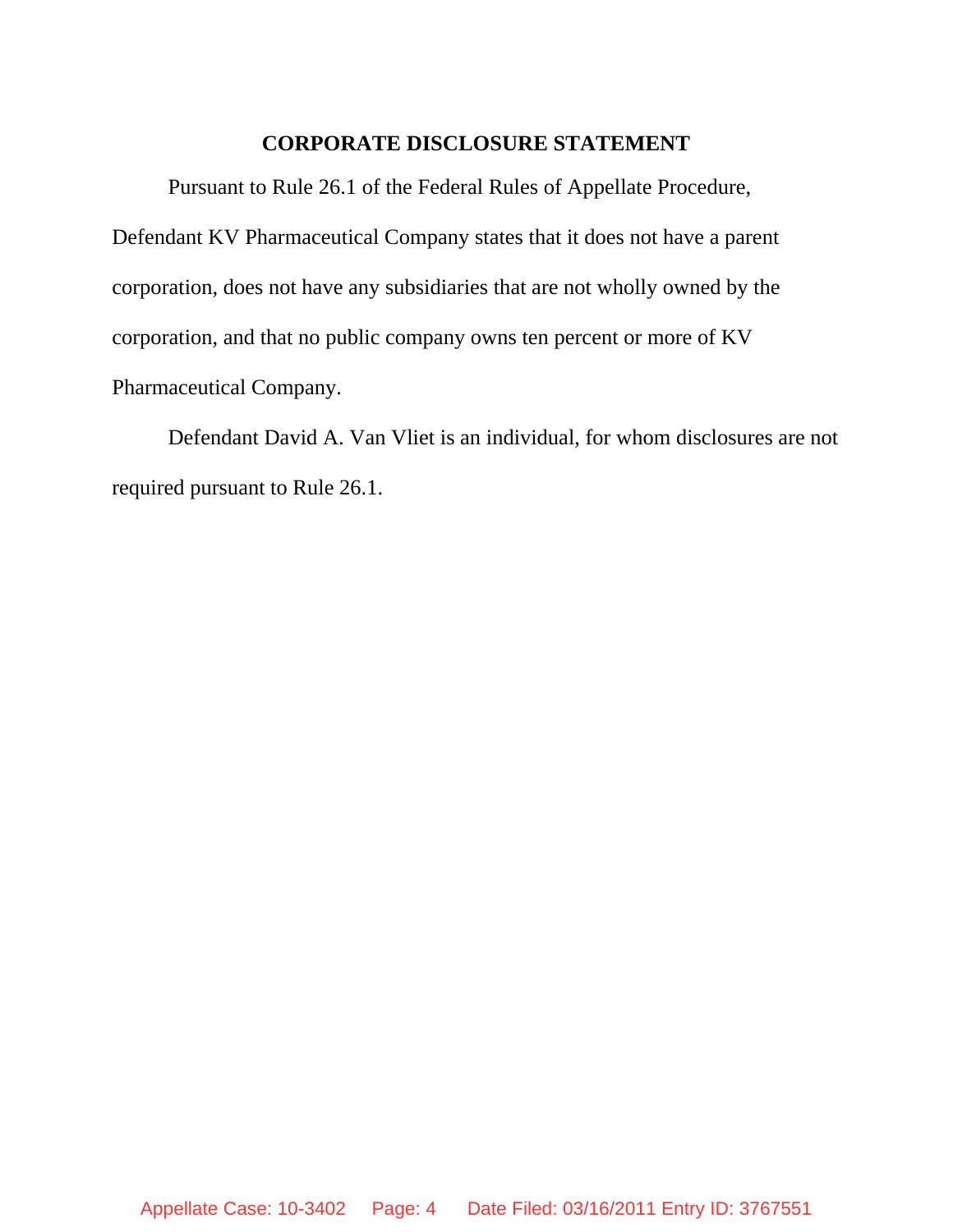## **TABLE OF CONTENTS**

| The Regulatory Background And KV's Regulatory History5<br>A.                                                                 |  |
|------------------------------------------------------------------------------------------------------------------------------|--|
| <b>B.</b>                                                                                                                    |  |
| $\mathsf{C}.$                                                                                                                |  |
| D.                                                                                                                           |  |
| Ε.                                                                                                                           |  |
| 1.                                                                                                                           |  |
| Plaintiffs' Motion To Alter Or Amend The Judgment15<br>2.                                                                    |  |
|                                                                                                                              |  |
|                                                                                                                              |  |
| The District Court Did Not Err In Dismissing The Complaint18<br>$\mathbf{I}$ .                                               |  |
| <b>Legal Standards For Pleading Falsity Under The Exchange</b><br>$A_{\cdot}$                                                |  |
| The Complaint Does Not Contain PSLRA-Compliant<br>$\mathbf{B}$ .                                                             |  |
| The Complaint Does Not Contain PSLRA-Compliant<br>$\mathbf{C}$ .<br>Allegations That Nondisclosure Of The Forms 483 Violated |  |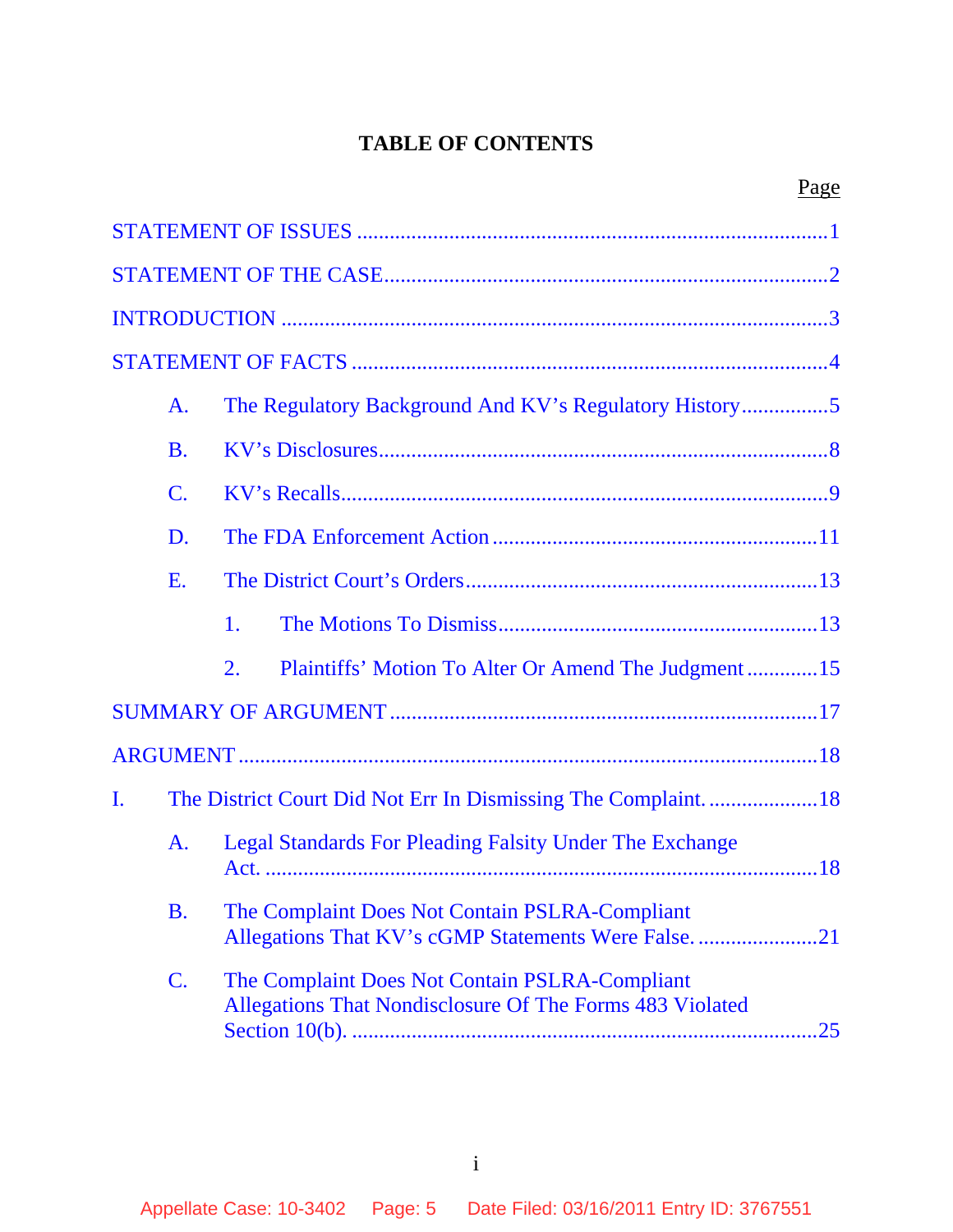|    |           | 1. | The Complaint Does Not Plead With Particularity<br>Why Nondisclosure Of The Forms 483 Make KV'S<br>Regulatory Compliance Statements Misleading26 |  |
|----|-----------|----|--------------------------------------------------------------------------------------------------------------------------------------------------|--|
|    |           | 2. | KV Had No Duty To Disclose Forms 483, Which Are                                                                                                  |  |
|    | D.        |    | The Complaint Lacks PSLRA-Compliant Allegations That                                                                                             |  |
|    | Ε.        |    | Plaintiffs Failed To State A Claim Under Rules 10b-5(a) and                                                                                      |  |
| П. |           |    | Dismissal Of The Complaint Was Also Proper Because It Does                                                                                       |  |
| Ш. |           |    | The District Court Properly Denied Plaintiffs' Motion To Alter Or                                                                                |  |
|    | A.        |    | <b>Legal Standard Governing Post-Judgment Motions For</b>                                                                                        |  |
|    | <b>B.</b> |    | The District Court Did Not Abuse Its Discretion With<br>Respect To Arguments That Plaintiffs Waived46                                            |  |
|    | C.        |    | <b>Plaintiffs' Proposed Amended Complaint Did Not Cure</b><br>The Deficiencies In The Complaint The Court Dismissed. 47                          |  |
|    |           | 1. | The Proposed Amendments Concerning the<br><b>ETHEX Plea Agreement Contained Old,</b>                                                             |  |
|    |           | 2. | The Proposed "Expert Affidavit" is Improper and                                                                                                  |  |
|    |           | 3. | The Proposed Amendment Does Not Cure Defects                                                                                                     |  |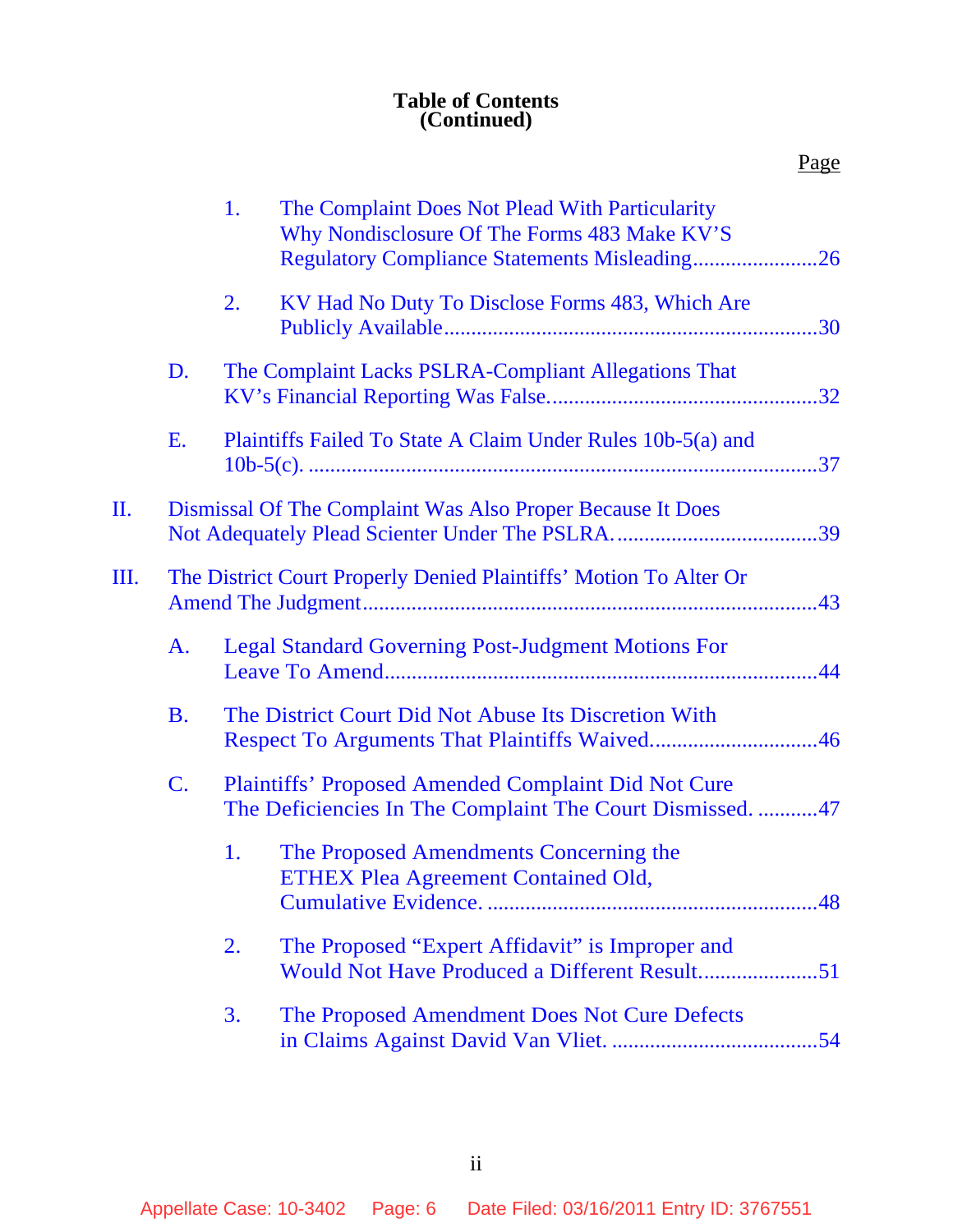## Page

| D. Rule 15(a) Considerations Have Diminished Force Under |  |
|----------------------------------------------------------|--|
|                                                          |  |
|                                                          |  |
|                                                          |  |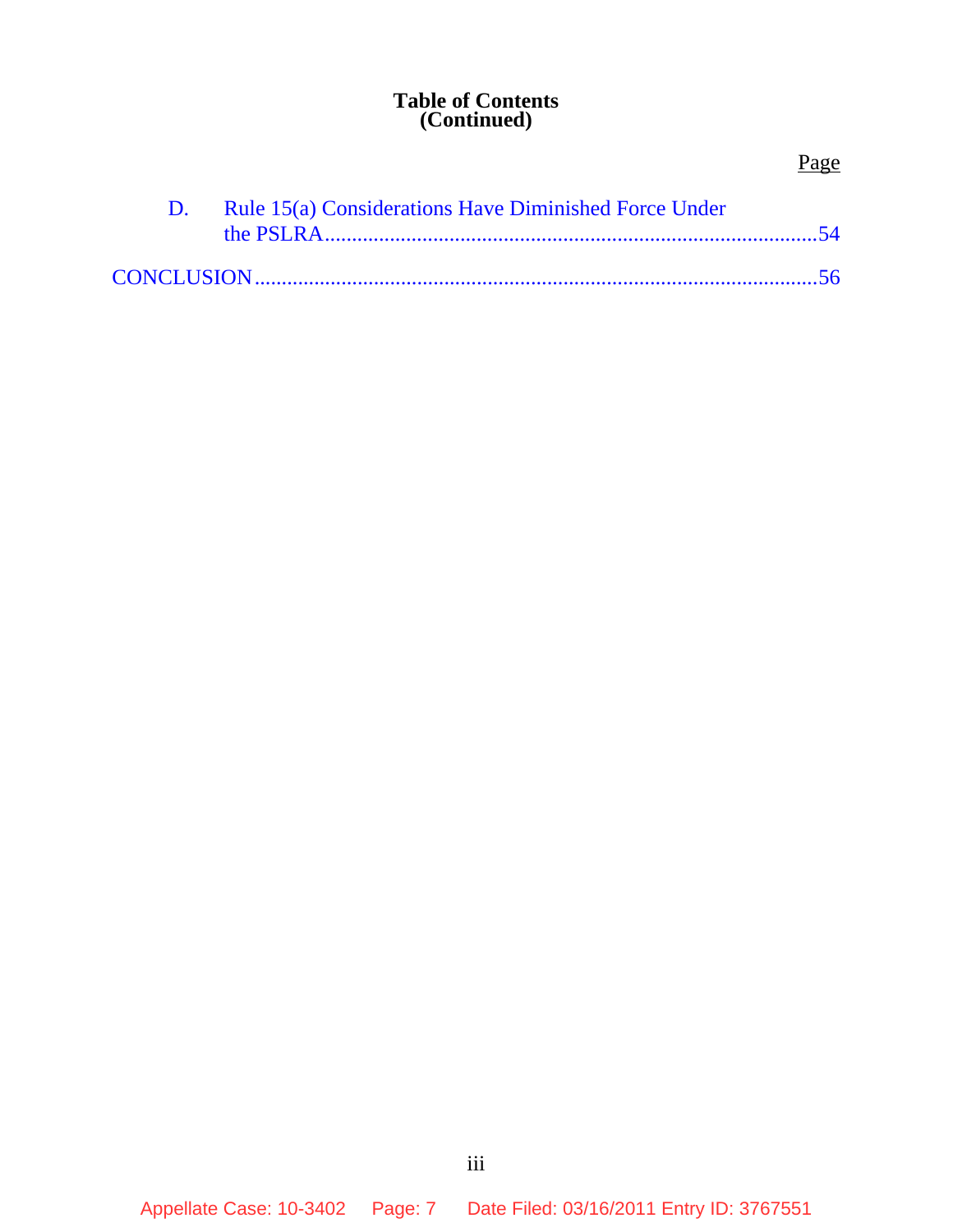## Page

## **TABLE OF AUTHORITIES**

| <b>Cases</b>                                         |
|------------------------------------------------------|
| Acito v. <b>IMCERA</b> Group, Inc.,                  |
|                                                      |
| Am. Dental Ass'n v. Cigna Corp.,                     |
|                                                      |
| Anderson v. Abbott Labs.,                            |
|                                                      |
| Arnold v. ADT Sec. Servs., Inc.,                     |
|                                                      |
| Arnold v. Wood,                                      |
|                                                      |
| Ashcroft v. Iqbal,                                   |
|                                                      |
| Atkinson v. Prudential Prop. Co.,                    |
|                                                      |
| Basic Inc.v. Levinson,                               |
|                                                      |
| Baxter Intern., Inc. v. Morris,                      |
|                                                      |
| <b>Bell Atl. Corp. v. Twombly,</b>                   |
|                                                      |
| <b>Brunsting v. Lutsen Mountains Corp.,</b>          |
|                                                      |
| Cal. Pub. Emps.' Ret. Sys. v. Chubb Corp.,           |
|                                                      |
| Chiarella v. United States,                          |
|                                                      |
| Chrichton v. Golden Rule Ins. Co.,                   |
| .21                                                  |
| City of Monroe Emps. Ret. Sys. v. Bridgestone Corp., |
| .39                                                  |
| Detroit Gen. Ret. Sys. v. Medtronic, Inc.,           |
|                                                      |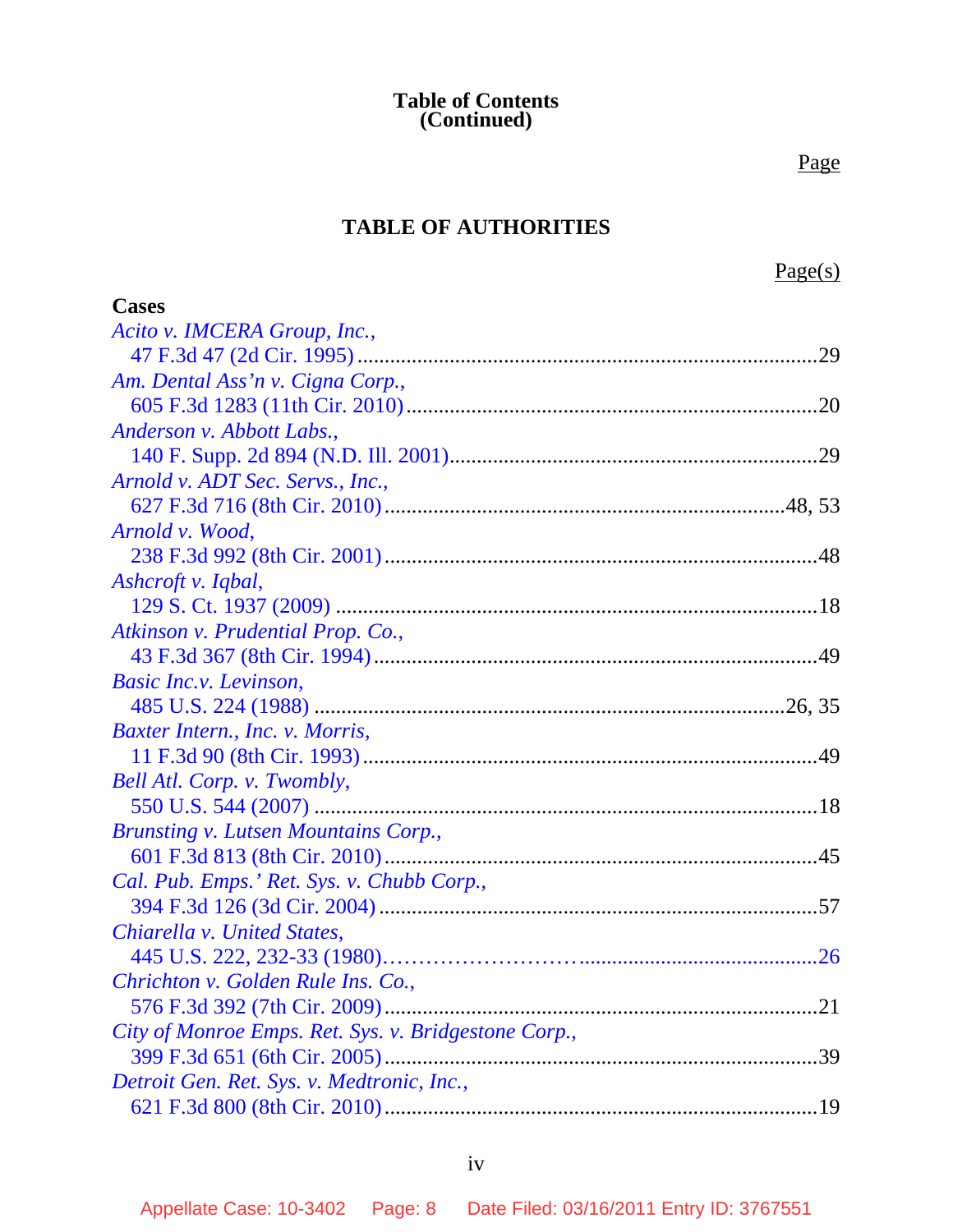| Drobnak v. Andersen Corp.,                         |     |
|----------------------------------------------------|-----|
|                                                    |     |
| Elam v. Neidorff,                                  |     |
|                                                    |     |
| Fujisawa Pharmaceutical Co., Ltd. v. Kapoor,       |     |
|                                                    |     |
| Gallagher v. Abbott Labs.,                         |     |
|                                                    |     |
| Hicks v. Six Flags Over Mid-America,               |     |
|                                                    |     |
| Higgins v. Apfel,                                  |     |
|                                                    |     |
| Humphreys v. Roche Biomedical Labs., Inc.,         |     |
|                                                    |     |
| In re 2007 Novastar Fin. Inc., Sec. Litig.,        |     |
|                                                    |     |
| In re Amdocs Ltd. Sec. Litig.,                     |     |
|                                                    |     |
| In re Boston Scientific Corp. Sec. Litig.,         |     |
|                                                    |     |
| In re Cerner Corp. Sec. Litig.,                    |     |
|                                                    |     |
| In re Charter Commc'ns, Inc. Sec. Litig.,          |     |
|                                                    |     |
| In re Cryolife Inc. Sec. Litig.,                   |     |
| No. 1:02CV1868-BBM, 2003 WL 24015055 (N.D. Ga. May |     |
|                                                    | .29 |
| In re Discovery Labs. Sec. Litig.,                 |     |
|                                                    |     |
| In re Discovery Labs. Sec. Litig.,                 |     |
|                                                    |     |
| In re K-tel Int'l, Inc. Sec. Litig.,               |     |
|                                                    |     |
| In re Navarre Corp. Sec. Litig.,                   |     |
|                                                    |     |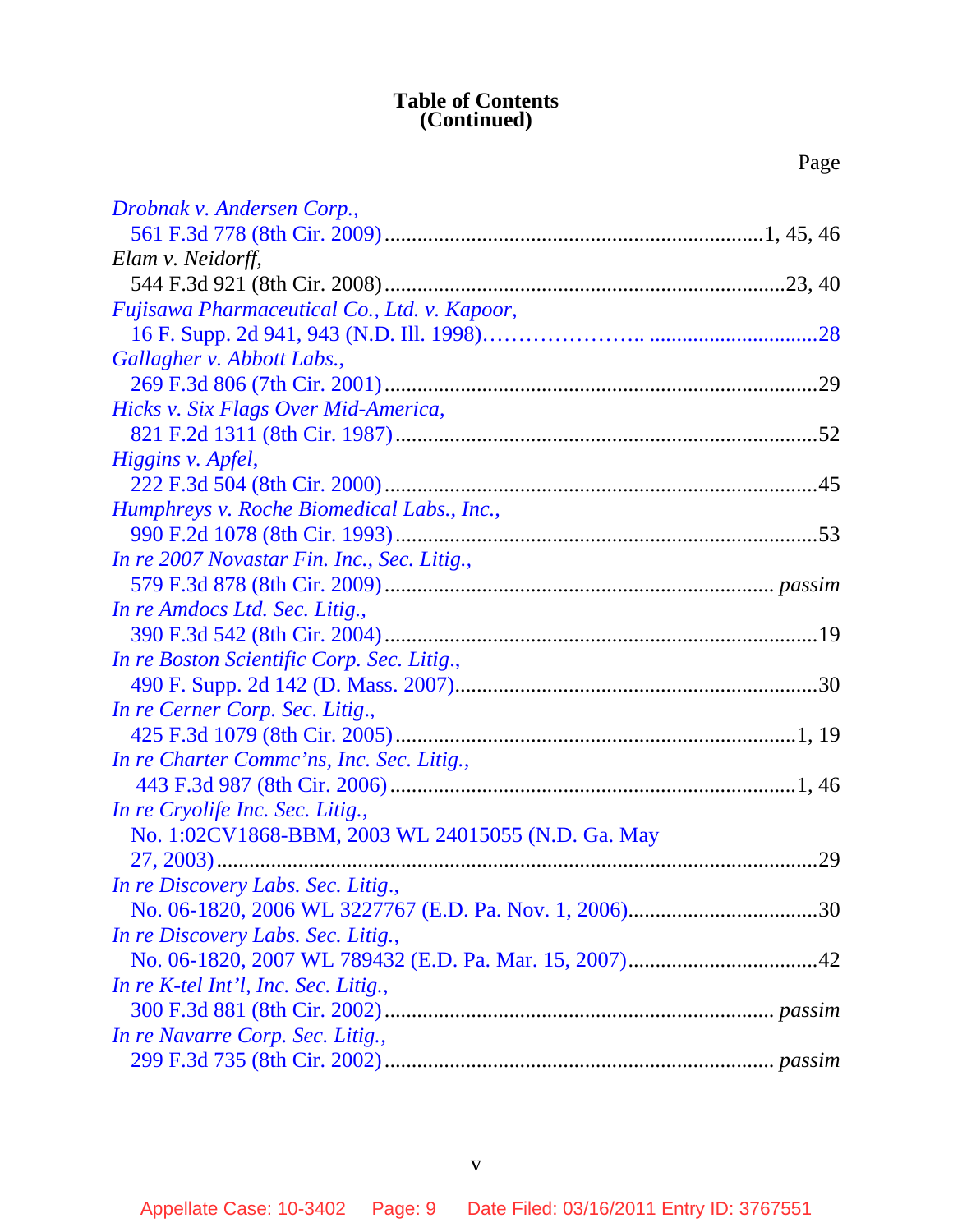| In re Parmalat Sec. Litig.,                                 |  |
|-------------------------------------------------------------|--|
|                                                             |  |
| Institutional Investors Grp. v. Avaya, Inc.,                |  |
|                                                             |  |
| <i>Kushner v. Beverly Enterp., Inc.,</i>                    |  |
|                                                             |  |
| McAdams v. McCord,                                          |  |
|                                                             |  |
| McGuire v. Dendreon Corp.,                                  |  |
| No. C07-800MJP, 2008 WL 5130042 (W.D. Wash. Dec. 5,         |  |
|                                                             |  |
| Miller v. Champion Enters. Inc.,                            |  |
|                                                             |  |
| Palmida, Inc. v. E.S. Originals, Inc.,                      |  |
|                                                             |  |
| Roth v. G.D. Searle & Co.,                                  |  |
|                                                             |  |
| Sailors v. N. States Power Co.,                             |  |
|                                                             |  |
| <b>SEC</b> v. Tambone,                                      |  |
|                                                             |  |
| Stafford v. Ford Motor Co.,                                 |  |
|                                                             |  |
| South Cherry St., LLC v. Hennessee Grp. LLC,                |  |
|                                                             |  |
| Stoneridge Inv. Partners LLC v. Scientific Atlanta, Inc.;   |  |
|                                                             |  |
| Teachers Ret. Sys. of La. v. Hunter,                        |  |
|                                                             |  |
| Tellabs, Inc. v. Makor Issues & Rights, Ltd.,               |  |
|                                                             |  |
| Travelers Prop. Cas. Co. of Am. v. Hillerich & Bradsby Co., |  |
|                                                             |  |
| United States v. Utah Medical Products, Inc.,               |  |
|                                                             |  |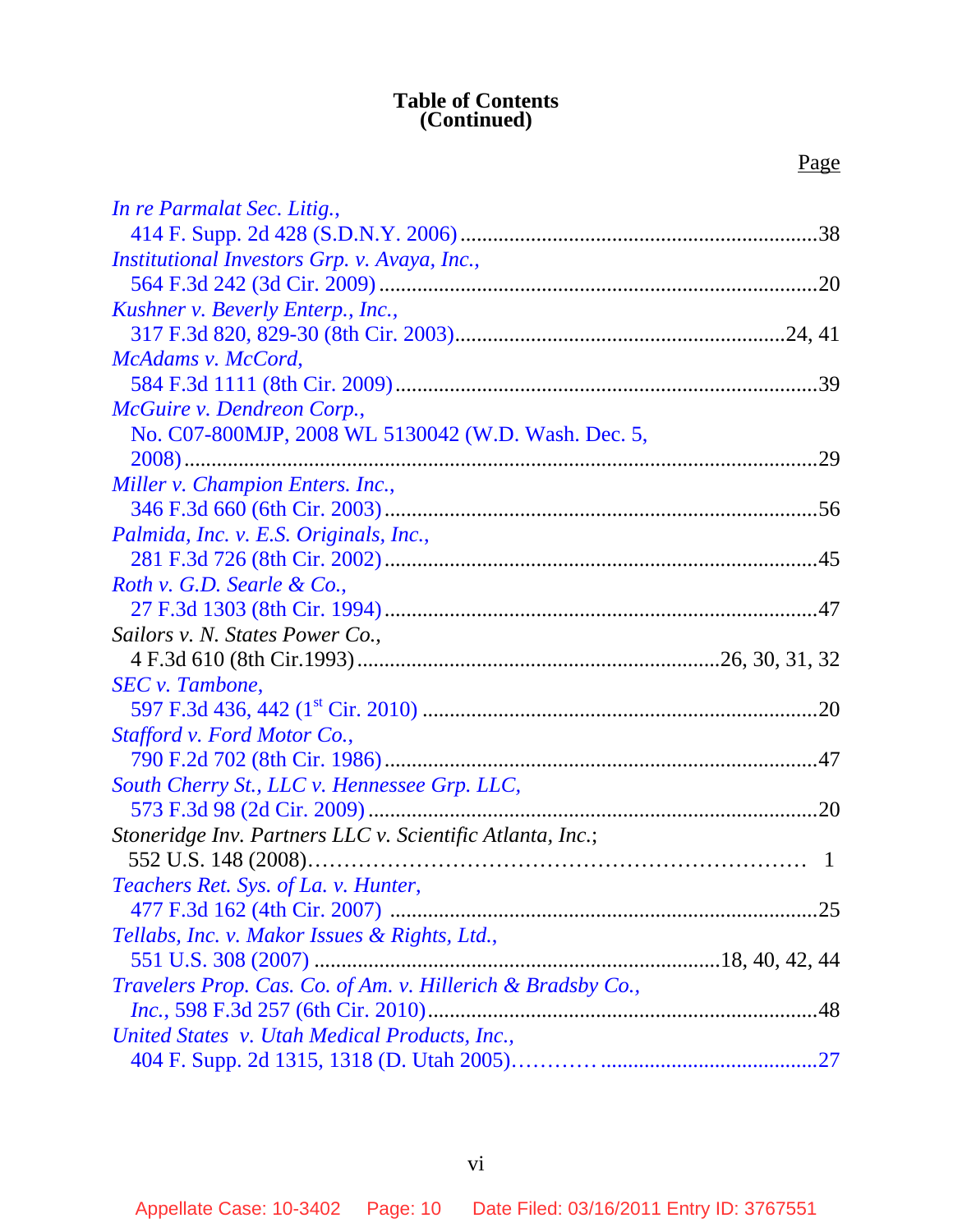## Page

| U.S. ex rel. Roop v. Hypoguard USA, Inc.,                      |
|----------------------------------------------------------------|
|                                                                |
| Wilkof v. Caraco Pharm. Labs., Ltd.,                           |
|                                                                |
| Yanek v. Starr Surgical Co.,                                   |
|                                                                |
| <b>Statutes</b>                                                |
|                                                                |
|                                                                |
|                                                                |
| <b>Rules</b>                                                   |
|                                                                |
|                                                                |
|                                                                |
|                                                                |
| <b>Regulations</b>                                             |
|                                                                |
|                                                                |
|                                                                |
|                                                                |
|                                                                |
|                                                                |
|                                                                |
|                                                                |
| <b>Other Authorities</b>                                       |
| FDA Public Registry of New Drug Approvals, at                  |
| http://www.accessdata.fda.gov/scripts/cder/ob/docs/obdetail.cf |
|                                                                |
| FDA Website, About the Center for Drug Evaluation and          |
| Research > Enforcement Actions, at                             |
| http://www.fda.gov/AboutFDA/CentersOffices/CDER/ucm09          |
| 0279.htm.<br>5                                                 |
| FDA Orange Book: Approved Drug Products With Therapeutic       |
| <b>Equivalence Evaluations, at</b>                             |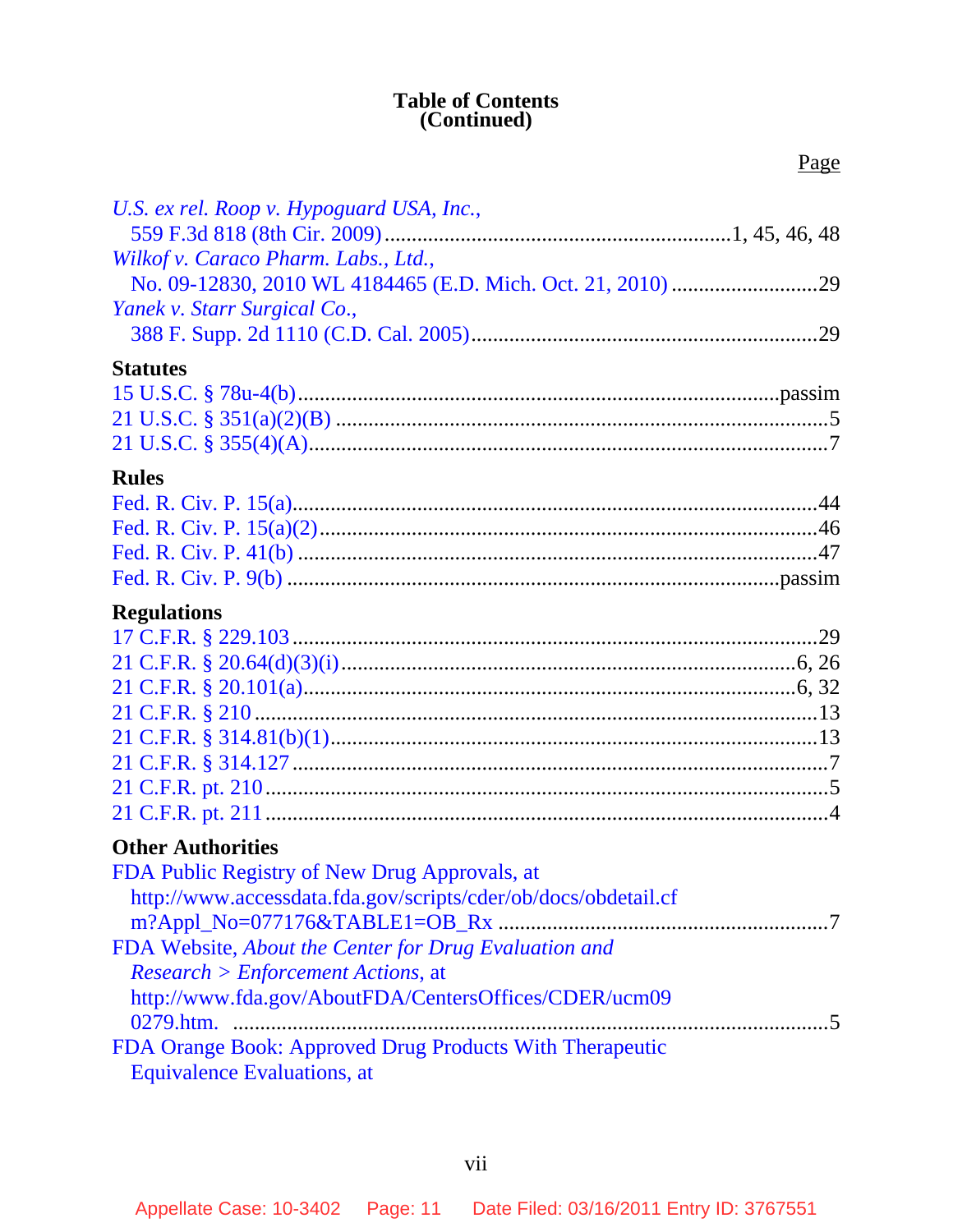## Page

| http://www.accessdata.fda.gov/scripts/cder/ob/docs/queryah.cf |  |
|---------------------------------------------------------------|--|
|                                                               |  |
| FDA Website, Manufacturing, at                                |  |
| http://www.fda.gov/Drugs/DevelopmentApprovalProcess/Man       |  |
|                                                               |  |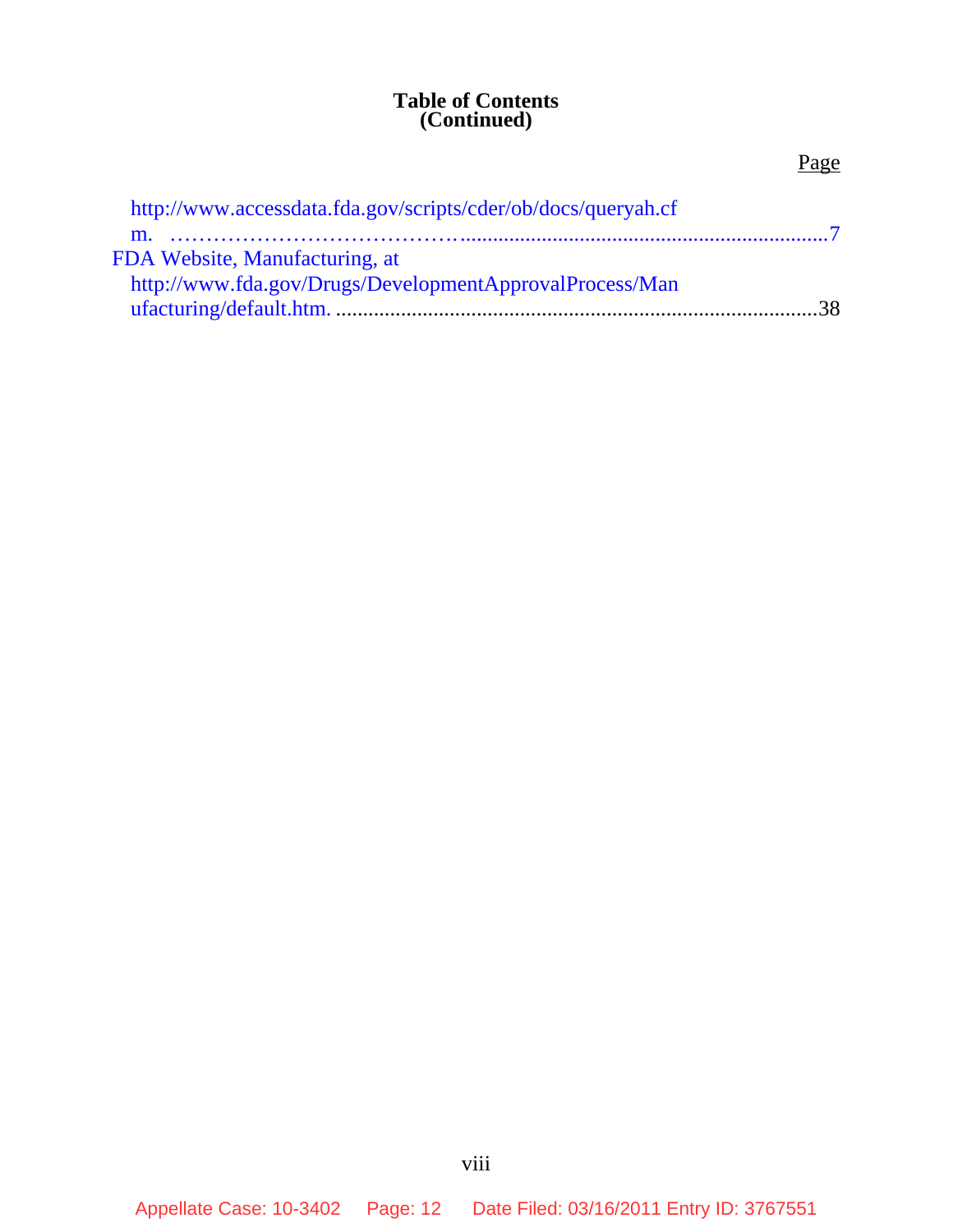#### **STATEMENT OF ISSUES**

1. Whether the District Court correctly dismissed the Complaint for failure to state a claim under Sections 10(b) and 20(b) of the Exchange Act, and Rule 10b-5(b) thereunder, because Plaintiffs failed to adequately plead the falsity of the alleged statements and omissions concerning KV's material compliance with FDA regulations and KV's financial results, or that these allegedly deceptive statements and omissions were made with scienter. *See* 15 U.S.C. §78u-4(b)(1)- (2); *In re 2007 Novastar Financial Inc. Sec. Litig*, 579 F.3d 878, 882 (8th Cir. 2009); *In re Cerner Corp. Sec. Litig.*, 425 F.3d 1079, 1083 (8th Cir. 2005); *In re K-Tel Int'l Sec. Litig.*, 300 F.3d 881, 891 (8th Cir. 2002).

2. Whether the District Court correctly dismissed the complaint for failure to state a claim under Rules 10b-5(a) and (c) because Plaintiffs failed to adequately plead that Van Vliet engaged in a fraudulent scheme. *In re Charter Communications, Inc. Sec. Litig.*, 443 F.3d 987, 992 (8th Cir. 2006), *aff'd*, *Stoneridge Inv. Partners LLC v. Scientific Atlanta, Inc.*, 552 U.S. 148 (2008).

3. Whether the District Court correctly denied Plaintiffs' motion pursuant to Federal Rules of Civil Procedure 59(e) and 60(b)(2) seeking to amend their complaint. *Drobnak v. Andersen Corp.*, 561 F.3d 778, 788 ( $8<sup>th</sup>$  Cir. 2009); *U.S. ex rel. Roop v. Hypoguard,* 559 F.3d 818, 823 (8<sup>th</sup> Cir. 2009).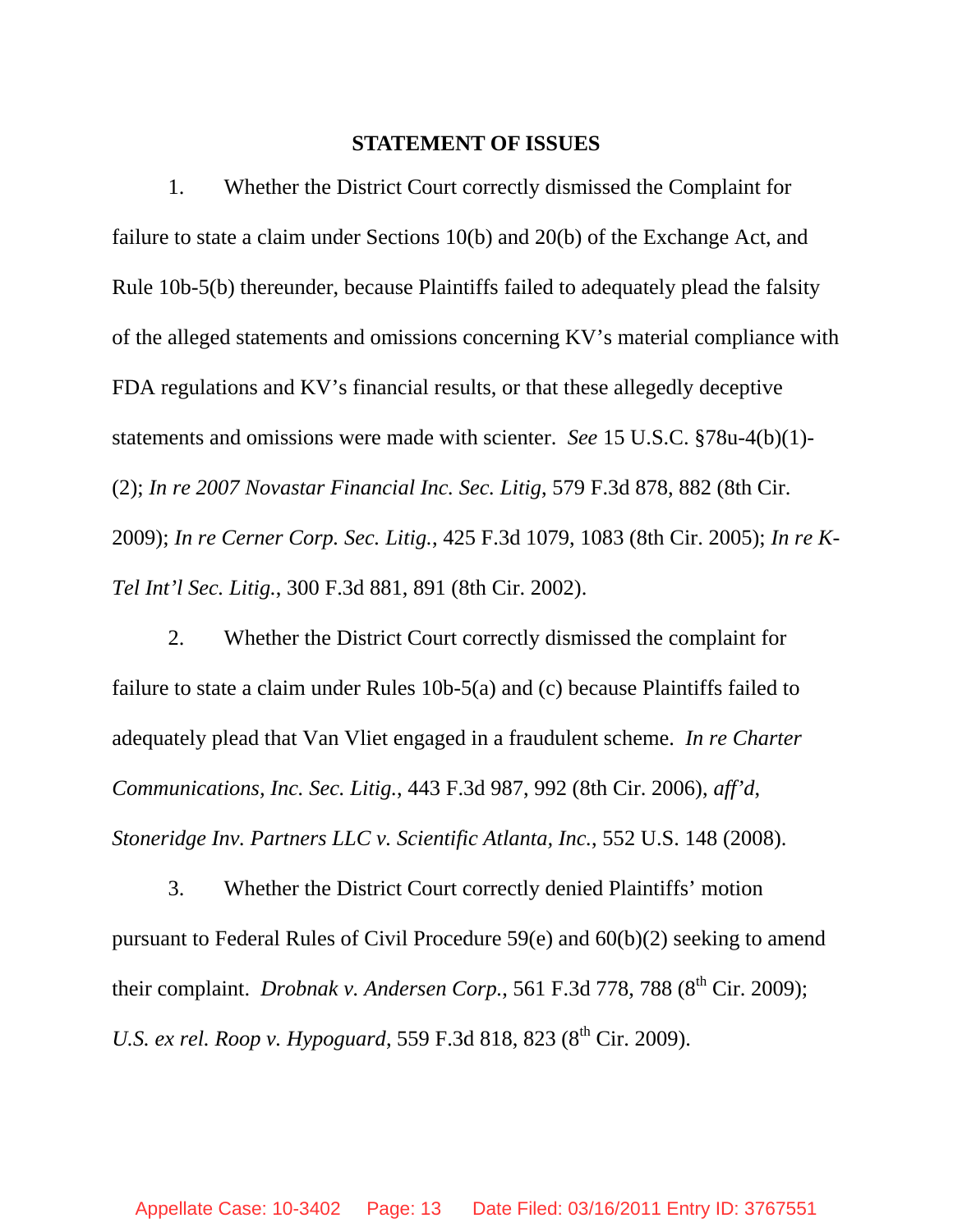#### **STATEMENT OF THE CASE**

The District Court dismissed the Complaint, finding that Plaintiffs failed to allege with the required particularity that Defendants had made false or misleading statements regarding FDA compliance and financial results. *See* A-820, 823, 824, 826. The District Court also held that Plaintiffs failed to plead sufficient facts to establish that the Company or any individual defendant engaged in a scheme or course of conduct sufficient to establish a claim under Rule 10b-5(a) and (c). *See*  A-828-30. The District Court also dismissed Plaintiffs' Section 20(a) claims against the individual defendants, holding that because Plaintiffs failed to plead with particularity a Section 10(b) or Rule 10b-5 claim against the individuals, a Section 20(a) claim could not be sustained. *See* A-830.

On March 18, 2010, Plaintiffs filed a motion to alter or amend the District Court's judgment pursuant to Federal Rules of Civil Procedure 59(e) and 60(b)(2), seeking leave to amend their Complaint and attaching a proposed amended complaint. A-833-1046. On October 20, the District Court denied Plaintiffs' motion because Plaintiffs did not conclusively establish that their second amended complaint would cure the deficiencies of their amended complaint. *See* A-1053.

Plaintiffs now appeal.

2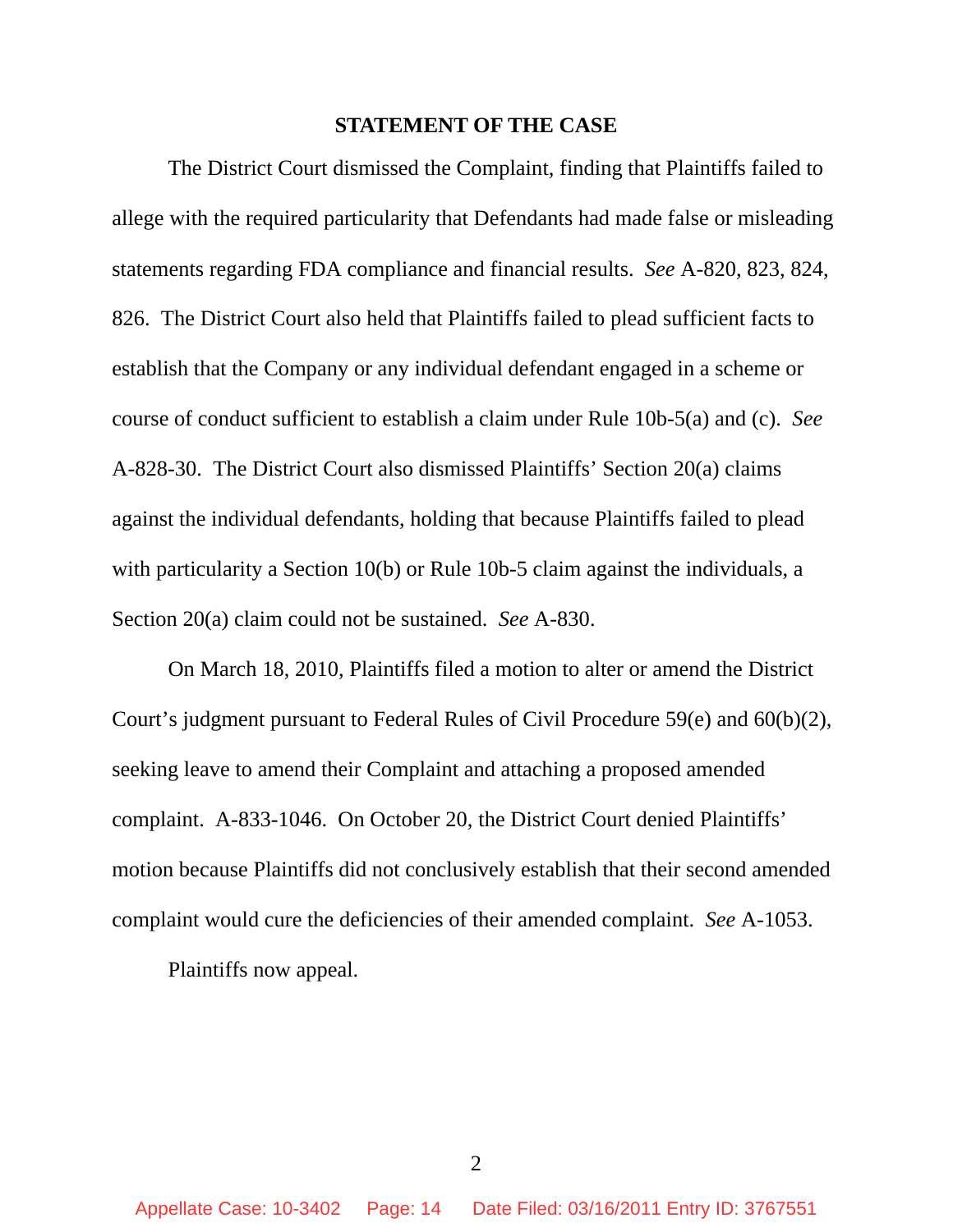#### **INTRODUCTION**

Congress enacted the Private Securities Litigation Reform Act to tighten the standards in securities fraud cases "and *particularly* to put an end to the practice of pleading fraud by hindsight." *In re Navarre Corp. Sec. Lit.*, 299 F.3d 735, 742 (8th Cir. 2002) (emphasis added) (internal quotation omitted). The PSLRA imposed two new stringent pleading requirements on securities plaintiffs. First, plaintiffs must plead a strong inference of scienter. 15 U.S.C. § 78u-4(b)(2). Second, their complaint "shall specify each statement alleged to have been misleading" and "the reason or reasons *why* the statement is misleading." 15 U.S.C. § 78u-4(b)(1) (emphasis added). This second statutory command requires securities plaintiffs to "plead their allegations of fraudulent statements and omissions with particularity." *In re 2007 Novastar Financial Sec. Litig.*, 579 F.3d 878, 882 (8th Cir. 2009).

The Complaint fails to satisfy these standards. The Plaintiffs have attempted to manufacture a securities fraud case, dating back to 2004, from a 2009 FDA enforcement action. Plaintiffs recite a statement in the FDA's 2009 Complaint and Consent Decree that KV had a history of compliance problems and had received Forms 483 in previous years that were "the same as, or similar to" a 2009 Form 483. A-78, at ¶ 38. Based on nothing more than that allegation, Plaintiffs contend that regulatory compliance statements KV made in 2004, 2005, 2006, 2007, and

3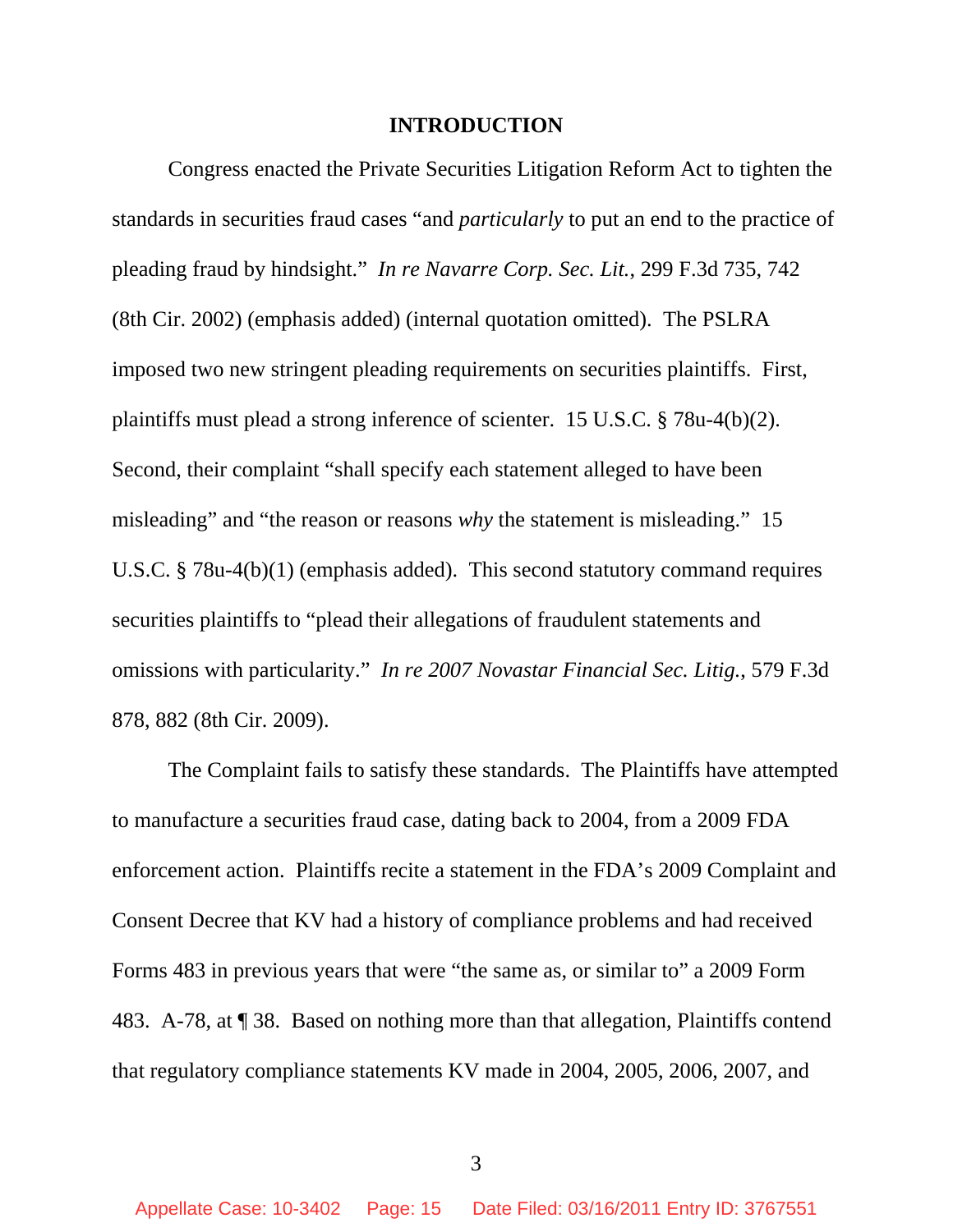2008 were false. A-100-09, at ¶¶ 102-18. This is classic "fraud by hindsight" pleading—and it is not permitted under the PSLRA. The Plaintiffs do not allege any particularized facts showing *how* or *why* each specific statement challenged in the complaint was false when it was made, let alone that each statement was made with scienter. The District Court's dismissal should be affirmed for those reasons.

The District Court also properly denied the Plaintiffs' request for postjudgment leave to amend. The District Court had broad discretion to deny postjudgment leave to amend. It did so appropriately here, given that the amended complaint added cumulative allegations and failed to cure the deficiencies in the dismissed Complaint, as Plaintiffs represented it would.

#### **STATEMENT OF FACTS**

Lead plaintiffs ("Plaintiffs")—two pension plans for the public employees of Norfolk County, Massachusetts and the City of Boston—assert claims on behalf of a putative class of individuals who purchased KV securities from June 15, 2004 to January 23, 2009 (the "Class Period"), three days before KV announced that it had suspended all of its manufacturing activities. *See* A-68, 69 at ¶¶ 1-2, 6. Plaintiffs allege that KV and three Company executives violated Sections 10(b) and 20(a) of the Exchange Act and Rule 10b-5 by making purportedly false and/or misleading statements or omissions concerning KV's compliance with FDA regulations and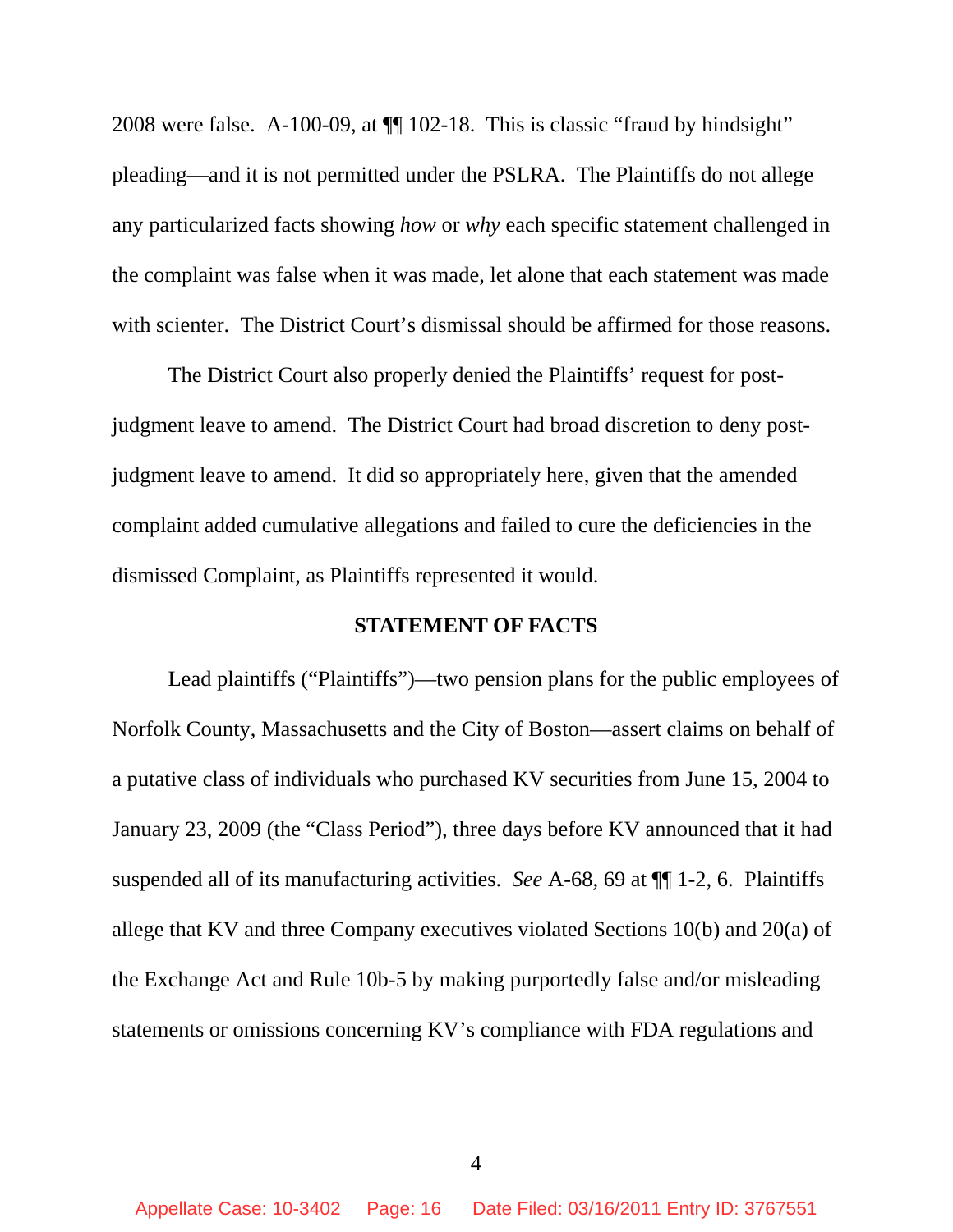concerning the financial performance of Generic Metoprolol, a drug that KV began to manufacture in mid-2007. *See*, *e.g.*, A-121-31, at ¶¶ 146-81.

#### **A. The Regulatory Background And KV's Regulatory History**

As a pharmaceutical manufacturer, KV operates in a highly regulated environment with strict oversight by the FDA. The FDA conducts periodic inspections of KV's operations to assess whether KV is producing "adulterated" drugs. One way in which a drug can be deemed "adulterated" is if it is not manufactured in accordance with current good manufacturing practices ("cGMP"). *See* 21 U.S.C. § 351(a)(2)(B). The FDA's cGMP regulations govern many aspects of the manufacturing process, including quality control procedures, equipment specifications, production controls, and record-keeping requirements. *See* 21 C.F.R. pt. 210.

At the end of an inspection, an FDA inspector may issue a Form 483 to the company. This form "lists observations made by the FDA representative(s) during the inspection of [the] facility. They are inspectional observations, and do not represent a final Agency determination regarding . . . compliance." *See* A-152 (2009 Form 483). If a company objects or plans to address any observations, it may submit information to that effect to the FDA. A-152 (same).

After the FDA reviews the results of the inspection, the agency completes an establishment inspection report ("EIR"). The FDA provides the report to the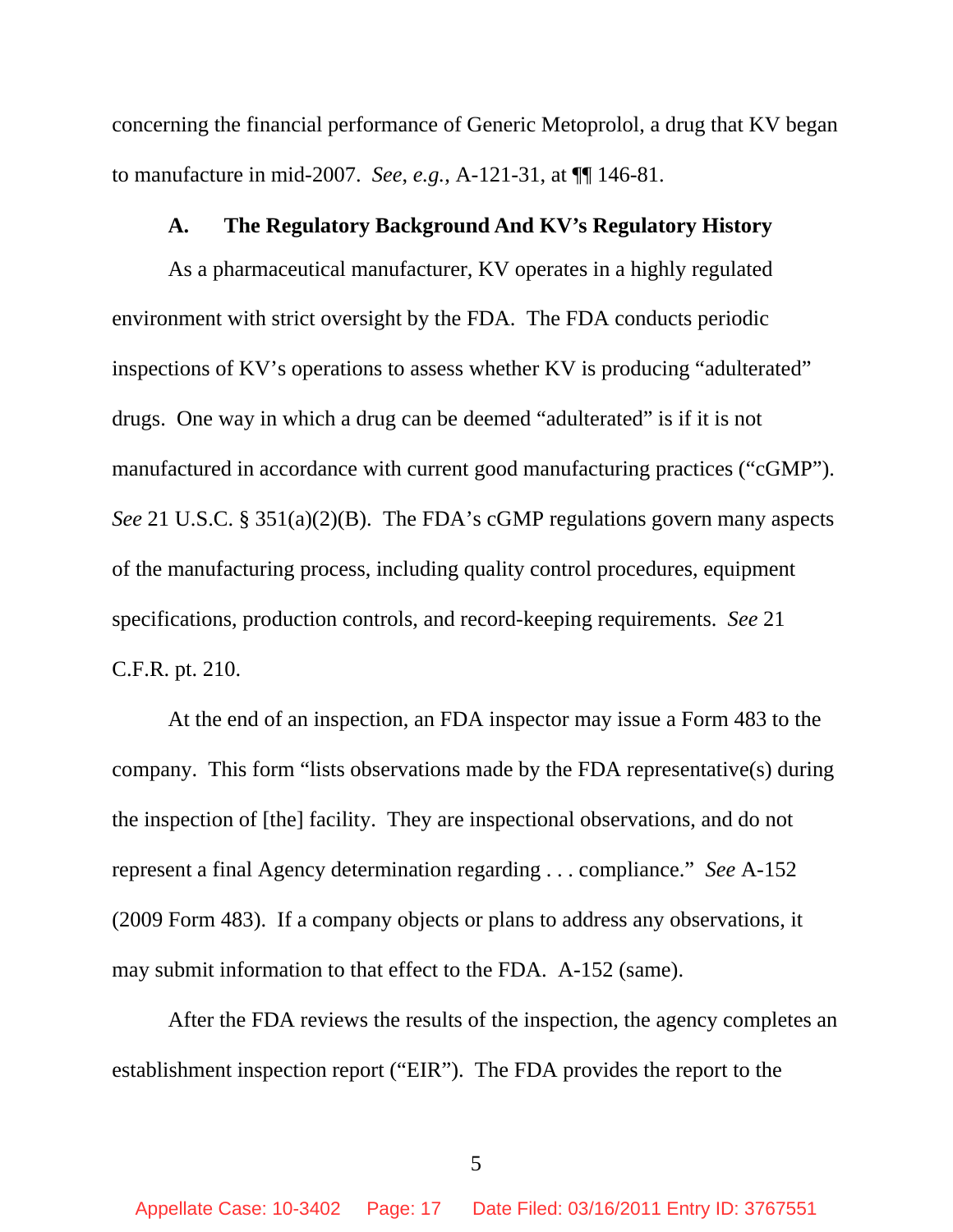company once the FDA has "closed" the investigation by making a final decision to take no administrative action. *See* 21 C.F.R. § 20.64(d)(3)(i) ("The consideration of regulatory enforcement action . . . shall be deemed to be closed . . . when a final decision has been made not to take such action or such action has been taken and the matter has been concluded."). If an inspectional observation is a matter of concern, and a more serious response is warranted, the FDA may issue a warning letter to a company, which the FDA describes as "an informal advisory . . . communicating the Agency's position on a matter but does not commit FDA to taking enforcement action." FDA Website, *About the Center for Drug Evaluation and Research > Enforcement Actions*, at http://www.fda.gov/AboutFDA/ CentersOffices/CDER/ucm090279.htm. The FDA issues warning letters "for significant regulatory violations that require prompt and adequate corrective actions." *Id.*

According to the Complaint, KV received a Form 483 detailing inspectional observations after some inspections during the Class Period. A-78-79, at ¶ 38. The Complaint does not plead any specific observation, deficiency, or violation from any Form 483 during the Class Period. Forms 483 are publicly available and they are routinely requested through the Freedom of Information Act. *See* 21 C.F.R. § 20.101(a). The record contains a FOIA log showing that many market participants requested the Forms 483 issued to KV for the Class Period. KV-47-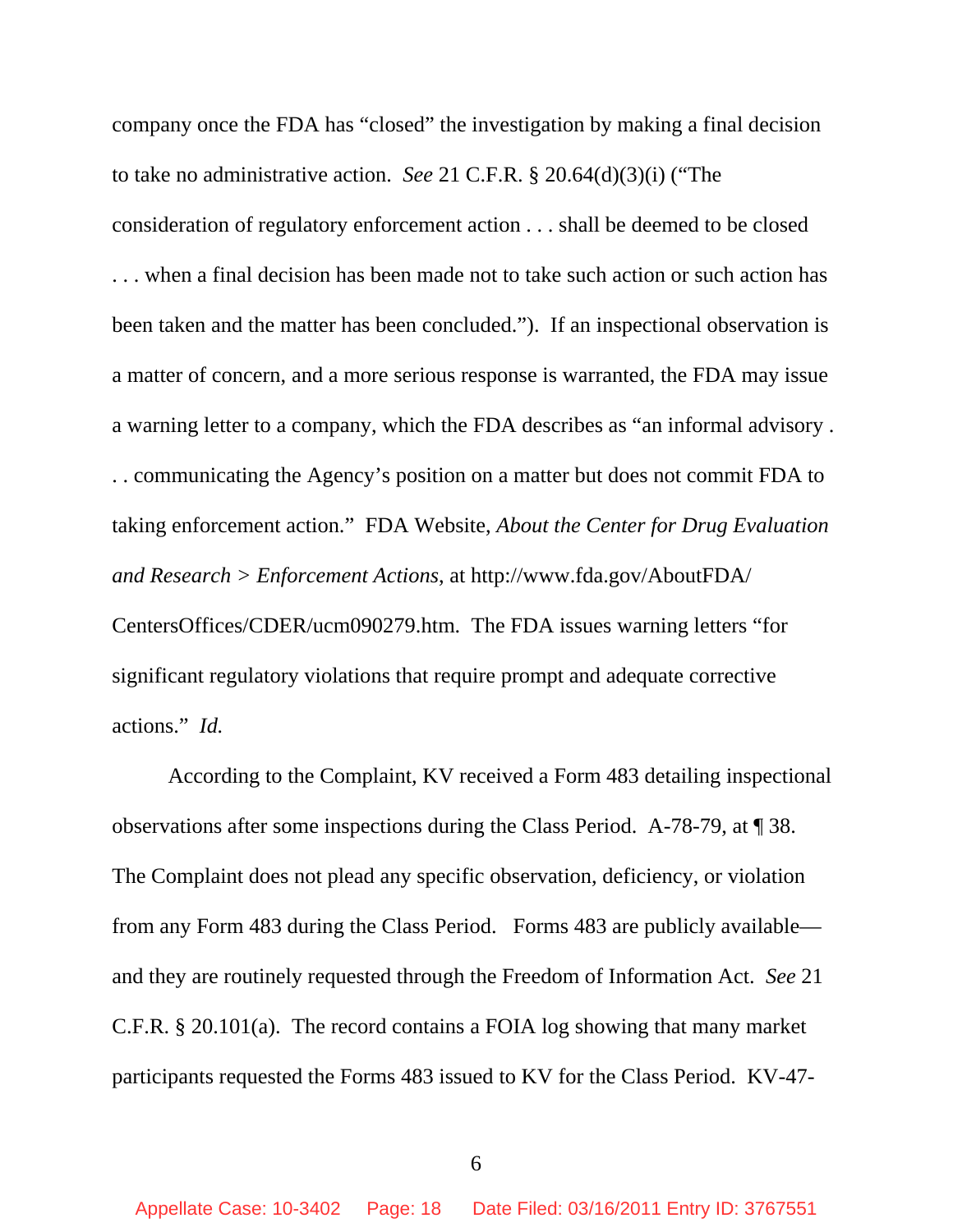55. In their post-trial motion to amend the judgment, Plaintiffs submitted an expert declaration in which the expert acknowledges having been supplied "various redacted Form 483s" issued to KV. A-1028, at ¶ 2. Yet although Plaintiffs apparently have them, or could have requested them from the FDA, their Complaint does not allege a single specific fact about the content of, or statements in, any Form 483 issued to KV during the Class Period. Nor does the Complaint identify any specific conversation or the content of any discussion between the FDA and KV during the Class Period. Nor does the Complaint allege that the FDA issued any warning letters to the Company during the Class Period.

Instead, as the Complaint acknowledges, KV manufactured and sold products in the ordinary course during the Class Period. *See, e.g.*, A-71, 84, at ¶¶ 10, 55. KV also received new drug approvals during the Class Period (A-84-85, at ¶ 55-59), which, under FDA regulations, can occur only if the FDA determines that the manufacturer is in compliance with cGMP. *See* 21 U.S.C. § 355(j)(4)(A); 21 C.F.R. § 314.127. KV received 15 new drug approvals during the Class Period, including an approval on May 14, 2008.<sup>1</sup> And Plaintiffs point to no shutdowns,

<sup>1</sup> *See* FDA Public Registry of New Drug Approvals, at http://www.accessdata.fda.gov/scripts/cder/ob/docs/obdetail.cfm?Appl\_No=077 176&TABLE1=OB\_Rx; FDA Orange Book: Approved Drug Products With Therapeutic Equivalence Evaluations, at http://www.accessdata.fda.gov/scripts/cder/ob/docs/queryah.cfm.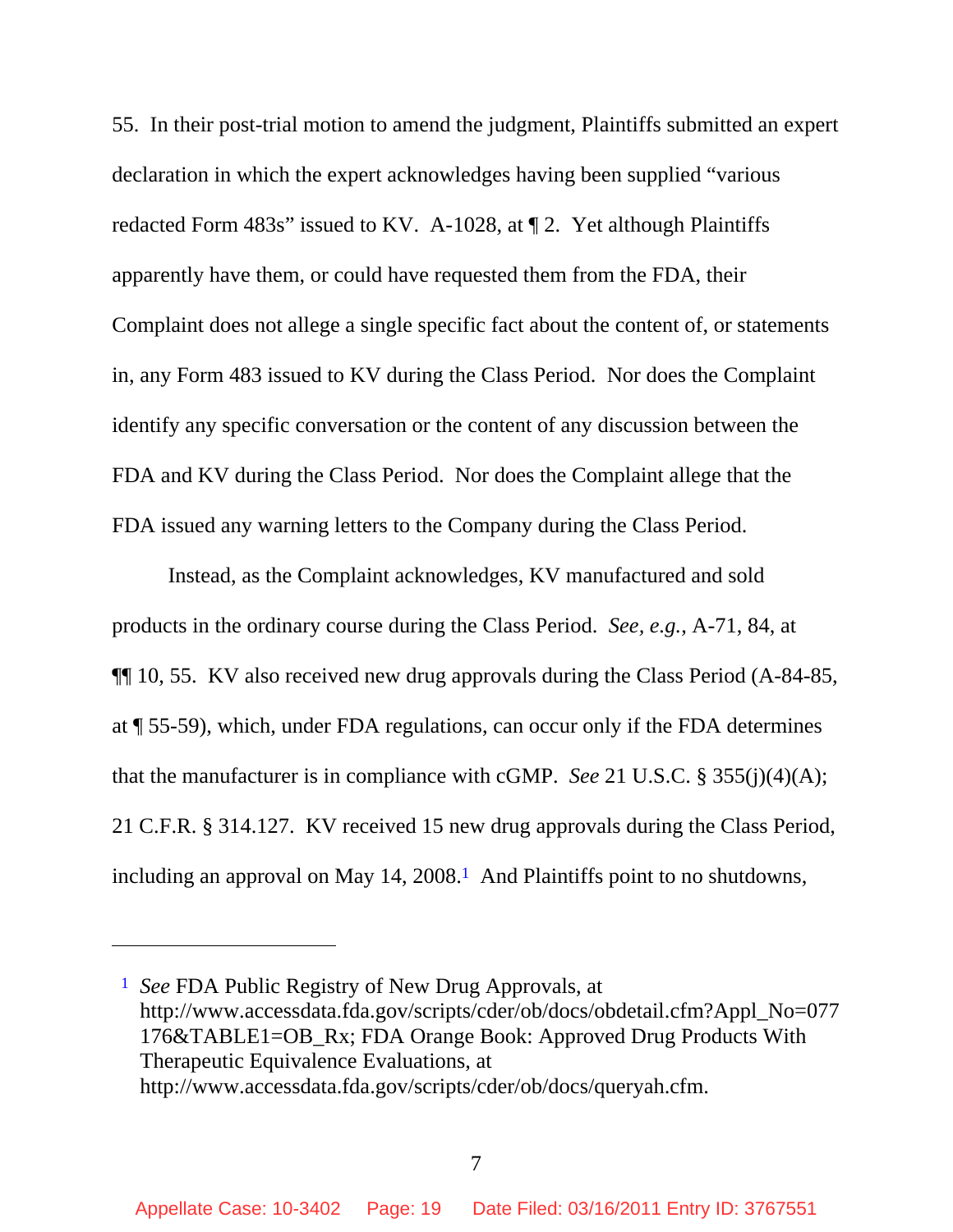product recalls, suspensions, or other enforcement activity in 2004, 2005, 2006, or 2007. *See* A-79. The significant recalls in the fall of 2008 began—and were

promptly disclosed—months *after* the last statement challenged in the Complaint. *See* A-94, 108-09, at ¶¶ 82, 115-18. The Plaintiffs do not allege that KV failed to

timely or fully disclose the recalls in 2008. *See* A-100-09, at ¶¶ 102-18.

## **B. KV's Disclosures**

Throughout the Class Period, KV filed its annual Form 10-K report with the

Securities and Exchange Commission ("SEC"). Each Form 10-K—filed in 2004,

2005, 2006, 2007, and 2008—contained virtually identical language stating:

We believe that all of our facilities are in material compliance with applicable regulatory requirements.

A-101-03, 105-08, at ¶¶ 104, 105, 106, 111, 114. The Forms 10-K also stated:

We believe that we are currently in material compliance with cGMP and are registered with the appropriate state and federal agencies.

A-101-03, 105-08, at ¶¶ 105, 106, 111, 114; *see also* A-101, at ¶ 104 (containing similar language).

KV's Forms 10-K also disclosed the pervasive nature of the FDA's

regulatory oversight and the substantial risks of operating in a highly regulated

market:

Despite [its] ongoing efforts, cGMP requirements and other regulatory requirements, and related enforcement priorities and policies may evolve over time and we may not be able to remain continuously in material compliance with all of these requirements.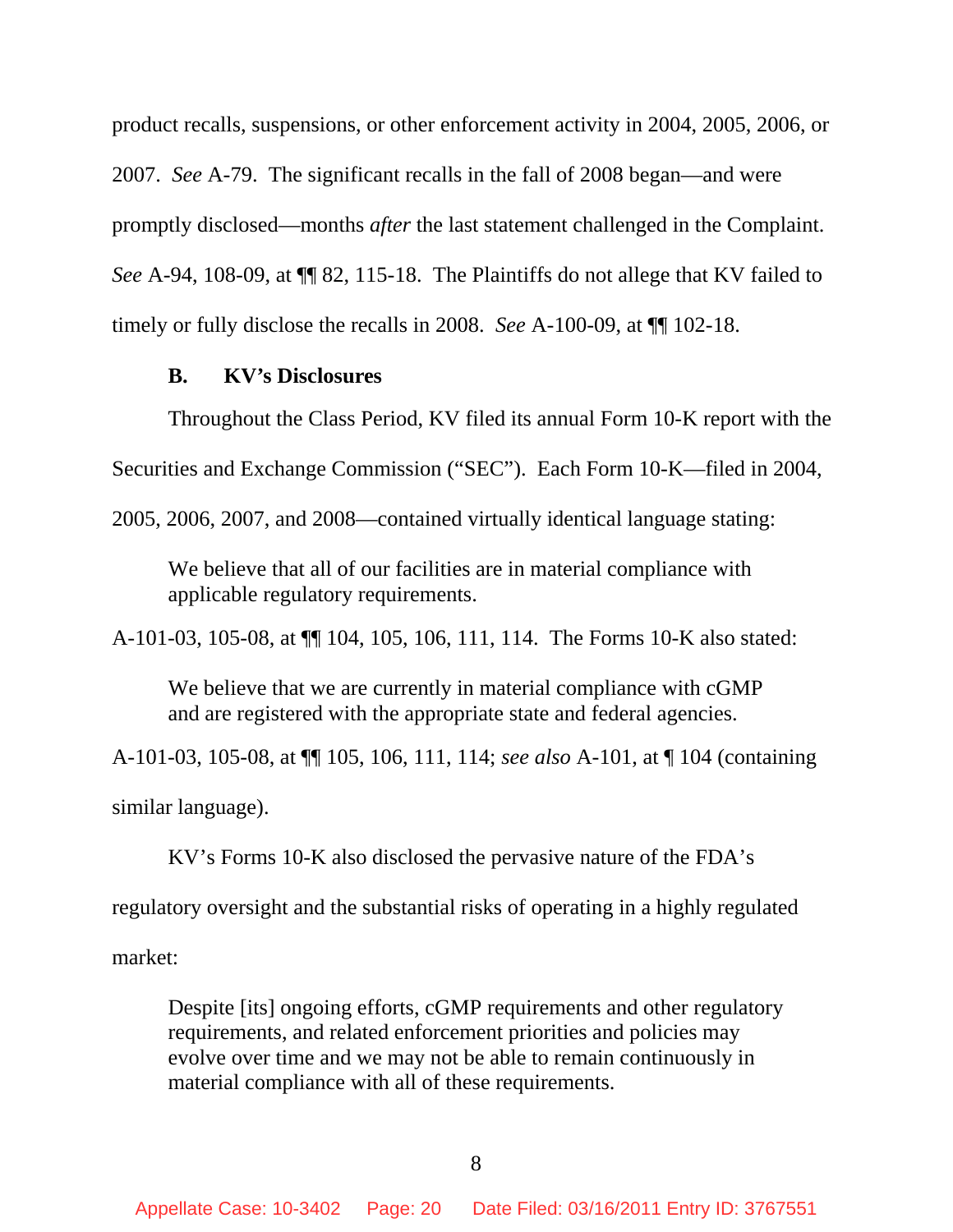A-267, 276, 288, 322, 335. KV further disclosed the potential consequences that it might face if it were to be found to be in non-compliance with regulatory requirements:

Non-compliance with applicable cGMP requirements or other rules and regulations of these agencies can result in fines, recall or seizure of products, total or partial suspension of production and/or distribution, refusal of government agencies to grant pre-market approval or other product applications and criminal prosecution.

A-267, 276, 288, 322, 335.

In July 2007, KV introduced a drug called Metoprolol. A-86, at ¶ 60. The complaint alleges that for the quarters ending September 30, 2007, December 31, 2007, and the first two quarters of 2008, KV committed securities fraud by reporting accurately to the market on the financial results of its overall operations, including its sales of Metoprolol. A-103-109, at ¶¶ 107-10, 112-13, 115-18.

#### **C. KV's Recalls**

In May 2008, the Company received field reports of oversized tablets of morphine sulfate. A-83, at  $\P$  54(a). On June 6, 2008, the Company initiated a voluntary recall of a single lot of morphine sulfate 60 mg extended-release tablets and promptly disclosed this to the market. A-91, at ¶ 77. On June 13, 2008, and July 8, 2008, KV expanded the recall to include additional lots of differing dosages of morphine sulfate extended-release tablets. A-91, at ¶ 77. Again, KV promptly disclosed these recalls to the market. A-365 (referencing recalls in SEC Form 8-K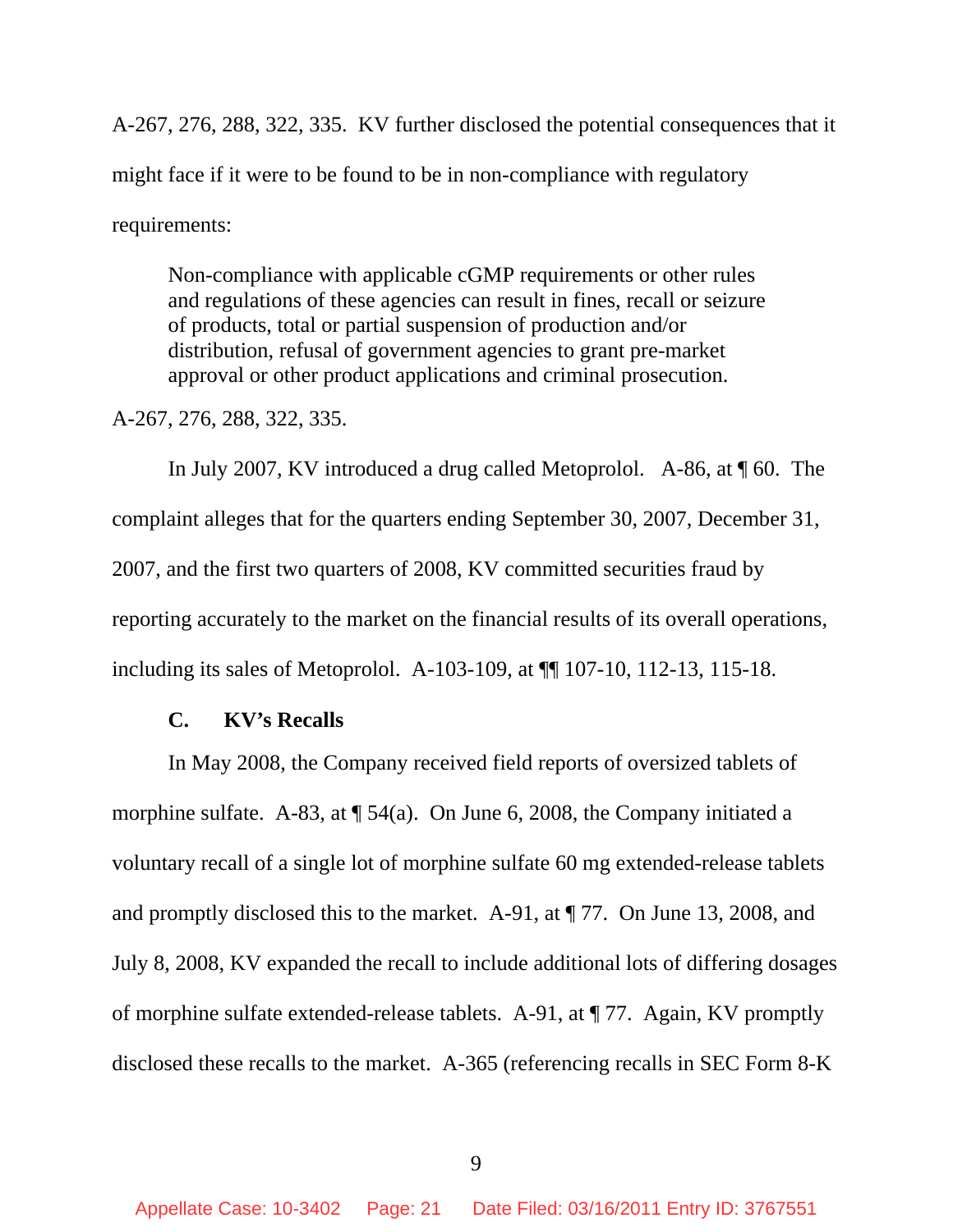filed June 16, 2008); *see also* A-91 at ¶ 77. On October 15, 2008, the Company extended recalls to include specific lots of dextroamphetamine sulfate 5 mg tablets, and on November 7, 2008, to include specific lots of five additional products of various strengths. KV-38. On November 10, 2008, the Company recalled lots of 18 different products. KV-38. All of these recalls were promptly and fully disclosed and Lead Plaintiffs do not allege otherwise. *See* KV-34 (November 17, 2008 press release).

While these recalls were occurring, the Audit Committee of the Company's Board of Directors initiated an independent investigation into allegations of management misconduct and FDA regulatory compliance. The existence of the investigation was disclosed on August 11, 2008. A-90, at ¶ 75. The Company disclosed additional information about the investigation on November 12, 2008:

[T]he Audit Committee of K-V Pharmaceutical Company . . . , with the assistance of legal counsel, including FDA regulatory counsel, and other advisers, is conducting an internal investigation with respect to a range of specific allegations, from multiple sources, involving, among other items, FDA regulatory and other compliance matters and management misconduct. One previously announced FDA recall of a Company product is associated with the investigation as are two new recalls involving several products dated November 7 and November 10, 2008. The Audit Committee presently intends to complete its investigation, deliver its findings and issue its recommended remedial actions before the end of December 2008.

A-377.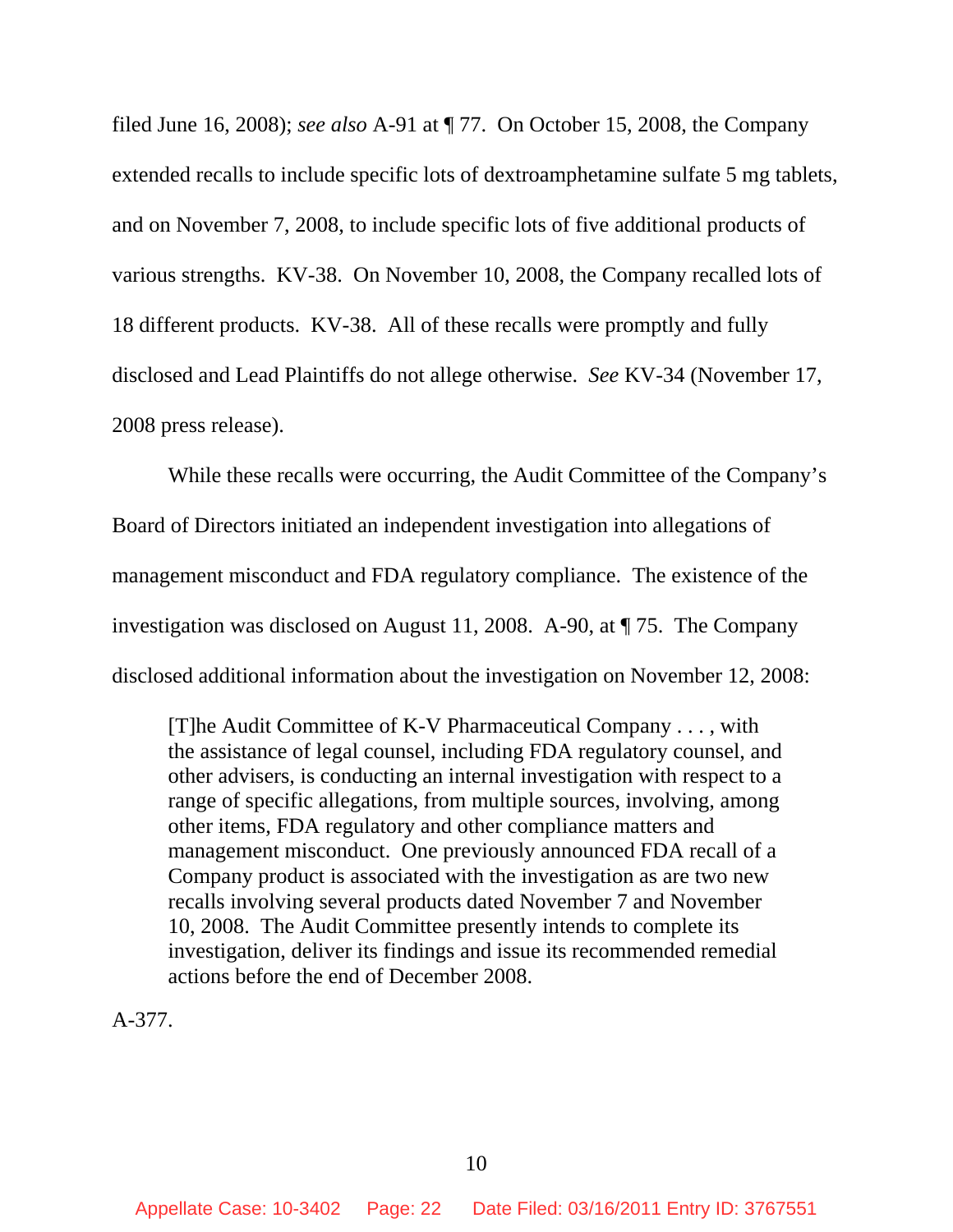As a result of the Audit Committee investigation, on December 5, 2008, the Board of Directors terminated the Company CEO's employment agreement for cause. A-96, at ¶ 87. The Board also removed Hermelin from his position as CEO and Chairman of the Board, appointed Van Vliet as interim CEO, and named Terry Hatfield as Chairman of the Board. A-97, at ¶ 90.

#### **D. The FDA Enforcement Action**

On December 15, 2008, FDA inspectors began an inspection of ten KV facilities that lasted more than seven weeks. A-76, at ¶ 32. At the conclusion of the inspection on February 2, 2009, the inspectors issued a Form 483 to the Company, which detailed 35 observations. A-79, ¶ 40. The observations varied in severity and addressed issues including the Company's ability to manufacture consistent dosages of Hydromorphone HC1 tablets, A-157, and its quality control procedures in the manufacture of several product lines, *see* A-158-72. The Form 483 also noted many observations unrelated to manufacturing, such as the failure to file "field alerts," A-170-71, the failure to make written records of investigations into unexplained discrepancies, and the failure of a batch to meet specifications, A-163.

Meanwhile, as of December 19, 2008, the Company voluntarily suspended the shipment of its FDA-approved drug products in tablet form and also recalled a single lot of Hydromorphone HCl 2mg. A-393. On January 26, 2009, the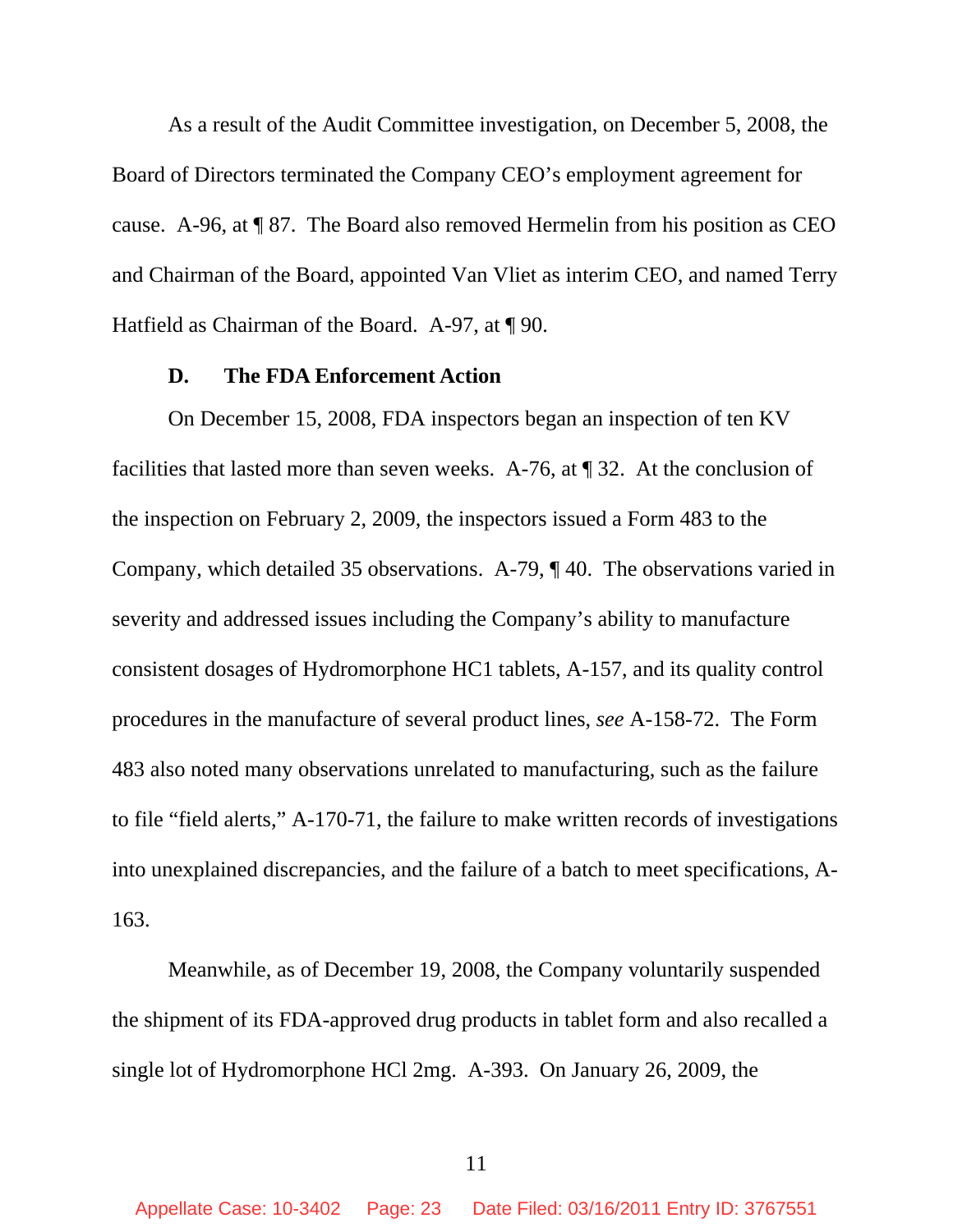Company announced that three days earlier it had voluntarily suspended manufacture and shipment of all of the products it manufactured and announced a nationwide recall of most of its products. A-402.

On March 2, 2009, the FDA and Department of Justice filed a Complaint alleging that KV had "a history of continuing cGMP violations," and asserting that "[t]he deficiencies observed by FDA at the most recent inspection in February 2009, are the same as, or similar to, prior violations observed by FDA at several other inspections conducted during the last eight years." A-146-47. The FDA Complaint also alleged:

Defendant's noncompliance has continued despite repeated warnings from FDA regarding its CGMP violations. At the conclusion of each FDA inspection in 4/2003, 1/2004, 1/2005, 3/2006, 4/2007, 3/2008, 8/2008, and 2/2009, FDA investigators prepared and issued a detailed List of Inspectional Observations, Form FDA-483, to Defendants, notifying them of the investigators' observations. The FDA investigators discussed the violations listed in the Form FDA-483s with Defendants, who expressed a desire to correct the deficiencies. Nevertheless, FDA investigators have continued to observe CGMP violations at subsequent inspections.

A-147.

The FDA Complaint was resolved the same day by entry of a Consent Decree between the Government and the named defendants. A-190-224. Under the terms of the Consent Decree, the Company's manufacturing and distribution would remain suspended until the Company demonstrated compliance with cGMP. A-194. The Company agreed to hire an independent, third-party expert to certify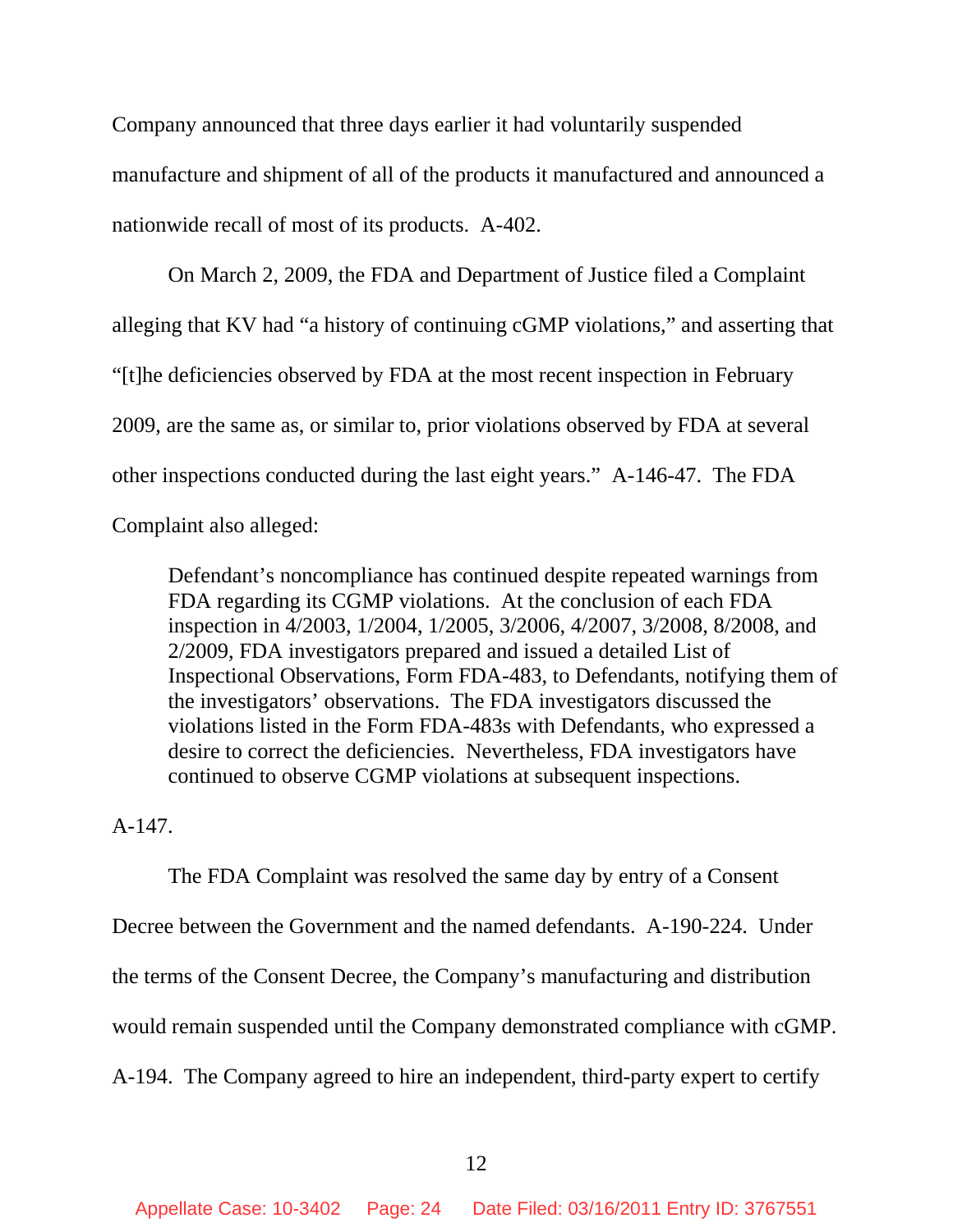cGMP compliance, and the FDA would then make its own compliance determination. A-194, 198.

On February 25, 2010, ETHEX (KV's generic drug division) reached a plea agreement with the United States Attorney's Office for the Eastern District of Missouri and the Office of Consumer Litigation of the Department of Justice ("Plea Agreement"), resolving two felony counts of failing to file Field Alerts with the FDA regarding its products Dextroamphetamine Sulfate 5mg and Propafenone HCl 225 mg on or about September 16, 2008. A-1018-25. A Field Alert is a report that must be filed with the FDA within three working days of a drug manufacturer's discovery of information concerning a significant chemical change in distributed drug products or a failure of a distributed drug batch to meet specifications. 21 C.F.R. § 314.81(b)(1). The failure to file a Field Alert is not a cGMP violation. *See* 21 C.F.R. pt. 210. The failure to file these Field Alerts was at the direction of an unnamed KV executive, "Corporate Executive A," who disregarded the advice of certain employees to contact the FDA. *See* A-1018, 1021.

#### **E. The District Court's Orders**

#### **1. The Motions To Dismiss**

On February 22, 2010, the District Court dismissed the Complaint for its failure to comply with the PSLRA's heightened pleading requirements. A-804-32.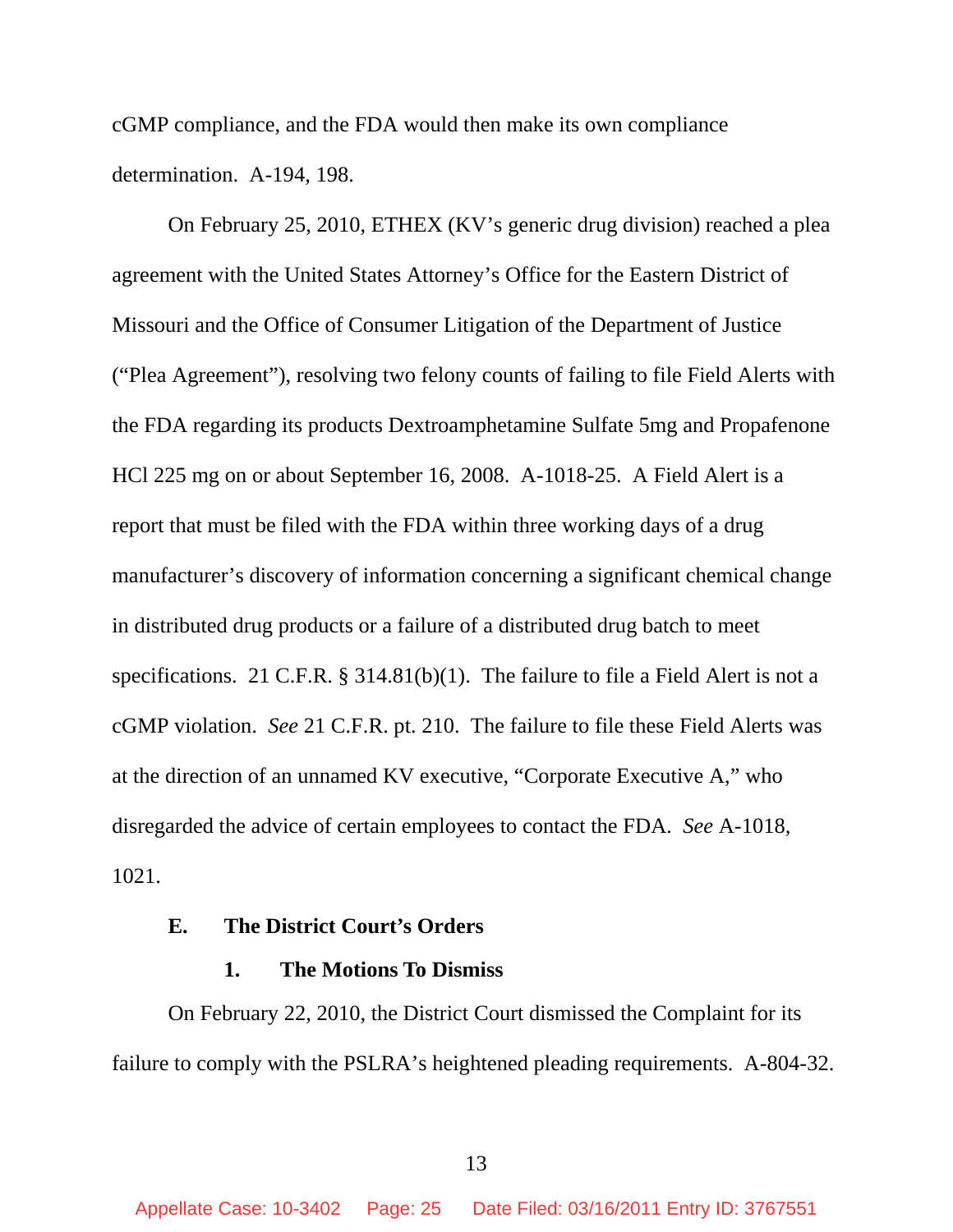The District Court held that Plaintiffs "failed to allege with sufficient particularity that the compliance statements in the Form 10-K that the FDA issued to KV in 2004, 2005, 2006, 2007, and 2008 were false and misleading." A-819. The District Court observed that "the Form 483s issued to KV only contained observations—not 'a list of cGMP violations' as alleged by lead plaintiffs." A-819.The District Court also observed that "[e]ven assuming the observations listed in the Form 483s indicate that KV was not in material compliance" when KV received them from the FDA, "lead plaintiffs plead no specific facts that show that KV was not in compliance when KV filed each of the Form 10-Ks." A-820; Plaintiffs' Br. 28 n.7. The District Court also rejected Plaintiffs' allegations that KV had a duty to disclose the Forms 483. The District Court concluded that "[b]ecause the Forms 483 . . . from 2003 through 2008 were readily accessible to the public by submitting a request to the FDA . . . KV and Hermelin were under no duty to disclose these documents." A-825.

With respect to the financial disclosures about Metoprolol, the District Court found that "through the statements in the 2007 and 2008 press releases, 2008 Form 12[b]-25, and 2008 8-K, KV only reported its financial performance," and "did not attribute its financial success to its outstanding manufacturing processes or quality control measures associated with the production of the generic metoprolol." A-822. Accordingly, "[b]ecause KV chose only to speak about the financial status of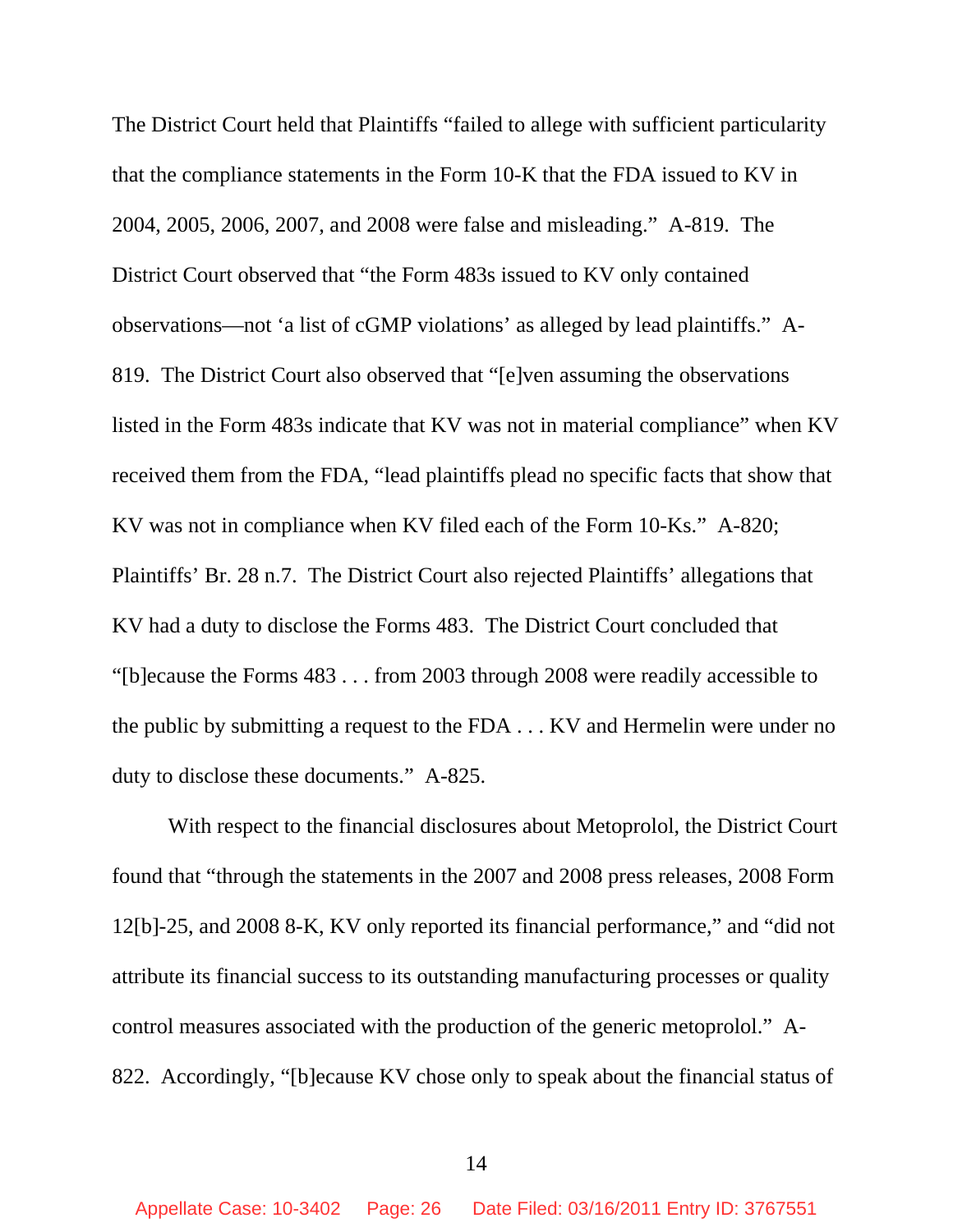the company," and "lead plaintiffs do not allege that the figures reported in the financial statements were false and misleading," "lead plaintiffs have failed to allege with sufficient particularity that the financial statements . . . were misrepresentations." A-822, 823.2

The District Court also dismissed the Rule 10b-5(a) and (c) claims, finding that Plaintiffs "have failed to plead sufficient facts to establish that KV and Hermelin engaged in a scheme or course of conduct beyond the alleged misrepresentations and omissions," A-828, and that they "fail[ed] to allege with sufficient particularity how the scheme operated and how Van Vliet and Bleser were actually involved," A-829-30.

Finally, the District Court dismissed Plaintiffs' Section 20(a) claim against the individual defendants because Plaintiffs' failure to plead with particularity Section 10(b) and Rule 10b-5 claims, "the Court finds that lead plaintiffs cannot assert a claim under § 20(a) against them." A-830.

#### **2. Plaintiffs' Motion To Alter Or Amend The Judgment**

On March 18, 2010, Plaintiffs filed a motion pursuant to Federal Rules of Civil Procedure Rules 59(e) and 60(b)(2) seeking to amend the dismissed

<sup>2</sup> The District Court dismissed the Section 10(b) claims against Van Vliet and Bleser because lead plaintiffs "failed to allege with sufficient particularity that Van Vliet made a misrepresentation or omission" and "admit in their response brief that they '[d]id not allege that [Bleser] made any false and misleading statements." A-826 (alterations in original).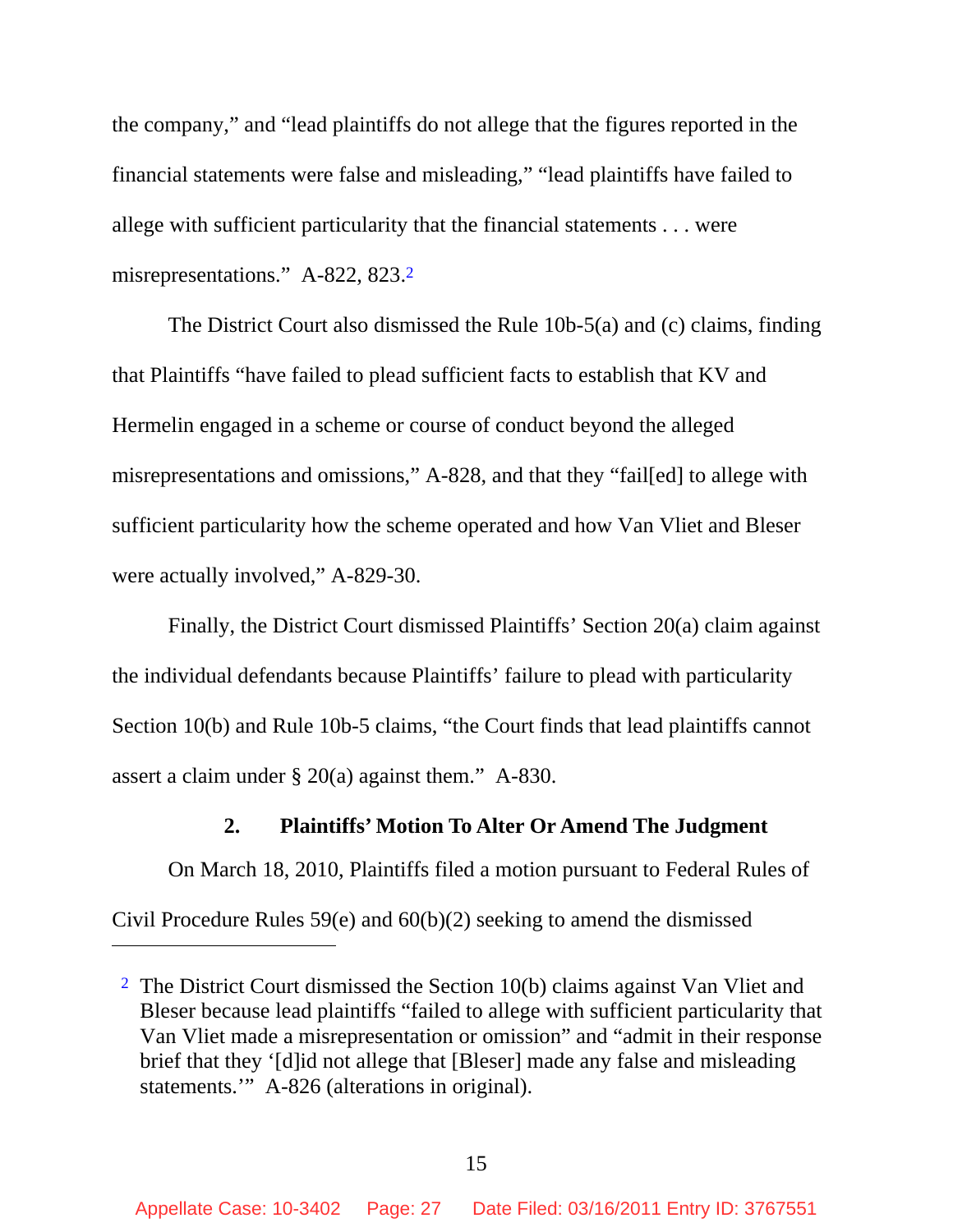Complaint. A-833-1046. Plaintiffs attached to their motion an amended complaint, which added allegations with respect to the ETHEX plea agreement and affidavits from two proposed experts purporting to "cure the deficiencies" set forth in the District Court's dismissal order. A-836-41.

The District Court denied Plaintiffs' motion on October 20, 2010, holding that Plaintiffs "have not conclusively established that the second amended complaint would cure the deficiencies of the first." A-1053. The District Court explained that "[t]he primary basis for plaintiff's motion is the plea agreement," but that "[t]he admission by ETHEX in the plea agreement that the FDA was not notified through 'field alerts' regarding the oversized tablets was an allegation that was pled in the first amended complaint." *Id.* "Therefore," the District Court continued, "the plea agreement, at most, merely added evidentiary support for allegations that the Court was already treating as true." *Id.*

The District Court also stated that it was "unclear that the unlawful activities described in the plea agreement relate to the same time frame that is relevant in this matter"—given that the ETHEX plea agreement concerned conduct in September 2008 (A-1022) and the last statement challenged in the complaint was June 2008. A-108-09, at ¶¶ 115-17; A-1053. Finally, the District Court stated that the ETHEX plea agreement did not mention the Individual Defendants and that it is "highly questionable whether the second amended complaint would survive similar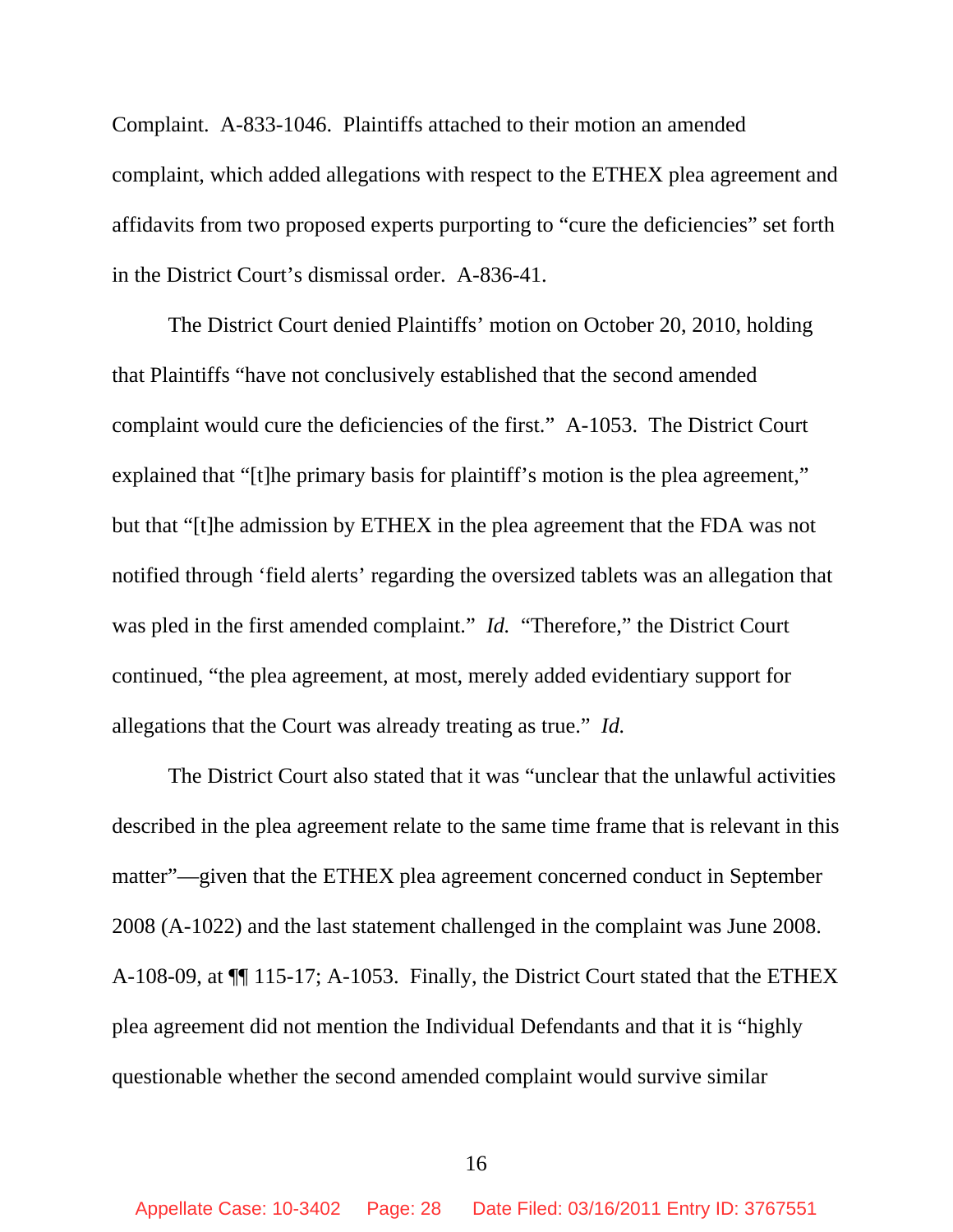motions to dismiss." A-1053. The Court accordingly denied the Plaintiffs' motion. *Id.*

#### **SUMMARY OF ARGUMENT**

The District Court properly dismissed the Complaint for failure to comply with the PSLRA's heightened pleading requirements for falsity. The PSLRA requires the Plaintiffs to allege, with respect to *each* statement alleged to be false, "the reason or reasons *why* the statement is misleading." 15 U.S.C. §78u-4(b)(1) (emphasis added). The Complaint does not meet this test. While Plaintiffs allege that KV received Forms 483 during the Class Period, they nowhere allege any particularized facts that would show *why* KV's statements about its cGMP compliance were false or misleading when those statements were made. Nor do Plaintiffs allege with particularity *why* disclosure of the Forms 483 was necessary to render KV's cGMP compliance statements non-misleading.

The District Court's dismissal order also can be affirmed on the alternative ground that Plaintiffs did not adequately plead a strong inference of scienter, as the PSLRA requires. *See* 15 U.S.C. §78u-4(b)(2). The Complaint's scienter allegations are conclusory  $(A-110-12, at \blacksquare 125-31)$  and purport to ascribe scienter to Defendants, including Van Vliet and Bleser, for acts that occurred several years before they joined the Company.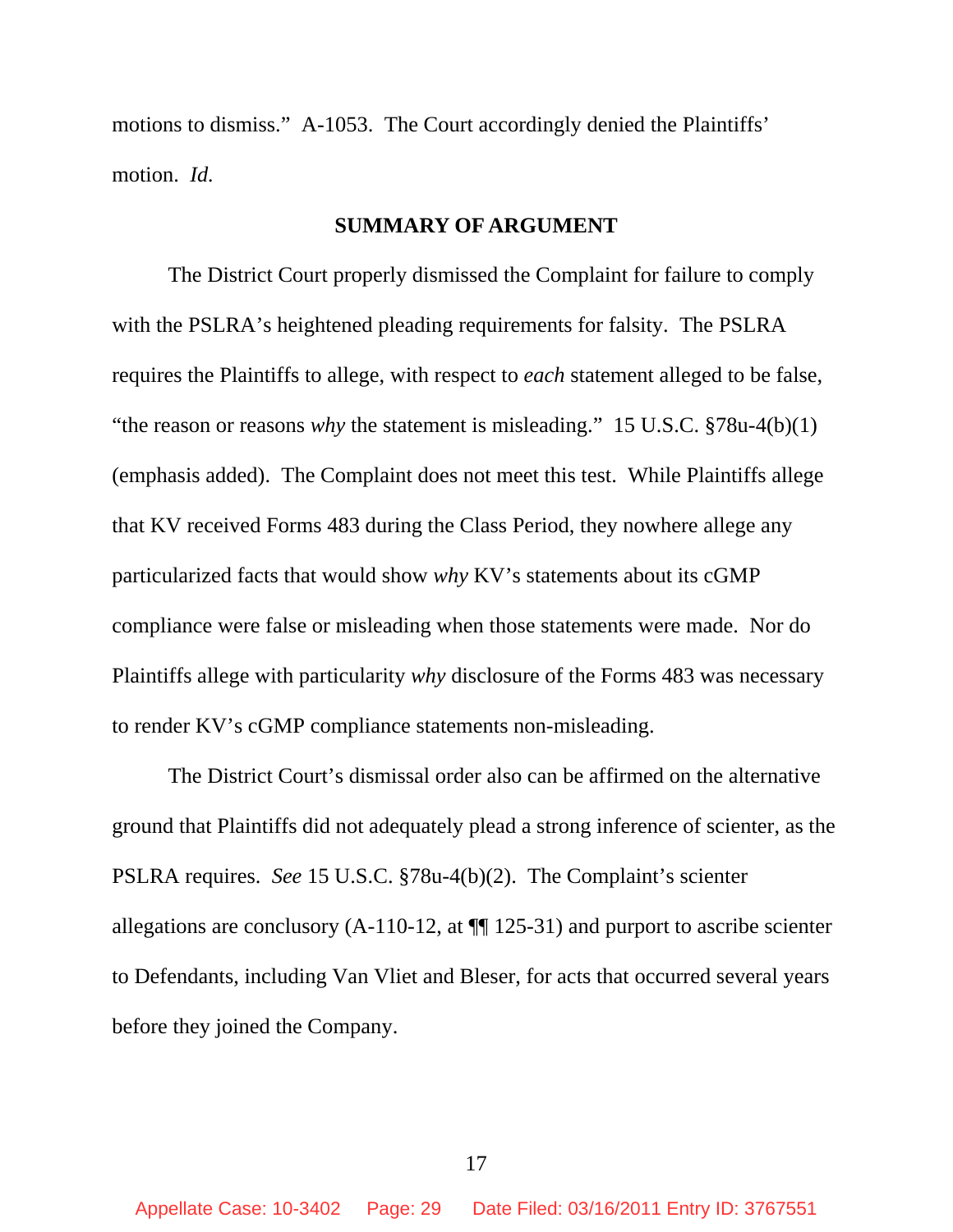The District Court did not abuse its discretion in denying leave to amend. A District Court has considerable discretion to deny post-judgment leave to amend, and the District Court did not abuse that discretion in determining that Plaintiffs had failed to show the new complaint would cure the deficiencies of the old.

#### **ARGUMENT**

## **I. The District Court Did Not Err In Dismissing The Complaint.**

## **A. Legal Standards For Pleading Falsity Under The Exchange Act.**

At the outset, Plaintiffs fundamentally err in contending that the "pleading standard for falsity" is a mere "plausibility" that the challenged statements are false. *See* Plaintiffs' Br. 23, 29. Plaintiffs rely on the Supreme Court's decisions in *Bell Atlantic Corp. v. Twombly*, 550 U.S. 544 (2007), and *Ashcroft v. Iqbal*, 129 S. Ct. 1937 (2009), but those decisions involved Federal Rule of Civil Procedure 8, not the PSLRA. The PSLRA is a specialized pleading regime that "goes beyond the ordinary pleading requirements described in Rules  $8(a)(2)$  and  $9(b)$  of the Federal Rules of Civil Procedure[.]" *In re 2007 Novastar Financial Se. Litig.*, 579 F.3d 878, 882 (8th Cir. 2009). The PLSRA adopts "two *heightened* pleading requirements for securities fraud cases." *Navarre*, 299 F.3d at 741 (emphasis added). One requirement involves scienter. *See Tellabs, Inc. v. Makor Issues & Rights, Ltd.*, 551 U.S. 308 (2007). The other "requires that the complaint specify *each* false statement or misleading omission and explain *why* the omission was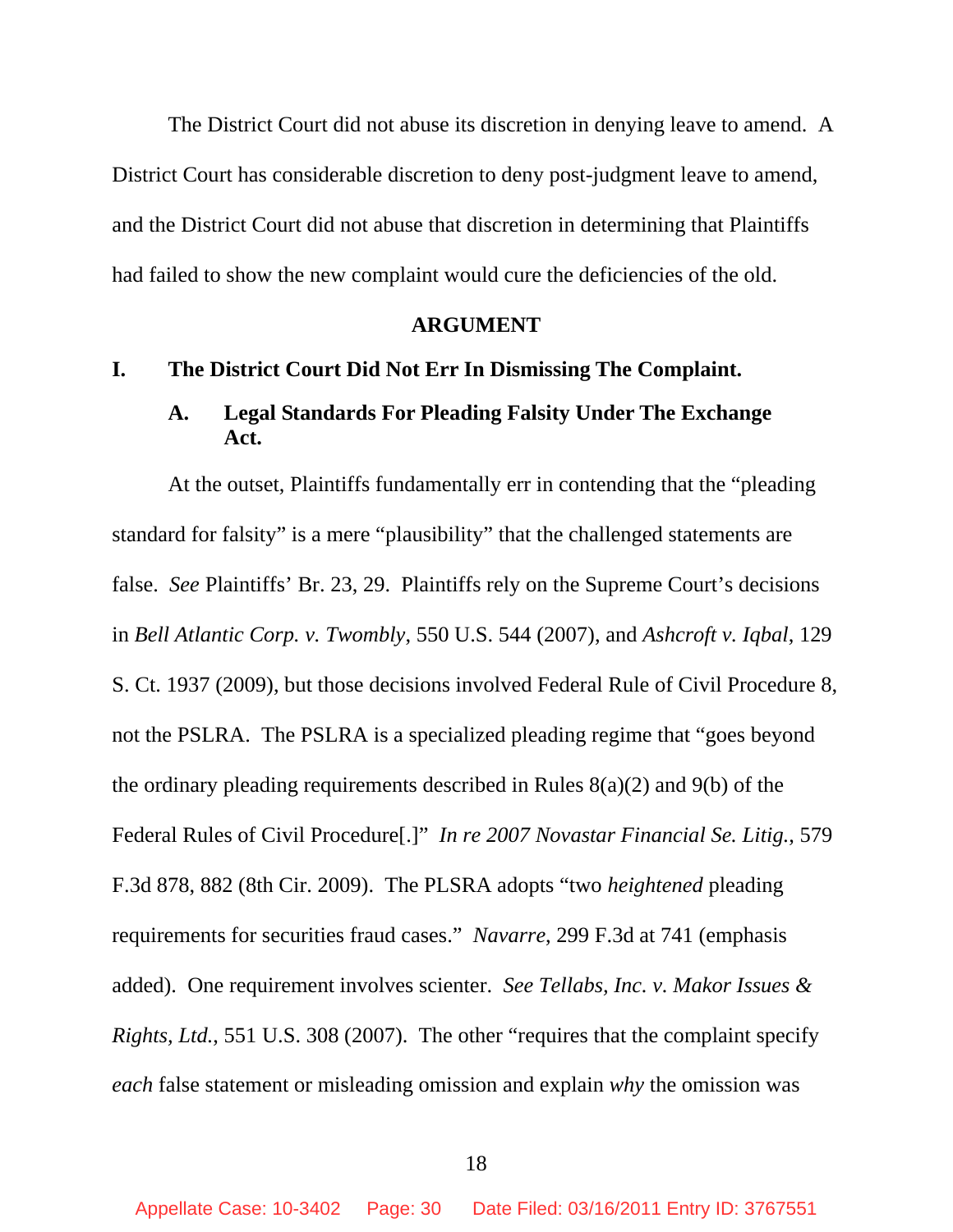misleading." *Navarre*, at 741-42 (emphasis added); *see* 15 U.S.C. §78u-4(b)(1) (the complaint must "specify each statement alleged to have been misleading" and "the reasons or reasons why the statement is misleading").

Plaintiffs therefore err in suggesting that the PSLRA requires no more than what Rule 8 requires in the ordinary case. This Court has repeatedly held that falsity under the PSLRA must be pleaded with a demanding particularity. Plaintiffs must plead the "who, what, when, where, and how of the misleading statements or omissions." *Novastar*, 579 F.3d at 882 (internal quotation omitted). "The complaint's *facts* must necessarily show that the defendants' statements were misleading." *Novastar*, 579 F.3d at 882; *see also Detroit General Retirement Sys. v. Medtronic*, 621 F.3d 800, 805 (8th Cir. 2010) ("In other words, the complaint's facts must necessarily show that the defendant's statements were misleading") (quoting *In re Cerner Corp. Sec. Litig.*, 425 F.3d 1079, 1083 (8th Cir. 2005)); *In re Amdocs Ltd. Sec. Litig.*, 390 F.3d 542, 549 (8th Cir. 2004) (Wallman, J., conc.) ("The facts contained in the complaint must *necessarily* show that the defendants' statements were misleading") (emphasis in original); *Navarre*, 299 F.3d at 742 (same).

Under this standard, this Court has affirmed the dismissal of complaints that lack "specific factual allegations demonstrating the reasons why the statement was false or misleading, as the PSLRA requires." *Novastar*, 579 F.3d at 883; *see also*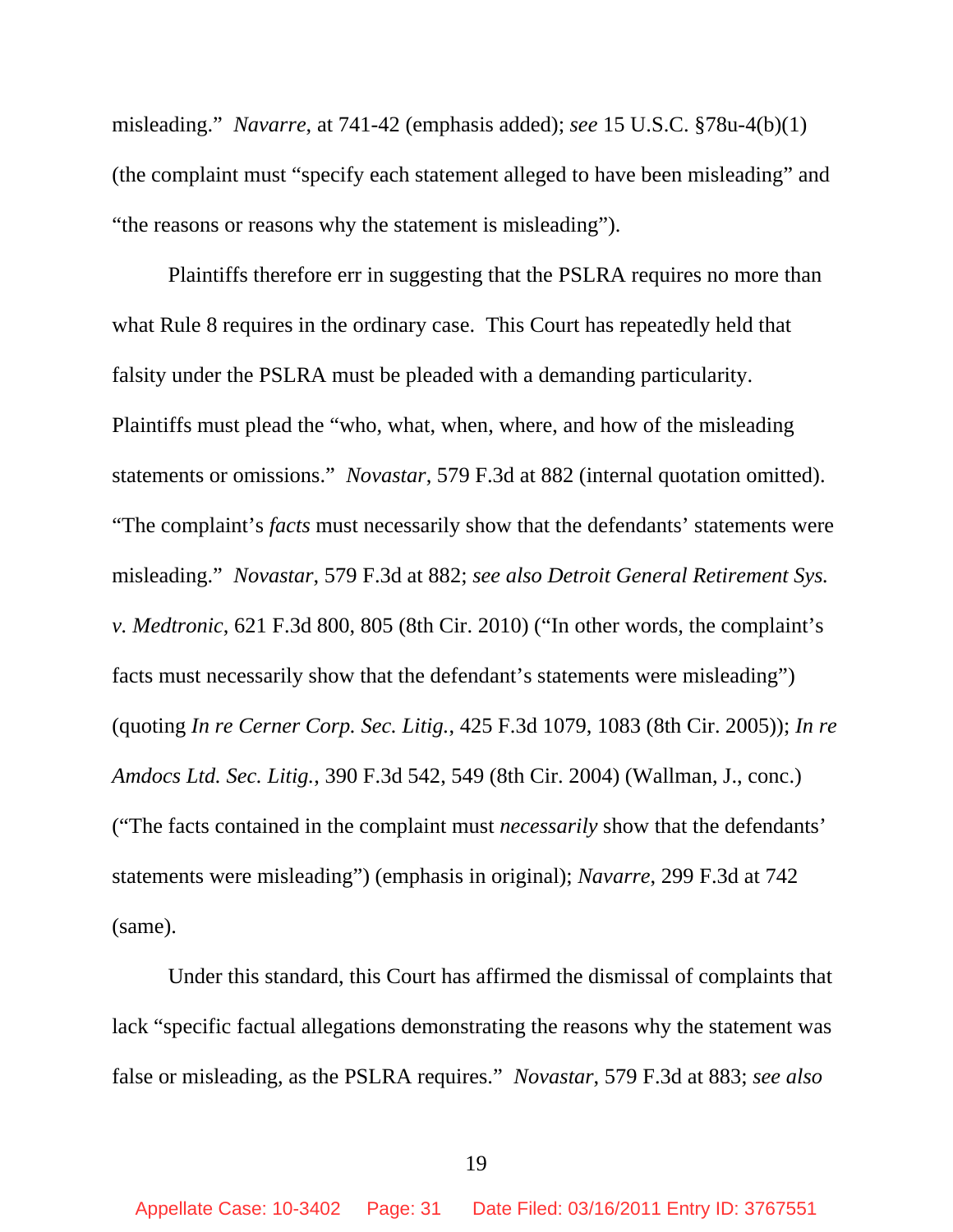*K-Tel Int'l Sec. Litig.*, 300 F.3d 881, 891 (8th Cir. 2002) ("A plaintiff must set forth, as part of the circumstances constituting fraud, an explanation as to why the disputed statement was untrue or misleading *when made*.") (emphasis in original).

Plaintiffs' opening brief does not cite the PSLRA—a unique strategy in a securities appeal. *See* Plaintiffs' Br. at ix, 12-55. And in urging reversal, Plaintiffs return, again and again, to the "plausibility" standard of Rule 8, without grappling with this Court's demanding particularity standards. *See* Plaintiff's Br. at 28 (suggesting the Complaint's allegations "support a plausible inference that those statements were false"); *see also id.* at 29 ("[I]t is 'plausible' . . . that KV's subsequent repeated statements of 'compliance' were false."). But the Rule 8 notice pleading standard applies in the absence of the PSLRA. It is not the standard under the PSLRA.3

<sup>&</sup>lt;sup>3</sup> This Court's decisions are in accord with the views of other circuits with respect to post*-Twombly* and *Iqbal* pleading under the PLSRA and under the related standards of Rule 9(b). *See*, *e.g.*, *South Cherry Street, LLC v. Hennessee Group LLC*, 573 F.3d 98, 110 (2d Cir. 2009) (noting that the plausibility standard applies "as a general matter" to "all civil actions" but that, under the PSLRA, "the plaintiff must do more"); *Institutional Investors Group v. Avaya, Inc.*, 564 F.3d 242, 252 (3d Cir. 2009) (noting in a "securities fraud case" the court does not apply the "standard set forth in *Bell Atl. Corp. v. Twombly*," and "[i]nstead, Shareholders must satisfy the heightened pleading rules codified in the PSLRA"); *SEC v. Tambone*, 597 F.3d 436, 442 (1st Cir. 2010) (Rule 9(b) represents "an additional hurdle" beyond pleader's plausibility requirements); *Am. Dental Ass'n v. CIGNA*, 605 F.3d 1283, 1291-93 (11th Cir. 2010) (ruling that pleading "does not plausibly, under *Twombly*, or particularly,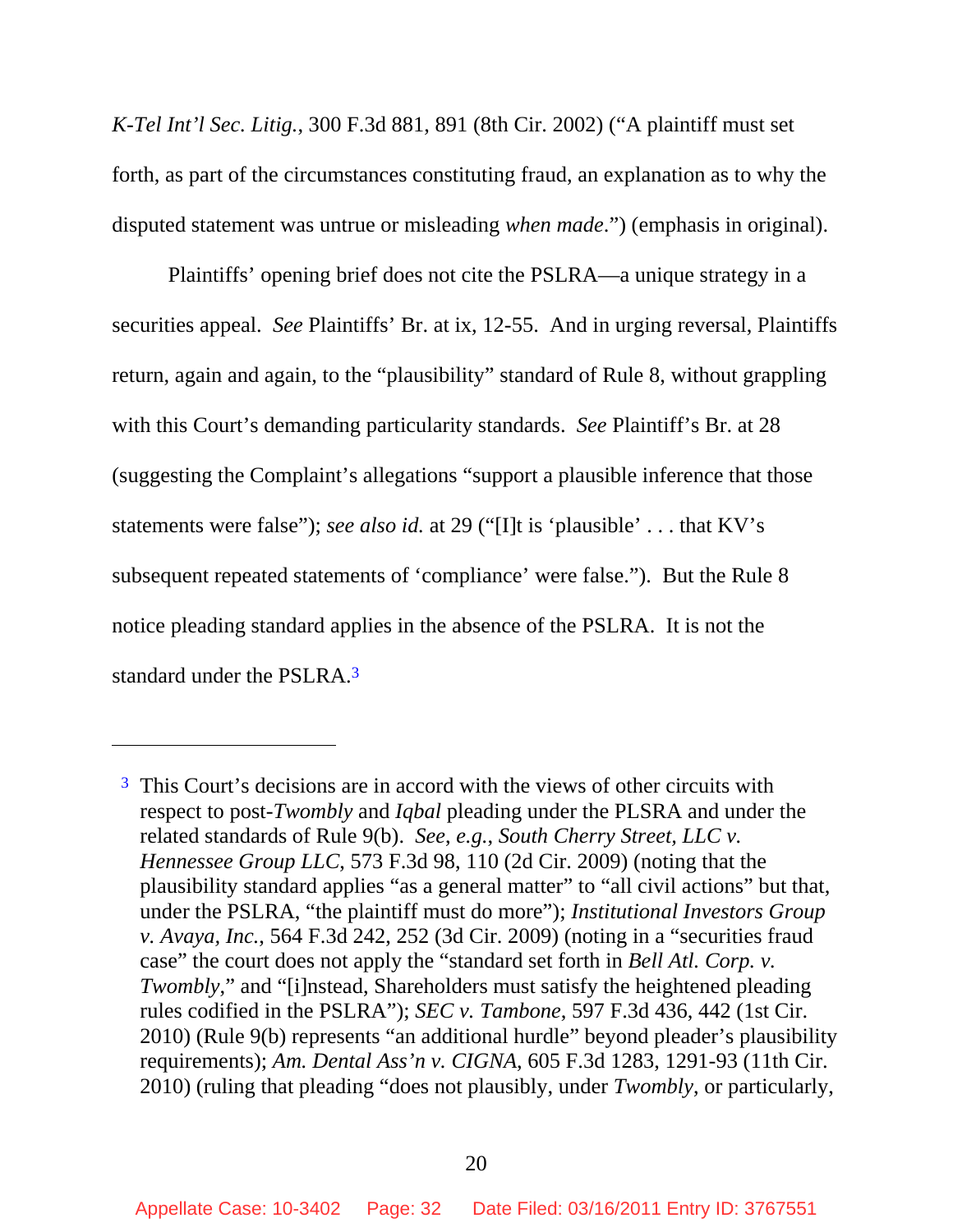## **B. The Complaint Does Not Contain PSLRA-Compliant Allegations That KV's cGMP Statements Were False.**

The Complaint challenges the falsity of two compliance statements by KV: (1) "We believe that all of our facilities are in material compliance with applicable regulatory requirements"; and (2) "We believe that we are currently in material compliance with cGMP and are registered with the appropriate agencies." A-101- 109. Plaintiffs allege that these statements were materially false and misleading because KV was aware of Forms 483 previously issued to the Company, and those Forms 483 identified violations that were "'the same as, or similar to, prior violations.'" A-78-79, at ¶ 38. The Complaint relies on no reasons *other than* receipt of the Forms 483 in the relevant years as a basis for suggesting that these compliance statements were false. *See* A-100-08, at ¶¶ 102-14.

The District Court concluded that the Complaint "failed to allege with sufficient particularity that compliance statements in the Forms 10-K [filed by KV] in 2004, 2005, 2006, 2007 and 2008 were false and misleading." A-189. Plaintiffs take issue with this holding, *see* Plaintiffs' Br. at 28-33, but fail to identify "specific factual allegations demonstrating the reasons why [each] statement was false or misleading, as the PSLRA requires." *Novastar*, 579 F.3d at 883. The

under Rule 9(b)," meet pleader's obligations); *Chrichton v. Golden Rule Ins. Co.*, 576 F.3d 392, 395 (7th Cir. 2009) (noting that "in addition" to plausibility, a pleader alleging fraud must satisfy Rule 9(b)).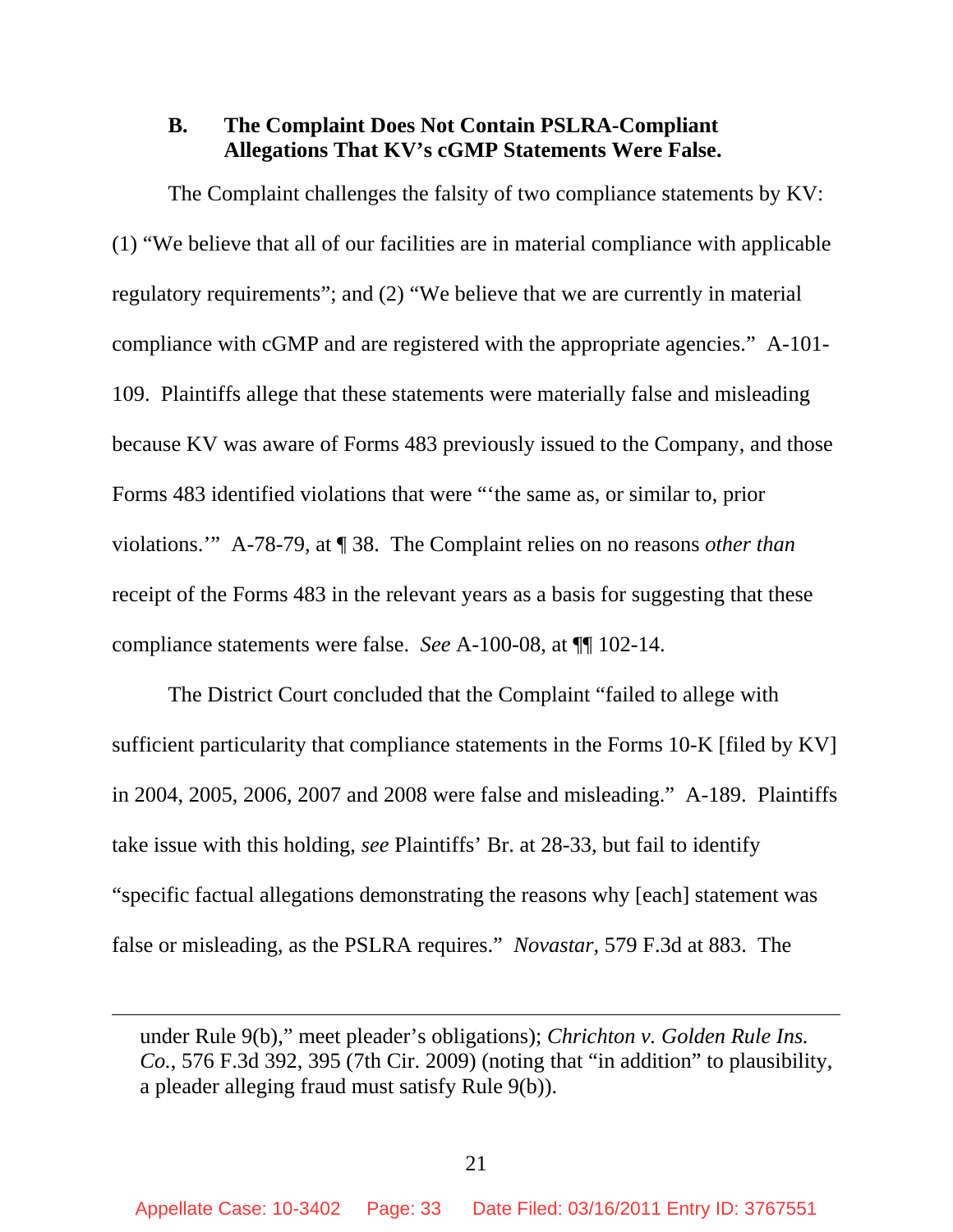Complaint does not allege a single specific fact about the content of, or statements in, any Form 483 issued to KV during the Class Period in 2004, 2005, 2006, 2007, or 2008. Nor is there any specific factual allegation about any aspect of KV's business in 2004, 2005, 2006, 2007, or 2008 that would explain why the compliance statements issued in those years were misleading. In short, there are no particularized factual allegations *at all* that inform KV—or this Court—*why* the compliance statements for any given year were false. That pleading deficiency is fatal because the PSLRA demands that the plaintiffs plead "the reason or reasons why [each] statement is misleading." 15 U.S.C. §78u-4(b)(1).

Plaintiffs defend the Complaint by relying on the (untested) allegation in the FDA's Complaint that the Forms 483 for 2004 to 2008 made observations that were "the same as, or similar to" the FDA's Form 483 issued in February 2009. Plaintiffs' Br. 26 According to Plaintiffs, this allegation, standing alone, "explains exactly why [KV's] statements were false and misleading." Plaintiffs' Br. at 26. But these allegations do not satisfy the PSLRA's particularity requirement. In particular, this allegation—repeated over and over in the Complaint (*See, e.g.*, A-70, 78, 79, 101-07, at ¶¶ 8, 38, 104, 105, 106, 111)—does not detail *which* of the Forms 483, or which observations in the Forms 483, are "the same as, or similar to" those in the 2009 Form 483; does not indicate *when* such "same" or "similar" violations were occurring, or whether they were occurring at the time KV issued its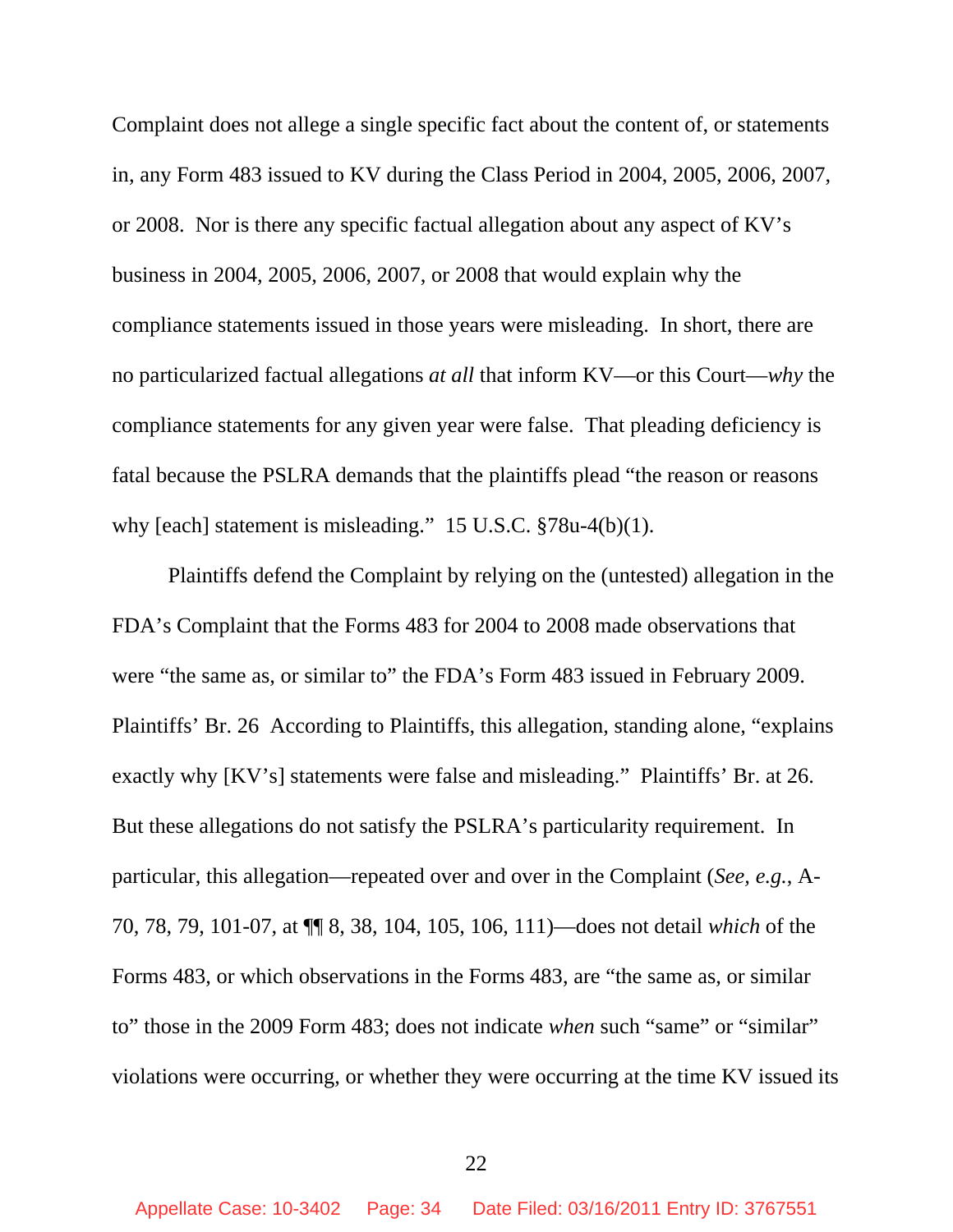Form 10-Ks; does not indicate *how* such prior observations are "similar" to the 2009 observations; and does not specify whether they are similar in scope or magnitude, whether they involved similar products, or whether they involved similar areas or processes at KV's facilities. *Compare Novastar*, 579 F.3d at 882 (plaintiffs must plead the "who, what, when, where, and how of the misleading statements or omissions") (internal quotation omitted); *Navarre*, 299 F.3d at 743 (a complaint must allege "why these statements would have been false or misleading at the several points in time in which it is alleged they were made"); *Elam v. Neidorff*, 544 F.3d 921, 927 (8th Cir. 2008) ("plaintiffs again fail to allege any specific fact that would render the June statements false").

Moreover, it can be demonstrated conclusively that the purported "similarity" of the 2009 Form 483 and the Forms 483 issued in earlier years is impossible. Many of the observations in the February 2009 Form 483 relate to KV's manufacturing processes and quality control procedures regarding Metoprolol, a product which KV did not even introduce *until July 2007*. A-151- 188, A-171. Thus, observations in the Forms 483 for 2004, 2005, 2006, and April 2007 cannot be "the same as, or similar to," the observations regarding Metoprolol in the February 2009 Form 483. Plaintiffs' allegations concerning KV's compliance statements therefore do not even satisfy the *plausibility* standard of Rule 8, let alone the demanding particularity requirements of the PSLRA.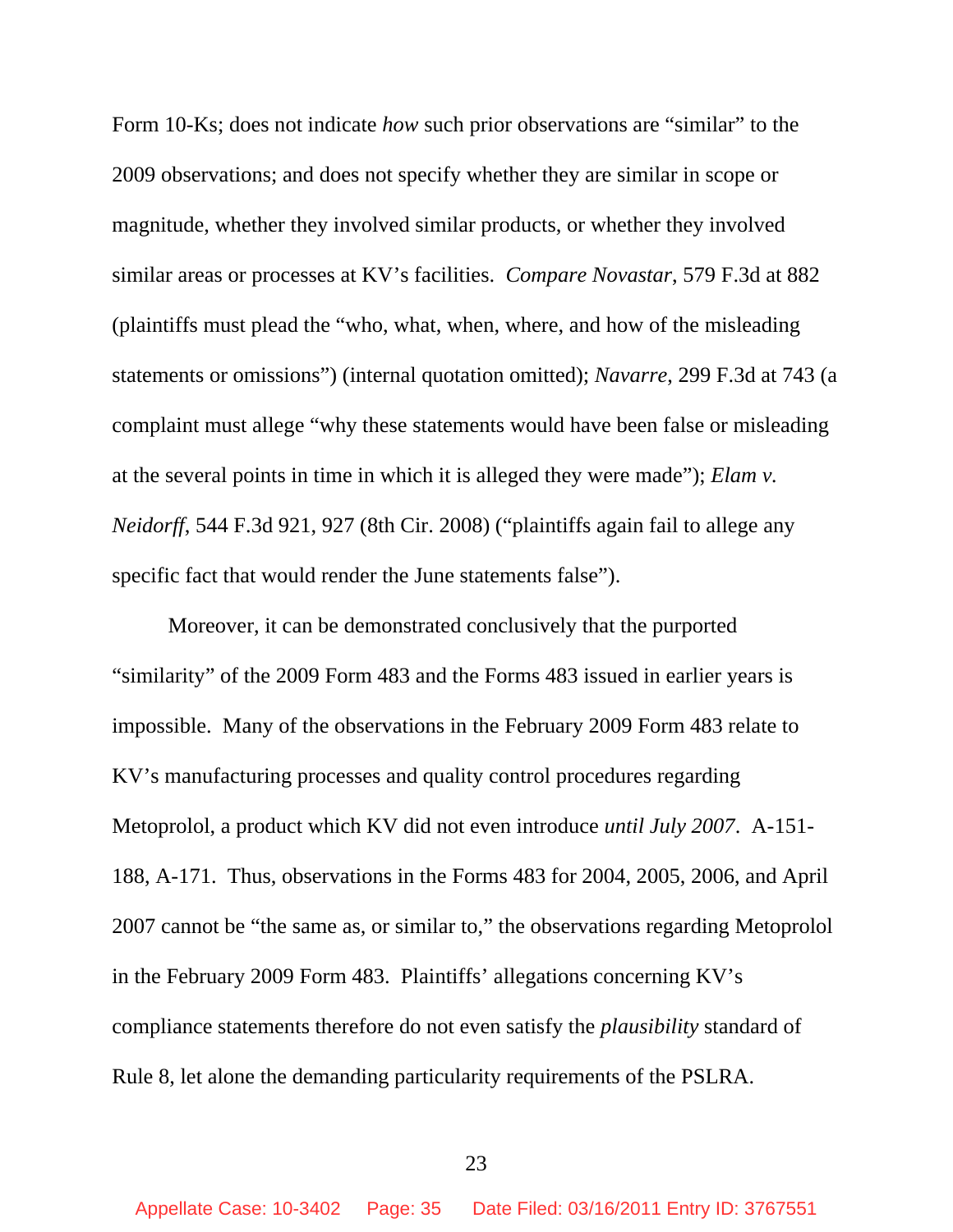Moreover, nowhere does the FDA Complaint and Consent Decree allege that KV was out of material compliance with cGMP in 2004, 2005, 2006, 2007, and 2008. That omission is also fatal, because KV stated in its Form 10-K that it was in "material" compliance with cGMP. *See* A-101-03, 105-08, at ¶¶ 104, 105, 106, 111, 114. The FDA Complaint and Consent Decree therefore do not demonstrate that KV's compliance statements were false at a high level of generality, let alone the required level of particularity.4

This is not a case where the Plaintiffs lacked access to the information necessary to plead fraud with particularity. The Forms 483 for the relevant period were easily accessible through the Freedom of Information Act (21 C.F.R. § 20.101(a); KV-45-46), and many market participants requested them. KV-48-55. Indeed, by their own account, Plaintiffs apparently have the Forms 483 issued to

<sup>4</sup> Plaintiffs cannot rely on the FDA Complaint or Consent Decree as an admission by KV. The Complaint contains untested allegations. The Consent Decree states that the signatories entered into it "solely for the purpose of settling this case, and without admitting or denying the allegations in the Complaint," A-191, and it accordingly cannot be considered an admission of the truth or accuracy of the FDA's allegations. *See Kushner v. Beverly Enterp., Inc.*, 317 F.3d 820, 830 (8th Cir. 2003) ("The government's sentencing memorandum is a position paper offered here by the investors for the truth of the matters asserted therein, which the defendants dispute. Such disputed papers should not be the subject of judicial notice on a motion to dismiss."). The FDA Complaint's characterization of the Forms 483 as the "same" or "similar" to previous violations may have been sufficient for Rule 8 purposes in the FDA's enforcement proceeding against KV, but that statement cannot satisfy the particularity requirement in a securities case under the PSLRA.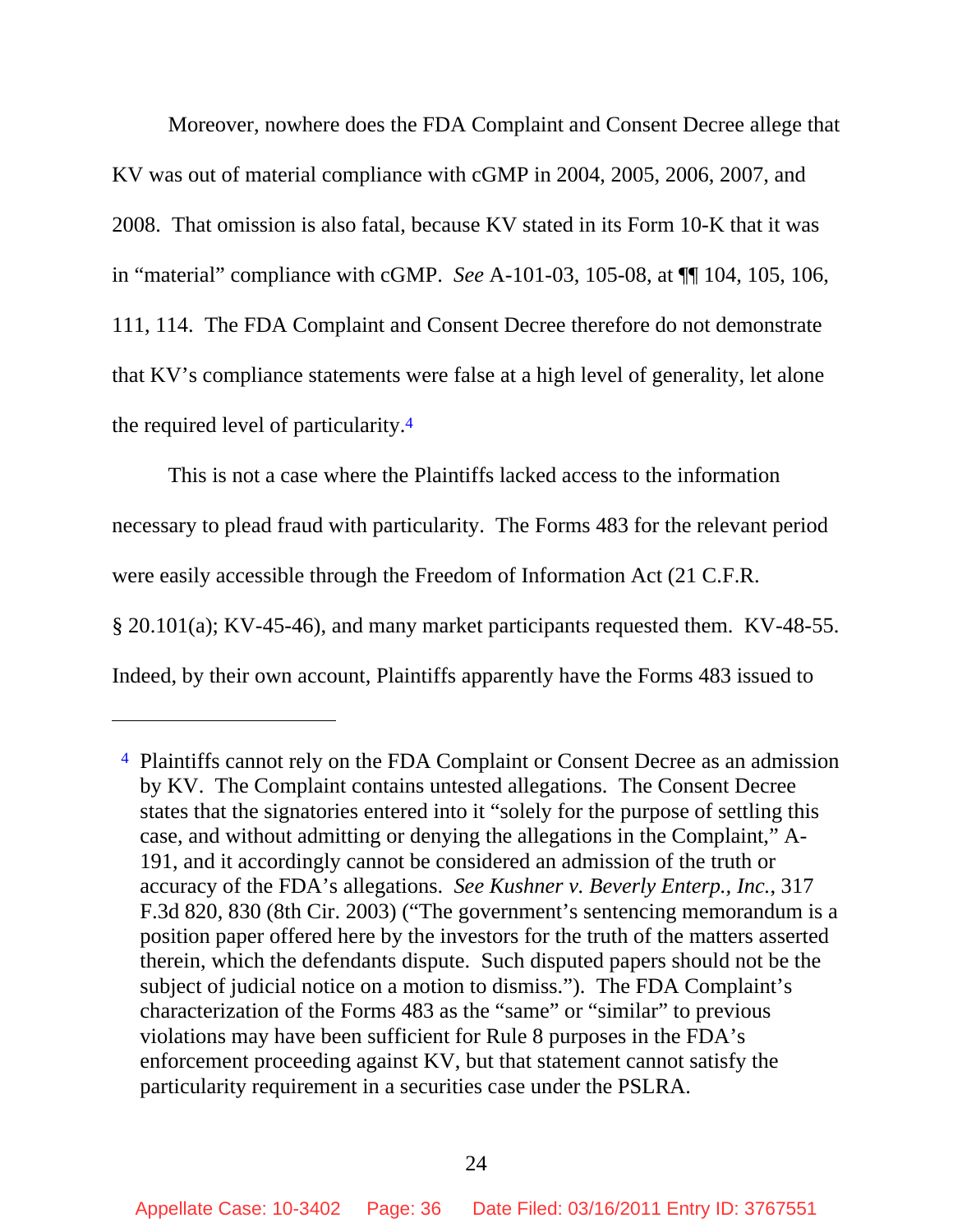KV during the Class Period. The Plaintiffs' FDA "expert"—whose affidavit is attached as an exhibit to the proposed Second Amended Complaint (A-1027-32) notes that Plaintiffs' counsel provided him with "various redacted FDA Forms 483" issued to KV. A-1028. Where Plaintiffs either have access to, or in fact have, the Forms 483 that would purportedly demonstrate the fraudulence of KV's compliance statements, and yet do not plead any facts about these Forms 483, their failure to plead the particularity requirements cannot be excused. *See Teachers Ret. Sys. of La. v. Hunter*, 477 F.3d 162, 172 (4th Cir. 2007) (the PLSRA "authorize[s] the court to assume that the plaintiff has indeed stated *all* of the facts upon which he bases his allegation of a misrepresentation or omission") (emphasis in original).

## **C. The Complaint Does Not Contain PSLRA-Compliant Allegations That Nondisclosure Of The Forms 483 Violated Section 10(b).**

The Plaintiffs contend that the failure to disclose the Forms 483 during the Class Period were "actionable omissions." Plaintiffs' Br. at 39; A-122, at ¶¶ 148- 49. That claim fails for two reasons. First, Plaintiffs have not pleaded any facts demonstrating that disclosure of the Forms 483 was necessary in order to make KV's cGMP compliance statements not misleading. Second, as the District Court concluded (A-825), KV had no duty to disclose the Forms 483 because those documents were readily available to the public.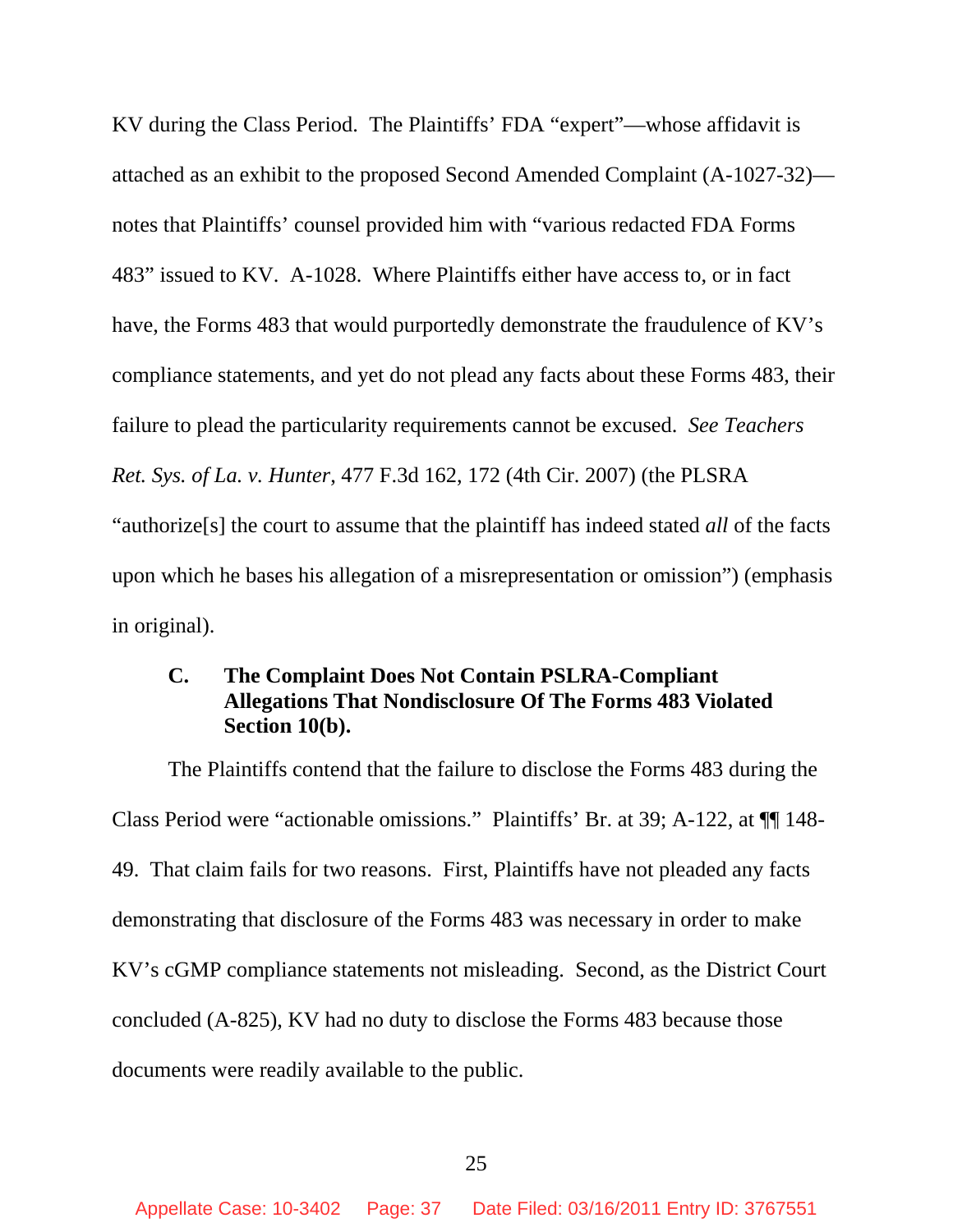## **1. The Complaint Does Not Plead With Particularity Why Nondisclosure Of The Forms 483 Make KV'S Regulatory Compliance Statements Misleading**

The federal securities laws do not impose a free-standing duty to disclose all information, or even all material information, to investors. 5 Rule 10b-5 makes actionable only those omissions of material fact that are "necessary in order to make the statements made, in light of the circumstances under which they were made, not misleading." 17 C.F.R. § 240.10b-5(b).

Just as they fail to plead the falsity of KV's affirmative statements with particularity, Plaintiffs fail to plead with particularity why nondisclosure of the Forms 483 rendered KV's cGMP compliance statements misleading. The Complaint does not adequately plead that the Forms 483 contradict the accuracy of KV's statements about cGMP compliance, because there is no allegation about what information the Forms 483 contain *at all*. There can be no "actionable omission" where a complaint fails to allege *how* or *why* the information bears on the accuracy of statements the company has made. *See In re K-Tel*, 300 F.3d at 898 ("Materiality alone is not sufficient to place a company under a duty of

<sup>5</sup> *See Basic, Inc. v. Levinson*, 485 U.S. 224, 239 (1988); *Chiarella v. United States*, 445 U.S. 222, 232-33 (1980). "Silence, absent a duty to disclose, is not misleading under Rule 10b-5." *Sailors v. N. States Power Co.*, 4 F.3d 610, 612 (8thCir. 1993). A duty to speak arises only "if there have been inaccurate, incomplete, or misleading disclosures." *Sailors*, 4 F.3d at 612.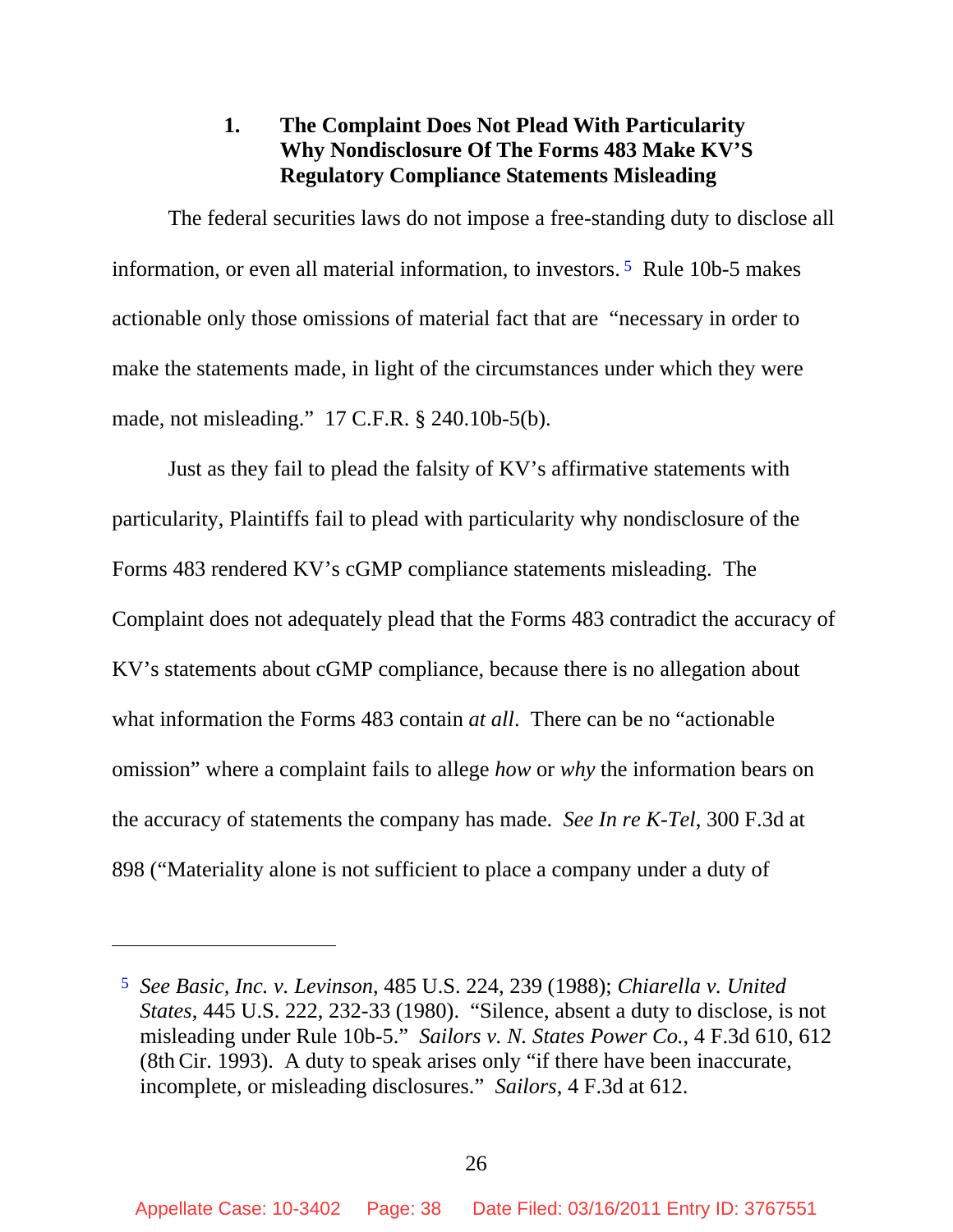disclosure"). Plaintiffs' "actionable omissions" claims therefore suffer from the same pleading deficiencies as their misrepresentation claims.

As a fallback argument, Plaintiffs contend that companies have a *per se* duty to disclose Forms 483. *See* Plaintiffs' Br. at 39. This is not the law. Plaintiffs' position would impose a radical obligation on every publicly traded pharmaceutical company to disclose every Form 483 they receive, no matter the context, and no matter what observations the Form 483 reports.

FDA-regulated entities do not have a *per se* duty to disclose Forms 483. Mere receipt of a Form 483 does not put a drug manufacturer out of material compliance with cGMP requirements. As the District Court observed, Forms 483 are *not* findings of regulatory noncompliance*.* A-819-20. Instead—as stated on the Forms 483 themselves—they contain "inspectional observations, and do not represent a final Agency determination regarding [the company's] compliance." A-152, 819. The FDA added this cautionary language to Forms 483 to clarify that the recipients were *not* deemed to be out of compliance with FDA regulations and to resolve any "perceived ambiguity [that might] result in inaccurate conclusions about the compliance of an inspected firm." A-819 (alteration in original).6

<sup>6</sup> This point is well understood in the lower courts. *See United States v. Utah Medical Products, Inc*., 404 F. Supp. 2d 1315, 1318 (D. Utah 2005) ("A Form FDA-483 is a list of concerns observed by an FDA inspector during the course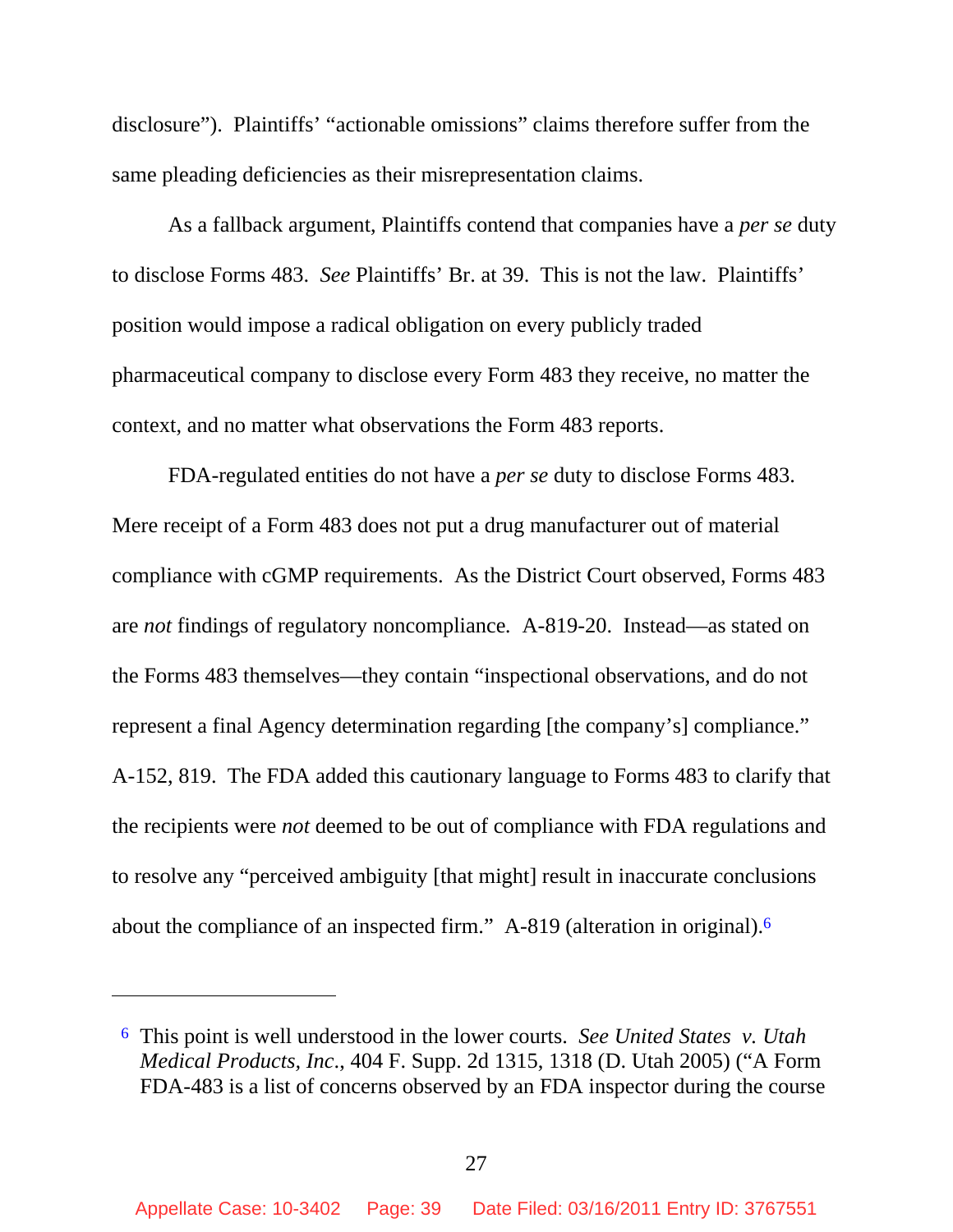Plaintiffs contend that Forms 483 document "violations" and not merely "observations" and that the District Court's "semantic distinction [between inspectional observations and violations] is unsupportable." Plaintiffs' Br. at 31. But whether Forms 483 report "observations," "deficiencies," or "violations" is beside the point. A Form 483 does not provide a final agency determination about the regulated entity's compliance, let alone material compliance, with FDA regulations—and for *that* reason there can be no *per se* rule that all Forms 483 must be disclosed. Just as public companies do not need to disclose every lawsuit filed against them, pharmaceutical companies do not need to disclose every Form 483 they receive. *See* 17 C.F.R. § 229.10; *see also* Item 103, Regulation S-K (stating that "ordinary routine litigation incidental to the business" need not be disclosed).

of an inspection. The investigator's observations are subject to review and response by the Company and are further reviewed by other FDA personnel before the FDA makes a decision whether it believes the Company complies with applicable law and regulations."); *Fujisawa Pharmaceutical Co., Ltd. v. Kapoor*, 16 F. Supp. 2d 941, 943 (N.D. Ill. 1998) ("Form 483s list observations made by an FDA inspector during an inspection of a plant. When a company receives a Form 483, it usually submits a written response to the FDA disputing or explaining the inspector's observations, or promising to correct the problem if the company agrees that it exists. Ordinarily, if the FDA finds the company's response acceptable, the FDA will take no further action. If the FDA finds the company's response unacceptable, the FDA may take further action such as the issuance of a regulatory letter."); *Bronstein v. Austin*, No. 07-C-3984, 2008 WL 4735230, \*1 (N.D. Ill. May 30, 2008) (same).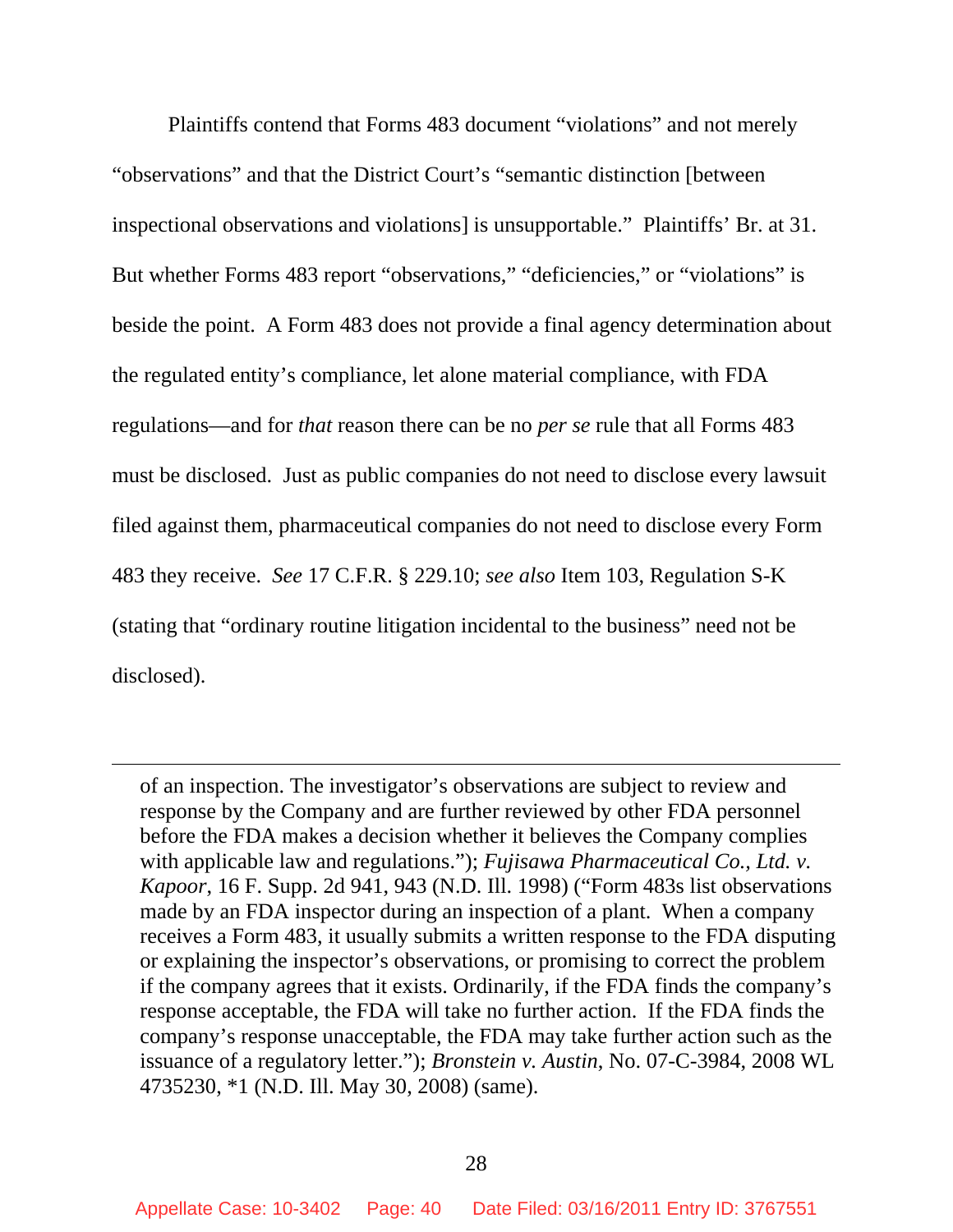The Plaintiffs cite a few cases in which courts held that a company had a duty to disclose Forms 483. *See* Plaintiffs' Br. at 39-40. But in each of those cases, the plaintiffs had pleaded with particularity why nondisclosure of the Forms 483 was misleading.7 By contrast, the Complaint here does not do so; it makes no specific allegations about the contents of the relevant Forms 483 at all. The District Court joined the weight of authority in holding that the non-disclosures of the Forms 483 is not an actionable omission.8

 $\overline{a}$ 

8 *See*, *e.g.*, *Anderson v. Abbott Laboratories*, 140 F. Supp. 2d 894 (N.D. Ill. 2001), *aff'd on other grounds sub nom Gallagher v. Abbott Laboratories*, 269 F.3d 806 (7th Cir. 2001) (nondisclosure of Forms 483 non-actionable, even where the FDA repeatedly noted shortcomings in Abbott's quality control policies and procedures and required Abbott to operate under a compliance plan, later issued a warning letter, and then demanded a recall of 125 products and imposed largest ever fine); *Acito v. Imcera Group, Inc.,* 47 F.3d 47, 52-53 (2d Cir. 1995) ("[P]ublicly disseminat[ing] the results of every inspection of every plant" by the FDA would be "unduly burdensome and impractical"); *In re Discovery Labs*. *Sec. Litig.*, No. 06-1820, 2006 WL 3227767 at \*11 (E.D. Penn. Nov. 1, 2006) ("[i]n a highly regulated industry," warnings from the FDA regarding regulatory compliance "are a reality of doing business" and requiring a company to disclose the results of all inspections may serve only "to bury the

<sup>7</sup> *In re Cryolife Inc. Sec. Litig*., No. 1:02CV1868-BBM, 2003 WL 24015055, at \*2, \*8 (N.D. Ga. May 27, 2003) (reviewing 12 specific observations from a Form 483); Consolidated Amended Class Action Complaint for Violations of the Federal Securities Laws at 29-35 *Wilkof v. Caraco Pharm. Labs., Ltd.*, 2010 WL 4184465 (E.D. Mich Feb. 11, 2010) (No. 09-12830), 2010 WL 1625949 (complaint devoted 17 paragraphs describing the Form 483 observations in detail); *McGuire v. Dendreon Corp.*, No. C07-800MJP, 2008 WL 5130042 (W.D. Wash. Dec. 5, 2008) (receipt of Form 483 would delay launch of important product); *Yanek v. STARR Surgical Co*., 388 F. Supp. 2d 1110 (C.D. Cal. 2005) (same).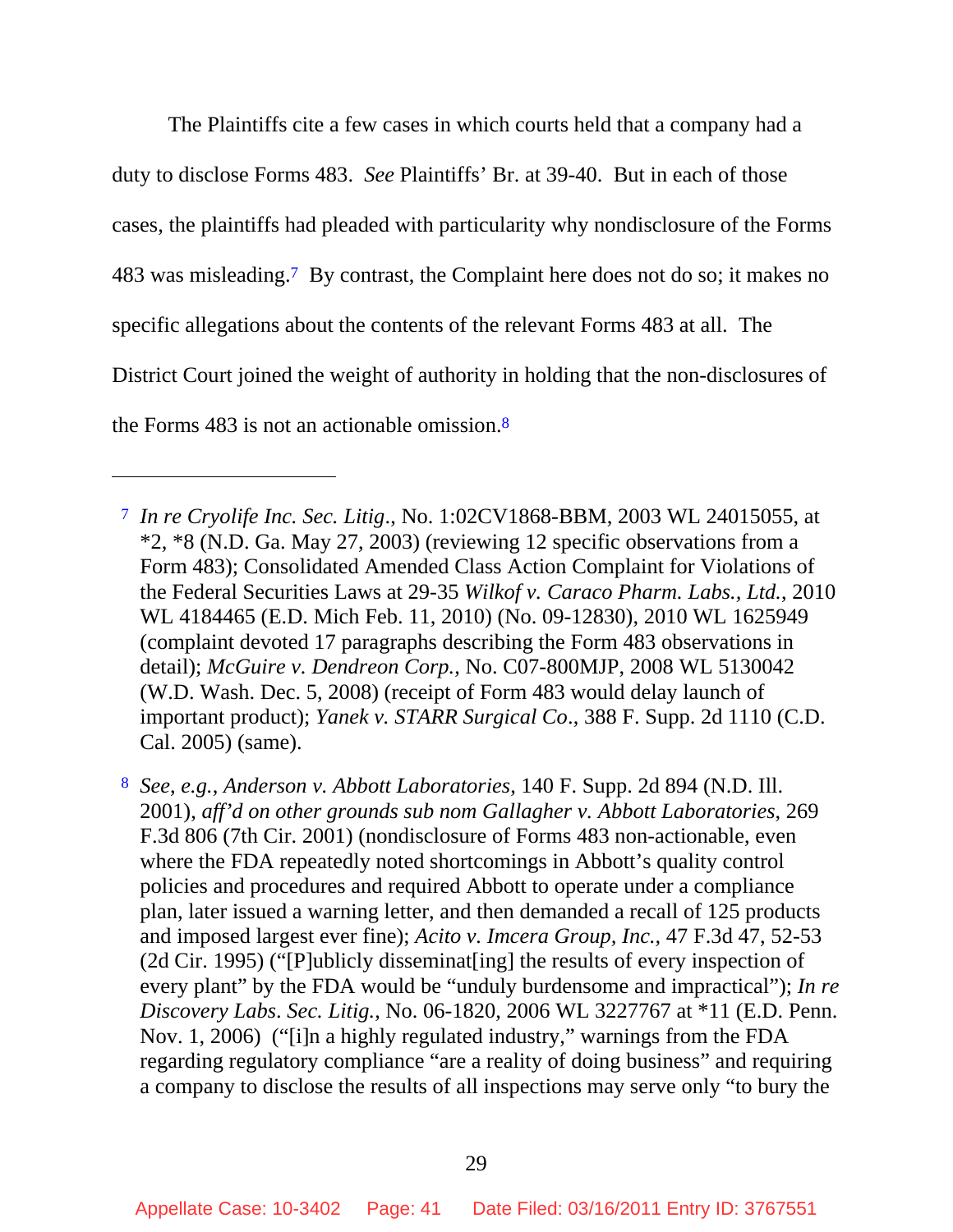## **2. KV Had No Duty To Disclose Forms 483, Which Are Publicly Available**

Plaintiffs' "actionable omissions" theory also should be rejected for the separate and independent reason that the Forms 483 are publicly available. As the District Court recognized, "[t]he securities laws require disclosure of information *that is not otherwise not in the public domain.*" A-825 (quoting *Sailors*, 4 F.3d 610, 613 (8th Cir.1993)). This Court has repeatedly "held that Rule 10b-5 does not protect non-disclosed facts equally known *or available* to both parties." *Sailors*, 4 F.3d at 613 (emphasis in original) (quoting *Myzel v. Fields*, 386 F.2d 718, 736 (8th Cir. 1967)); *see also City Nat'l Bank v. Vanderboom*, 422 F.2d 221, 231 (8th Cir. 1970) (a company has no duty to disclose if investors have "ready access to the information involved"). As the District Court correctly concluded, because Forms 483 are "readily accessible to the public by submitting a request to the FDA," KV was under "no duty to disclose these documents." A-825.

Plaintiffs contend that "[a]ffirming this holding would be tantamount to turning the federal securities laws on their head" because the "fundamental purpose" of the Exchange Act is to implement a philosophy of "full disclosure."

 $\overline{a}$ 

material information companies currently disclose in a flood of red herrings. Such a result would scarcely protect investors"); *In re Boston Scientific Corp. Securities Litig*., 490 F. Supp. 2d 142, 161 (D. Mass. 2007), *rev'd on other grounds sub nom Miss. Pub. Employees' Ret. Sys. v. Boston Scientific Corp*., 523 F.3d 75 (1st Cir. 2008) (finding *warning letters* to be "informal and advisory," and their nondisclosure not actionable).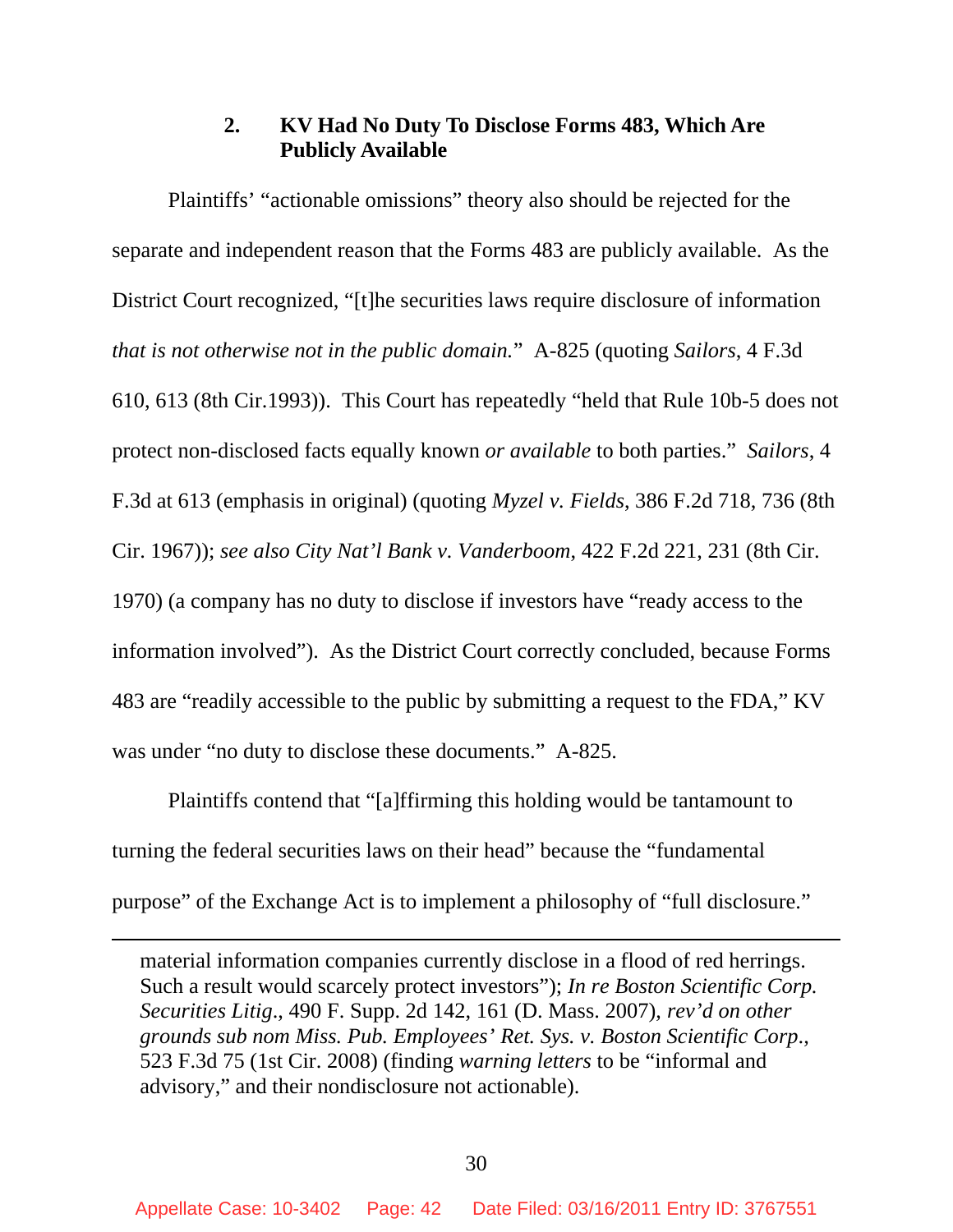Plaintiffs' Br. at 44. But Plaintiffs misapprehend the law. The securities laws do *not* require disclosure of information that is "equally known *or available* to both parties." *Sailors*, 4 F.3d at 613.

Indeed, this case is controlled by *Sailors*, which held that a company did not have a duty to disclose in circumstances directly analogous to those here. In *Sailors*, the plaintiffs contended that the defendant had a duty to disclose adverse developments in an administrative proceeding. This Court affirmed the dismissal of the complaint on the ground that information about the proceedings was "publicly available." *Sailors*, 4 F.3d at 613 ("We need not be concerned that [the defendant] chose to monitor [the proceedings] closely while investors such as Sailors apparently did not; public filings are equally available to all.").

That reasoning applies with equal force here. KV's Forms 10-K disclosed in detail that its operations were extensively regulated by the FDA, the risk FDA enforcement action, and the risk KV might not be able to remain continuously in material compliance with cGMP regulations. A-267, 276, 288, 322, 335. Just as the investors in *Sailors* were on notice of the administrative proceeding, the Plaintiffs here were on notice of the nature and scope of the FDA's oversight of KV. Here, as in *Sailors*, "all of the information [Plaintiffs] charge[] should have been disclosed [i.e. the Forms 483] was public information that could have easily been obtained by any investor." *Sailors*, 4 F.3d at 613. And here, just as in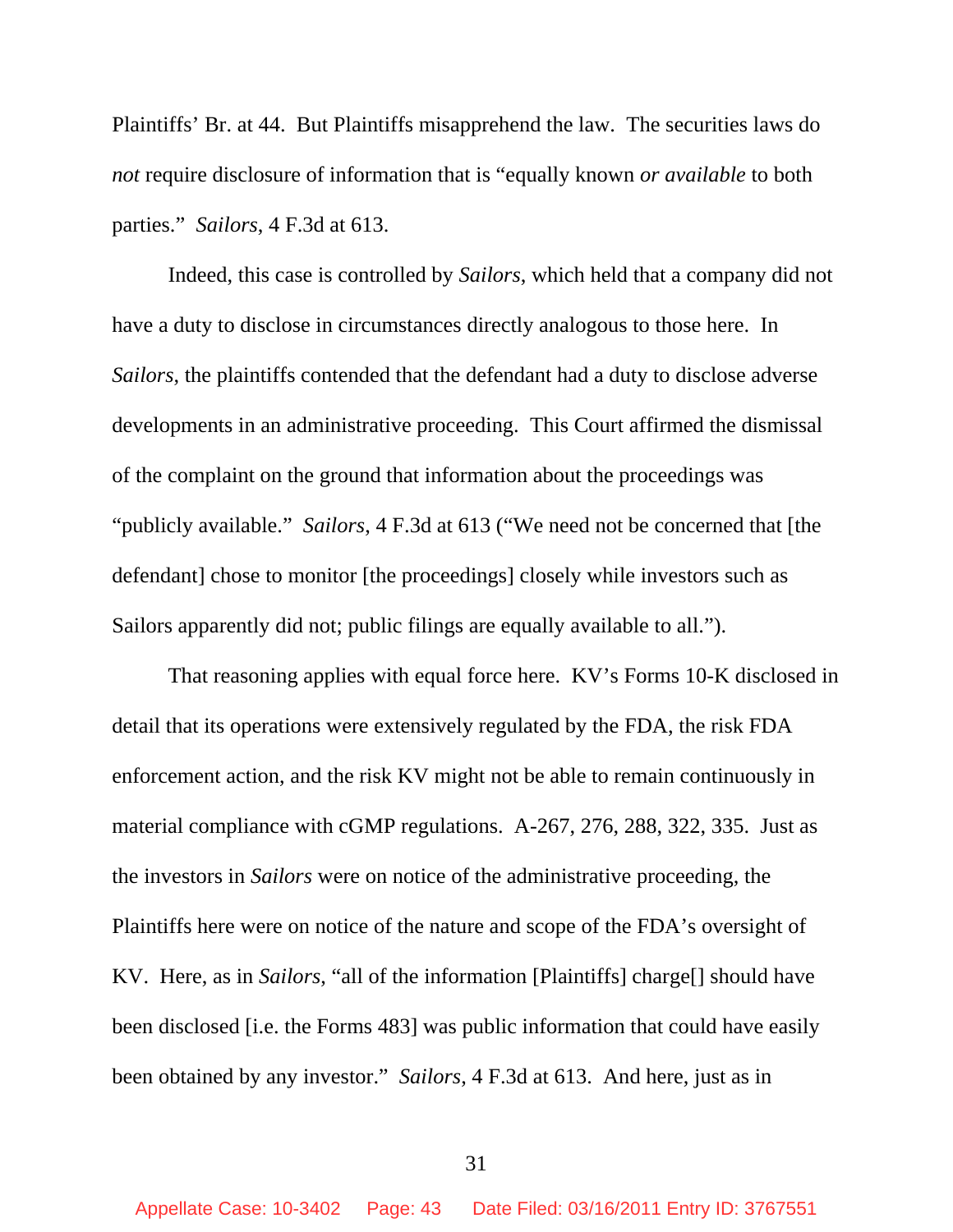*Sailors*, the "public filings [were] equally available to all." *Id.*; *see also* KV-47-55 (FOIA log).

The Plaintiffs also contend that "no one knew the Form 483s existed until they were ultimately disclosed by KV." Plaintiffs' Br. at 44. But that statement is belied by the public availability of the Forms 483 (*see* 21 C.F.R. § 20.101(a)), it does not appear in the Complaint, and it is demonstrably incorrect. The record contains a FOIA log showing that many market participants requested the Forms 483 issued to KV for the Class Period. KV-47-55. Moreover, in their post-trial motion to amend the judgment, the Plaintiffs submitted a Declaration from a Financial Analyst that includes excerpts from a December 2008 transcript of KV's phone call with stock analysts showing analysts asking about KV's pre-2009 Form 483 inspections. A-1040-41 (Analyst: "Could you give some specifics on the 43 observations during the FDA's last inspection?"). The representations Plaintiffs make to the Court in their appellate brief—"no one knew the Form 483s existed until they were ultimately disclosed by KV" (Plaintiffs' Br. at 44)—are contradicted by the record below and by the very filing Plaintiffs submitted in the District Court to re-open the judgment.

## **D. The Complaint Lacks PSLRA-Compliant Allegations That KV's Financial Reporting Was False.**

In addition to the FDA compliance statements, Plaintiffs also challenge four company earnings announcements. Each of these statements, which Plaintiffs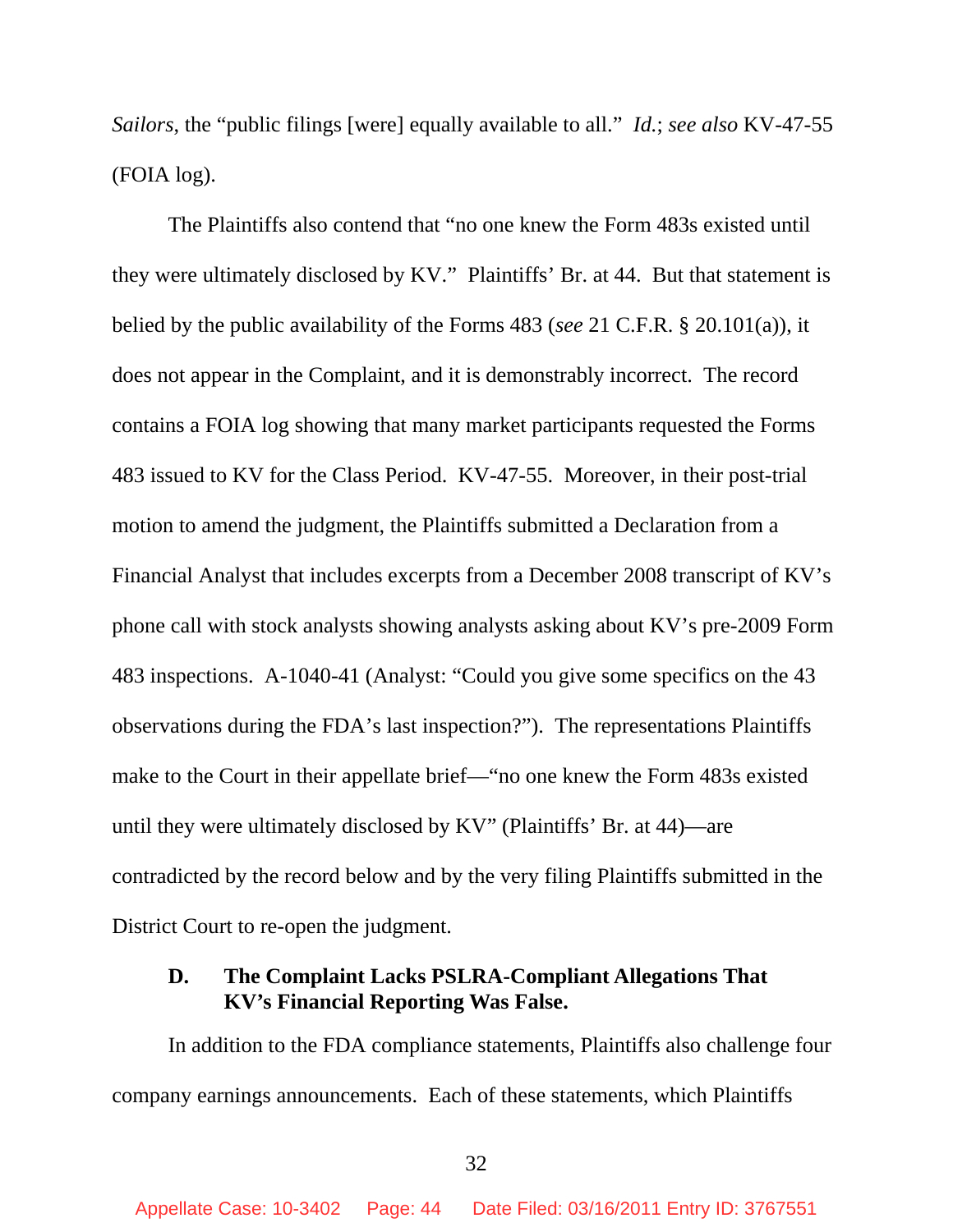characterize as "substantially identical for purposes of the motion to dismiss," Br. at 46, relate to KV's disclosure of financial information. *See* Plaintiffs' Br. at 46 (citing the four statements at A-103-06, A-108; ¶¶ 107, 109, 112, 115). Plaintiffs point to earnings releases on November 20, 2007, February 15, 2008, May 30, 2008, and August 11, 2008. *See Id.* Plaintiffs characterize these statements as consisting of "KV's quarterly earnings announcement[s] in which the stellar results by the Company are largely, if not entirely, ascribed to Generic Metoprolol." Plaintiffs' Br. at 46.9

The District Court correctly dismissed these claims on the ground that they were not false or misleading and that by reporting historical financial results KV did not undertake a duty to speak about its cGMP compliance. *See* A-822 (citing *K-Tel*, 300 F.3d at 898). Contrary to Plaintiffs' assertions in their appellate brief, the challenged statements do not "tout" "stellar results" or "link its financial success to a specific line of business"—they report past financial performance. *See* 

<sup>&</sup>lt;sup>9</sup> The Complaint challenges two statements in the August 11, 2008 Form 10-K. *See* A-108 at ¶¶ 115, 117. Plaintiffs have abandoned any claim that the District Court improperly dismissed the claim in ¶ 117. *See* Plaintiffs' Br. at 46; *Jenkins v. Winter*, 540 F.3d 742, 751 (8th Cir. 2008) ("Claims not raised in an opening brief are deemed waived"); *see also Chay-Velasquez v. Ashcroft*, 367 F.3d 751, 756 (8th Cir. 2004) ("Since there was no meaningful argument on this claim in his opening brief, it is waived."). The District Court dismissed the claim in paragraph 117 at A-823-24.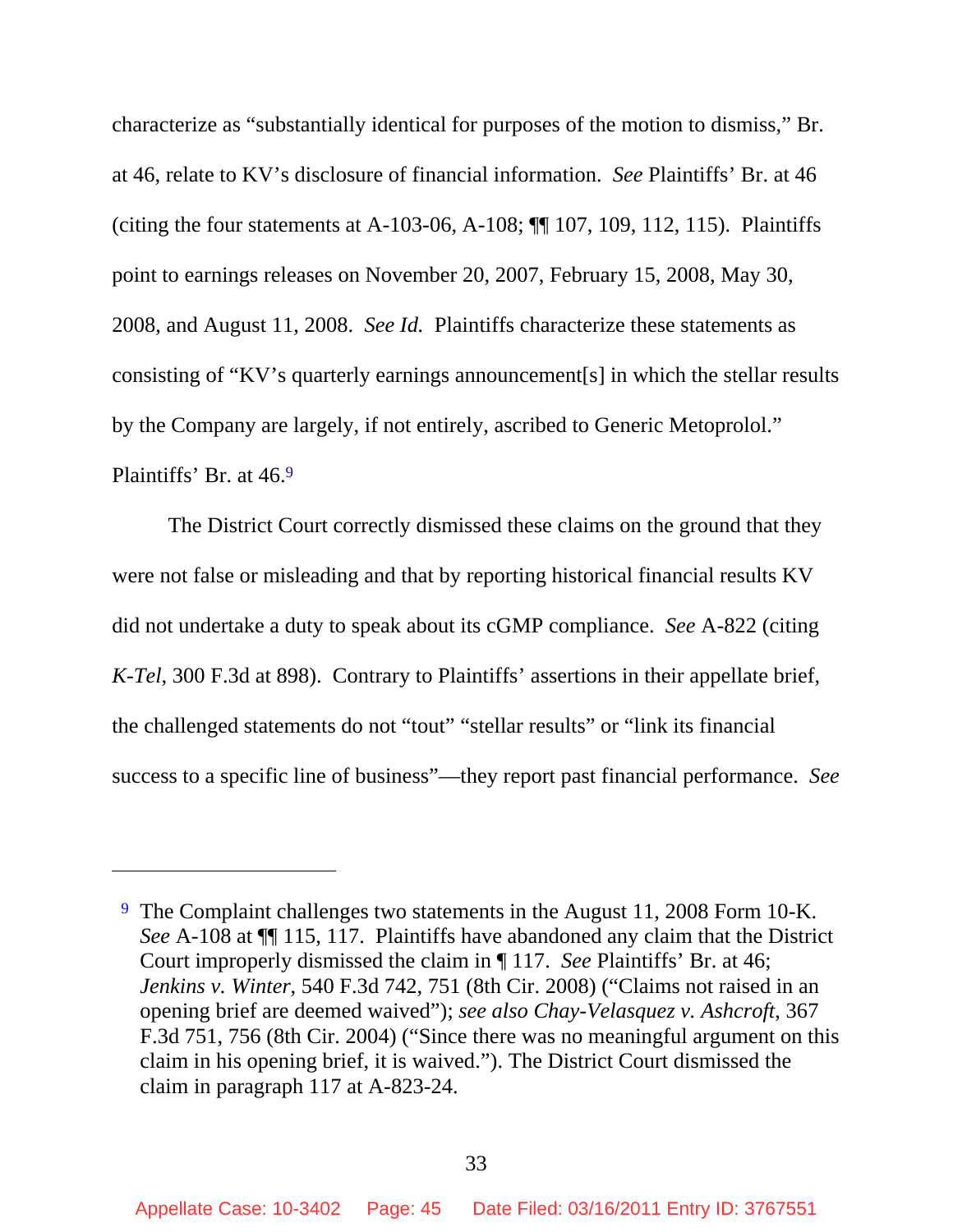A-103-106, A-108 at ¶¶ 107, 109, 112, 115. For example, the November 20, 2007 press release reports:

Net revenues for the second quarter increased 61% to \$175.4 million, compared to \$108.8 million for the second quarter of fiscal year 2007, with the Company's ETHEX generic/non-branded subsidiary reporting net revenue growth of 102% to \$118 million.

*See* A-103 at ¶ 107. This press release reports historical financial information and does not address other subjects. The other press releases are "substantively identical." Plaintiffs' Br. 46. The District Court correctly recognized that in these releases "KV only reported its financial performance" and "did not attribute its financial success to its outstanding manufacturing processes or quality control measures associated with the production of generic metoprolol." A-822. The District Court also correctly concluded that the "financial statements did not discuss KV compliance with . . . FDA regulations." *Id.* Because "KV chose only to speak about the financial status of the company, KV was 'not required to dump all known information' about its manufacturing and regulatory issues." *Id.* at A-822, 823 (citing *K-Tel*, 300 F.3d at 898).

 Without citing the PSLRA, Section 10(b), or Rule 10b-5, Plaintiffs urge this Court to adopt a blanket rule that the reporting of historical financial results triggers a duty to disclose "all information about that business that would alter the total mix of information." Plaintiffs' Br. at 48. This would dramatically expand the disclosure mandate under the Exchange Act and inject pervasive uncertainty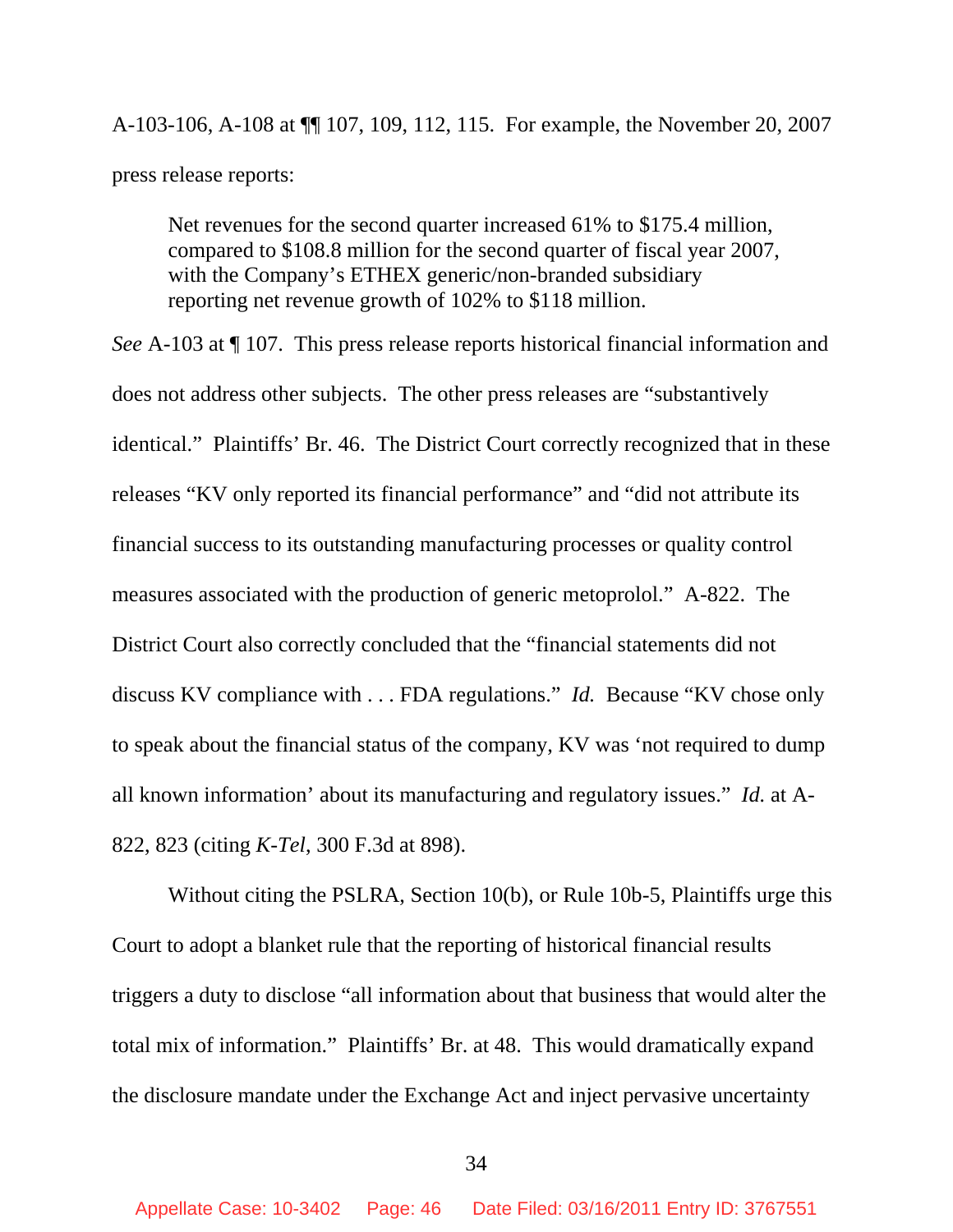into the capital markets about issuer reporting requirements. If by reporting historic financial information a company is deemed to have a duty to disclose "all information about that business that would alter the total mix of information" (Plaintiffs' Br. 48), the securities laws will be effectively rewritten. *Compare K-Tel*, 300 F.3d at 898 ("Materiality alone is not sufficient to place a company under a duty of disclosure."); *Basic*, 485 U.S. at 239 n.17 ("Silence, absent a duty to disclose, is not misleading under Rule 10b-5."). Since every public company must report its financial results under the Exchange Act, *see* Item 103, Regulation S-K, every company that mentions a product line or division when reporting financial results will trigger a duty to disclose "all information." Plaintiffs' Br. at 46. This is not the law.

 Plaintiffs assert that a "long line of cases" requires a company to disclose all information about a business that would alter the total mix of information about that business when the company links its financial success to that business. *See*  Plaintiffs' Br. at 48. These cases are non-binding, out-of-circuit decisions and do not support their proposition.10

<sup>10</sup> Plaintiffs also flatly misrepresent the holding of *In re Gilead Sciences Sec. Litig*., 536 F.3d 1049 (9th Cir. 2008). Plaintiffs' Br. at 49. The Plaintiffs contend that "[t]he Ninth Circuit held that the failure to disclose off-label sales was actionable because Gilead chose to tout the drug as a primary driver of its earnings." *Id.* The Ninth Circuit did not so hold. Plaintiffs cite from the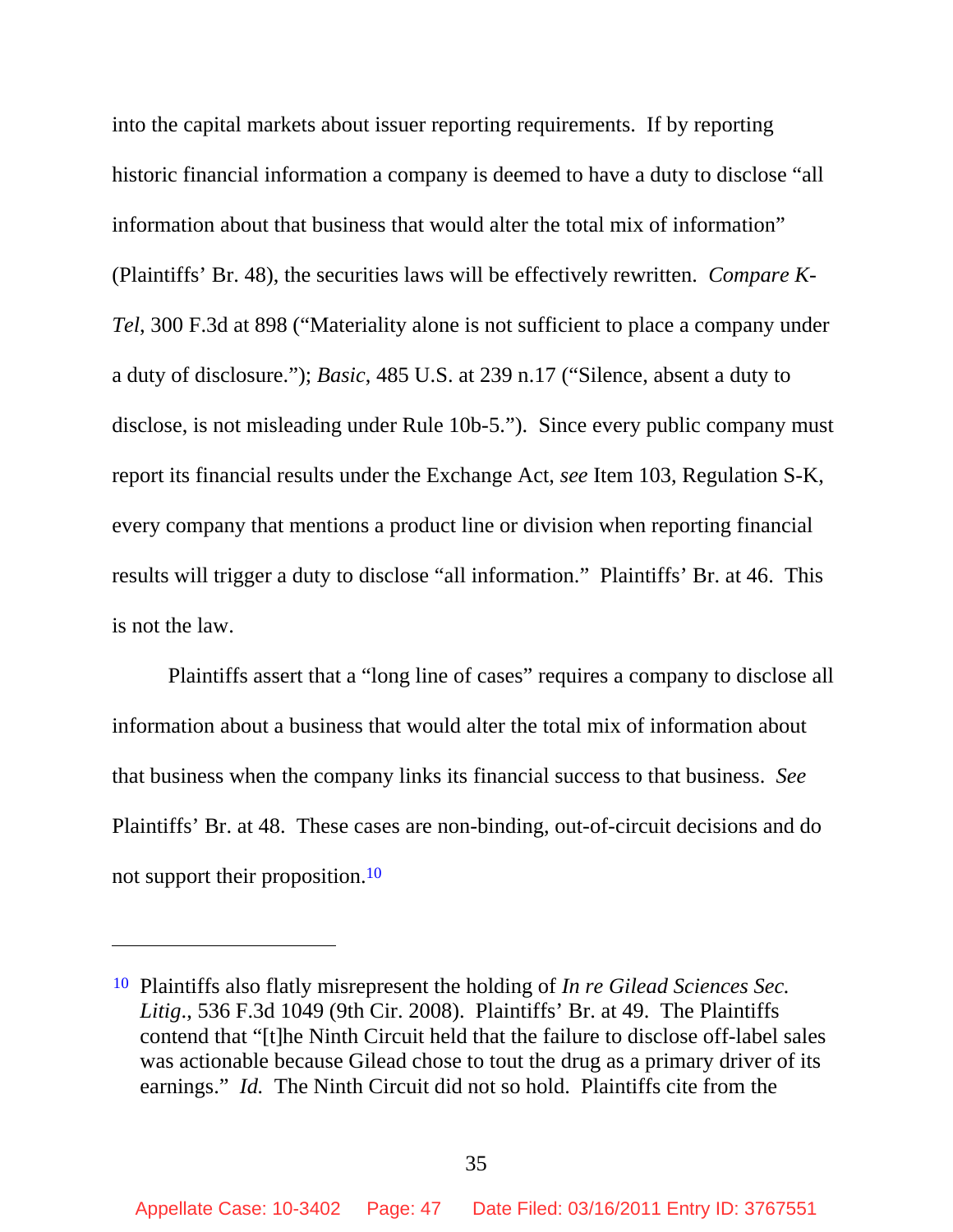Indeed, as the District Court concluded, the cases that Plaintiffs cite stand only for the non-controversial proposition, consistent with this Circuit's law, that information closely related to the subjects on which the defendant undertakes to speak is properly disclosed. *See* A-823 ("[T]he cases cited by lead plaintiffs are non-persuasive and distinguishable from this action because those cases involve withholding information closely-related to the company's public statements."). To the contrary, the courts have been vigilant in rejecting efforts by securities plaintiffs to establish the expansive duty to disclose that Plaintiffs propose. *See*, *e.g.*, *In re Sofamor Danek Grp., Inc.*, 123 F.3d 394, 401 n.3 (6th Cir. 1997) ("It is clear that a violation of federal securities law cannot be premised upon a company's disclosure of accurate historical data.").

 KV provided complete and accurate information with respect to the financial information on which it undertook to speak; KV did not undertake to speak in its press release about production issues, manufacturing quality, or regulatory compliance. These claims were properly dismissed.

portion of the opinion reciting the complaint's allegations. *See* Plaintiffs' Br. at 49 (citing 536 F.3d at 1052); *see Gilead*, 536 F.3d at 1050 ("Taking its allegations as true, the complaint tells the following story about Gilead and its marketing practices."). *Gilead* dealt with loss causation, not the duty to disclose. *See* 536 F.3d at 1056-58. Yet Plaintiffs criticize the District Court for "not address[ing], or let alone distinguish[ing], the case." Plaintiffs' Br. 50.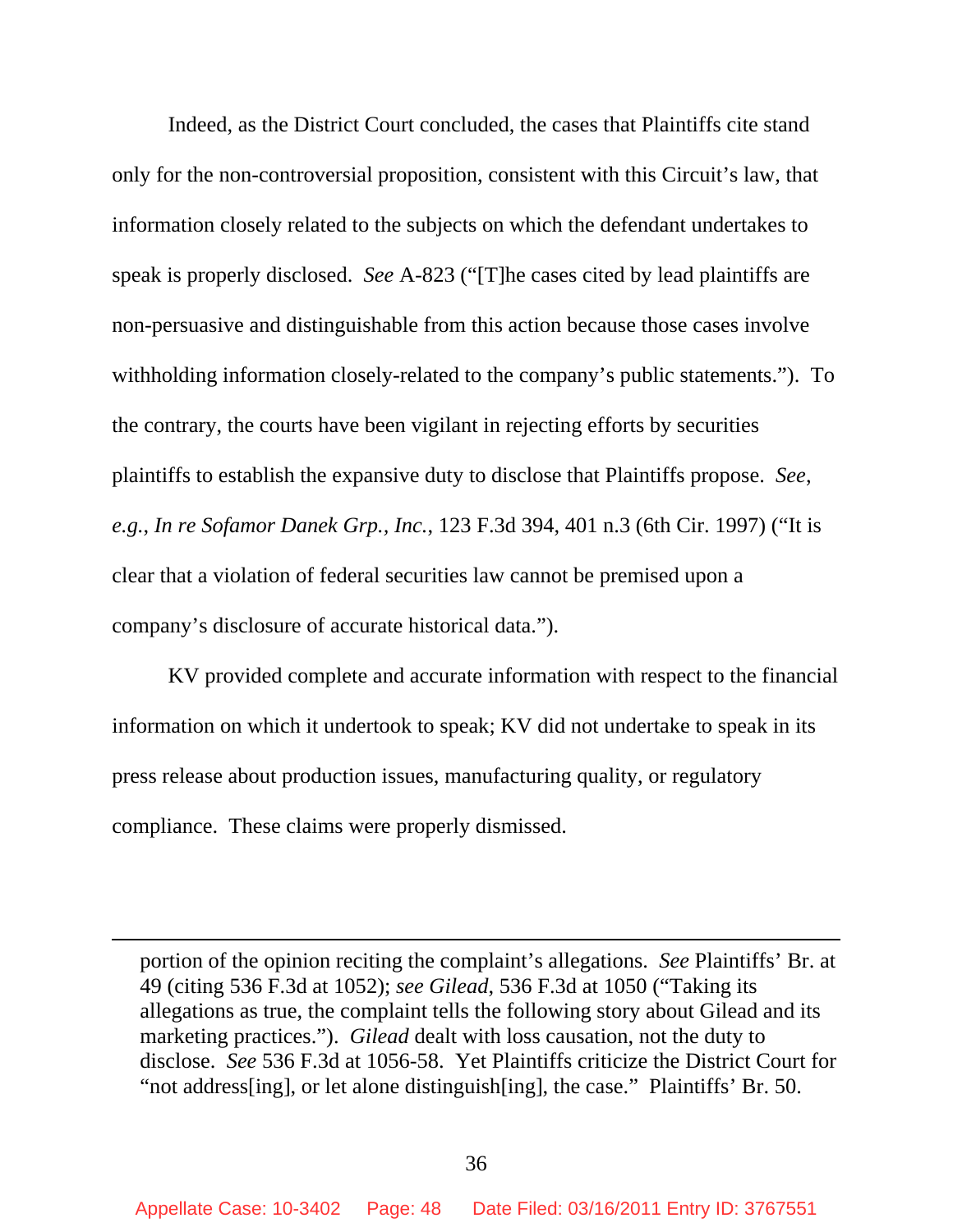## **E. Plaintiffs Failed To State A Claim Under Rules 10b-5(a) and 10b-5(c).**

Plaintiffs next assert that the District Court improperly dismissed their "scheme liability" claims under Rules 10b-5(a) and (c) with respect to Defendant Van Vliet, because "the Complaint alleges that **all** Defendants sued by the FDA, including Van Vliet and Bleser, were responsible for KV's violations and noncompliance." Plaintiffs' Br. at 53 (emphasis in original). As the District Court held, however, Plaintiffs "fail to allege with sufficient particularity how the scheme operated and how Van Vliet [was] actually involved," A-829-30, and the claim was properly dismissed.11

In order to state a claim under Rules 10b-5(a) or (c), a plaintiff must allege a "scheme . . . to defraud" or a "course of business which operates . . . as a fraud or deceit upon any person." 17 C.F.R. § 240.10b-5. Federal Rule of Civil Procedure 9(b) requires Plaintiffs to "state with particularity the circumstances constituting fraud or mistake." Fed. R. Civ. P. 9(b); *see also In re Parmalat Sec. Litig.*, 414 F. Supp. 2d 428, 432 (S.D.N.Y. 2006) (Rule 9(b) requires a plaintiff to "specify, with particularity, what manipulative acts were performed, which defendants performed them, when the manipulative acts were performed and what effect the scheme had

<sup>11</sup> Plaintiffs have abandoned any challenge to the District Court's dismissal of the Rule 10b-5(a) and (c) claims against Defendants KV and Hermelin. *See*  Plaintiffs' Br. at 52-55; *see also Jenkins*, 540 F.3d at 751 (waiver in opening brief); *Chay-Velasquez*, 367 F.3d at 756 (same).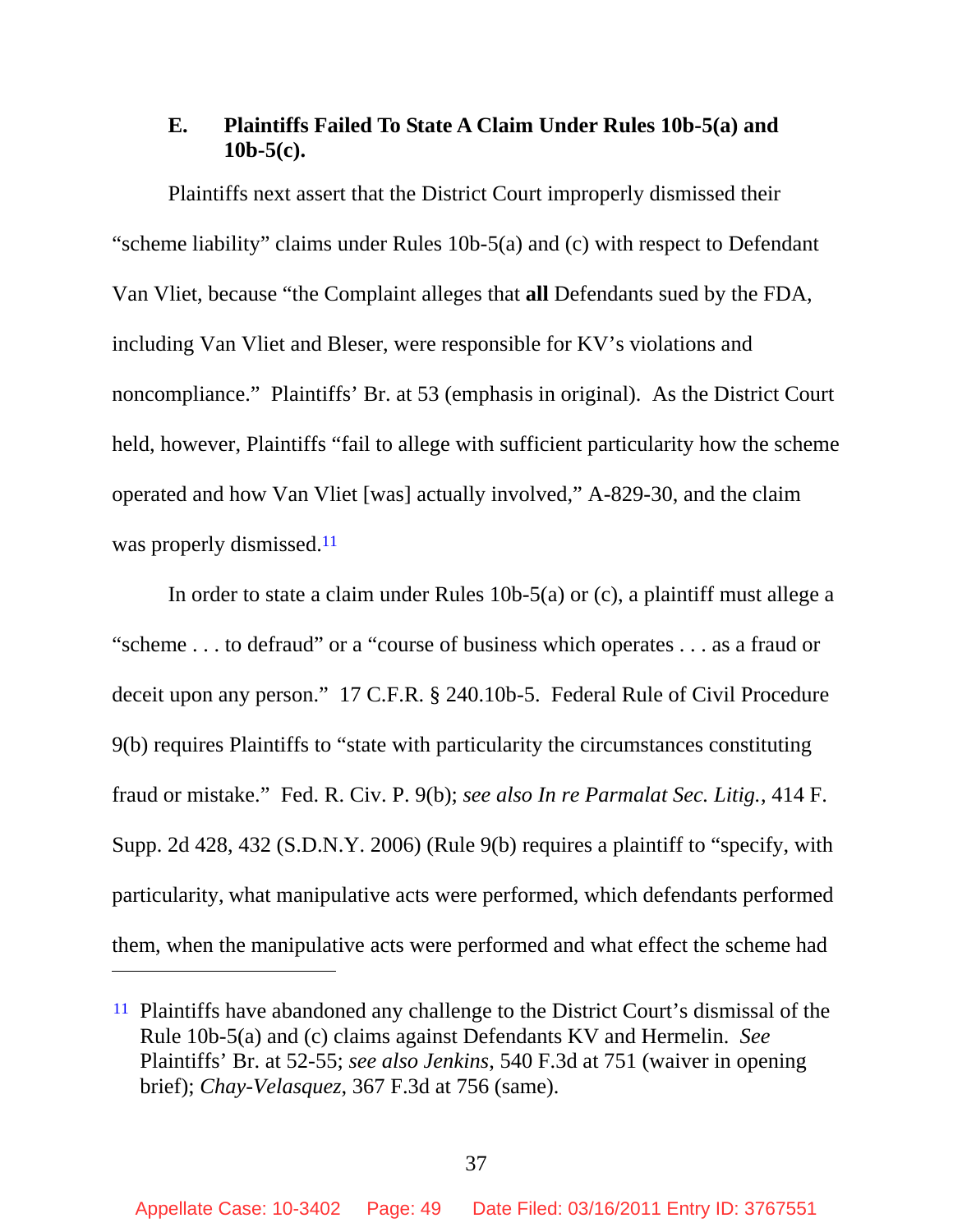on the securities at issue.") (internal quotation omitted). Plaintiffs fail to meet these standards.

Plaintiffs' two interconnected arguments in support of their position are unavailing. First, they assert that Van Vliet was the head of ETHEX during the time period in which the alleged fraud occurred, and thus must have been a party to a scheme. Second, Plaintiffs argue that they plead in their Complaint "specific factual allegations, which explain that Defendant**s**, plural, all participated in the scheme violating FDA regulations." Plaintiffs' Br. at 55 (citing A76-84). The allegations in the Complaint against Van Vliet, however, stem from his status as a defendant in the FDA Complaint. Neither the Complaint nor the FDA Complaint separately delineates any fraudulent act or scheme employed by Van Vliet specifically. Merely referring to a group of defendants, without alleging facts regarding their individual contributions to the scheme, is insufficient to plead fraud with particularity. *See, e.g., City of Monroe Emps. Ret. Sys. v. Bridgestone Corp.*, 399 F.3d 651, 690 (6th Cir. 2005) (holding that a complaint that alleged only that the defendant was a high-ranking corporate officer, but did not allege that he "played any role" in the alleged fraud was insufficient).

Plaintiffs' position is also nonsensical when Van Vliet's personal circumstances are examined: The Complaint alleges that "Defendants knew, since at least *early-2003*, that KV was in violation of numerous FDA regulations." A-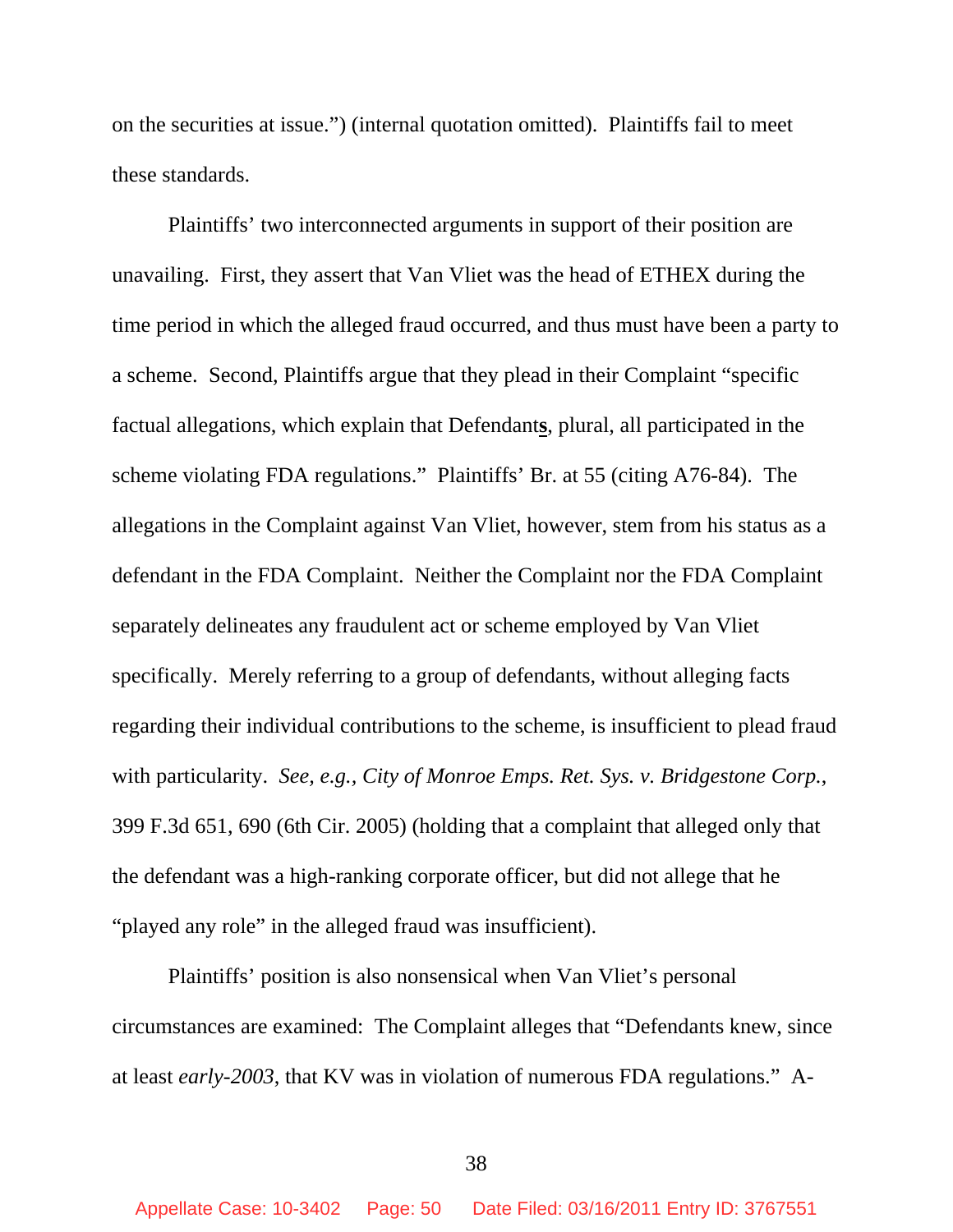78, at ¶ 38 (emphasis added). These allegations cannot possibly apply to Van Vliet, who had no relationship with the Company until he was hired in 2006. Such vague pleading is insufficient to survive a motion to dismiss with respect to the Rule 10b-5(a) and (c) claims against Van Vliet, and the District Court correctly dismissed the claim against him.

## **II. Dismissal Of The Complaint Was Also Proper Because It Does Not Adequately Plead Scienter Under The PSLRA.**

The District Court's judgment should be affirmed for the reasons set forth above. In the alternative, the judgment also can be affirmed on scienter grounds. *See*, *e.g.*, *McAdams v. McCord*, 584 F.3d 1111, 1113-14 (8th Cir. 2009) ("This court . . . may affirm the district court's judgment on any basis supported by the record.") (quotation omitted).

Under the PSLRA, plaintiffs must "state with particularity facts giving rise to a strong inference that the defendant acted with the required state of mind." 15 U.S.C. § 78u-4(b)(2); *Tellabs, Inc. v. Makor Issues & Rights, Ltd.*, 551 U.S. 308 (2007). *Tellabs* requires courts to "consider, not only inferences urged by the plaintiff . . . but also competing inferences rationally drawn from the facts alleged[.]" *Id*. at 314. The PSLRA requires courts to determine that any inference of scienter be "cogent and at least as compelling as any opposing inference of nonfraudulent intent." *Id*. To make that determination, courts must engage in an "inherently comparative" analysis—that is, they must "consider plausible non-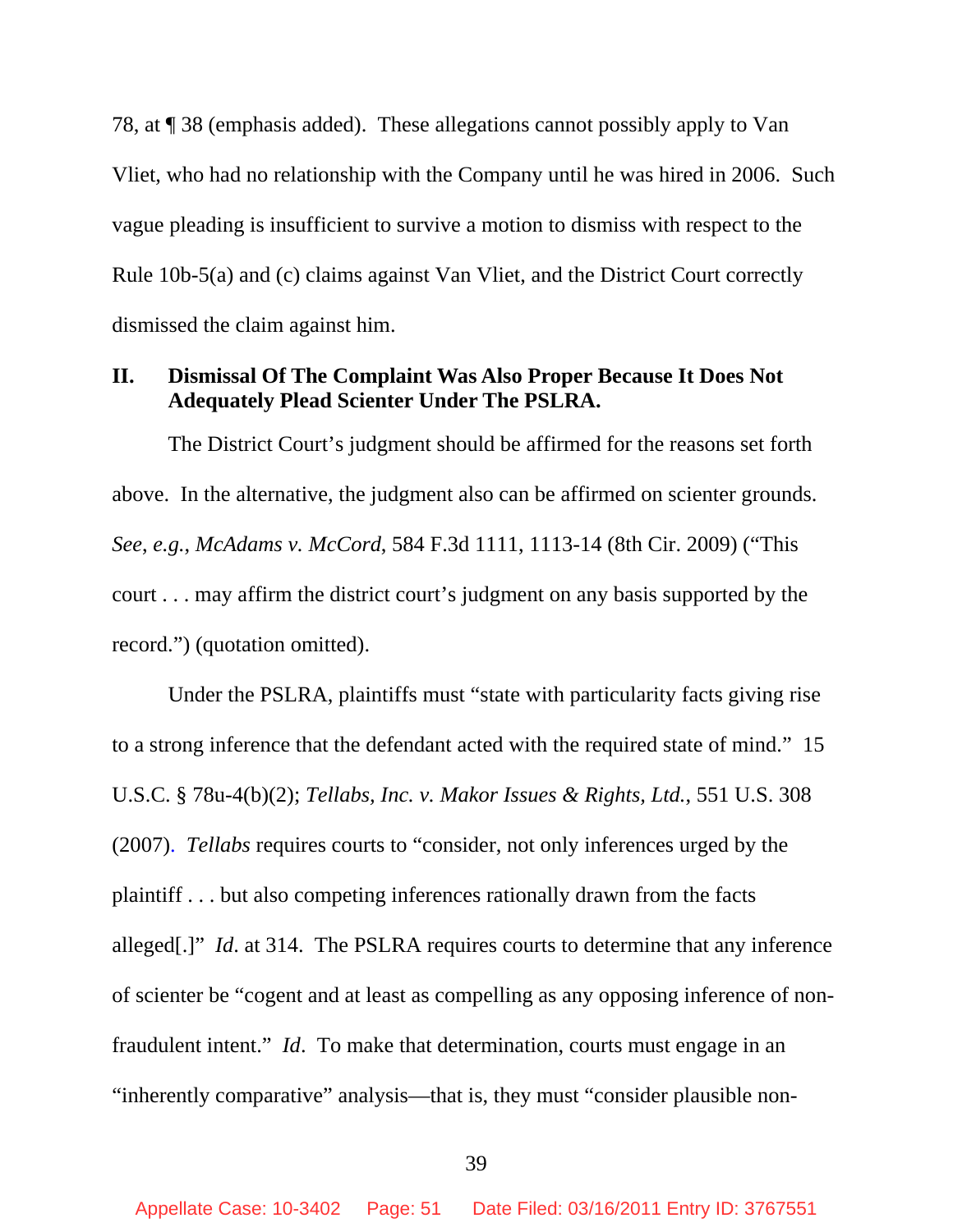culpable explanations for the defendant's conduct" and balance the strength of those explanations against the strength of the inference that the defendant acted with scienter. *Id*. at 323-24; *see also Elam v. Neidorff*, 544 F.3d 921, 928 (8th Cir. 2008).

The Complaint's scienter allegations are exceedingly threadbare and conclusory. *See* A-110-12, at ¶¶ 125-31. There are no specific scienter allegations regarding Van Vliet *at all*—the dismissal of the claims against him should be affirmed for that reason alone*.* As to KV, the Complaint bases scienter on the same allegations it uses for falsity—namely, the FDA Complaint and Consent Decree, and in particular the statement in the FDA Complaint that "[t]he FDA investigators discussed the violations listed in the Form FDA-483s with Defendants, who expressed a desire to correct the deficiencies." *See* A-111, at ¶ 127 (emphasis removed).

The inference of scienter arising from the FDA Complaint is weak at best. Even if these untested allegations are accepted as true, the FDA Complaint does not specify which defendants had knowledge of the Forms 483 at the times that they were issued. Van Vliet was not a KV employee until 2006 (A-73, at ¶ 20), and Bleser did not begin her employment until 2007 (A-74, at ¶ 22).

Moreover, Plaintiffs plead no particularized facts giving rise to a "strong inference" that any defendant acted with scienter at the time the challenged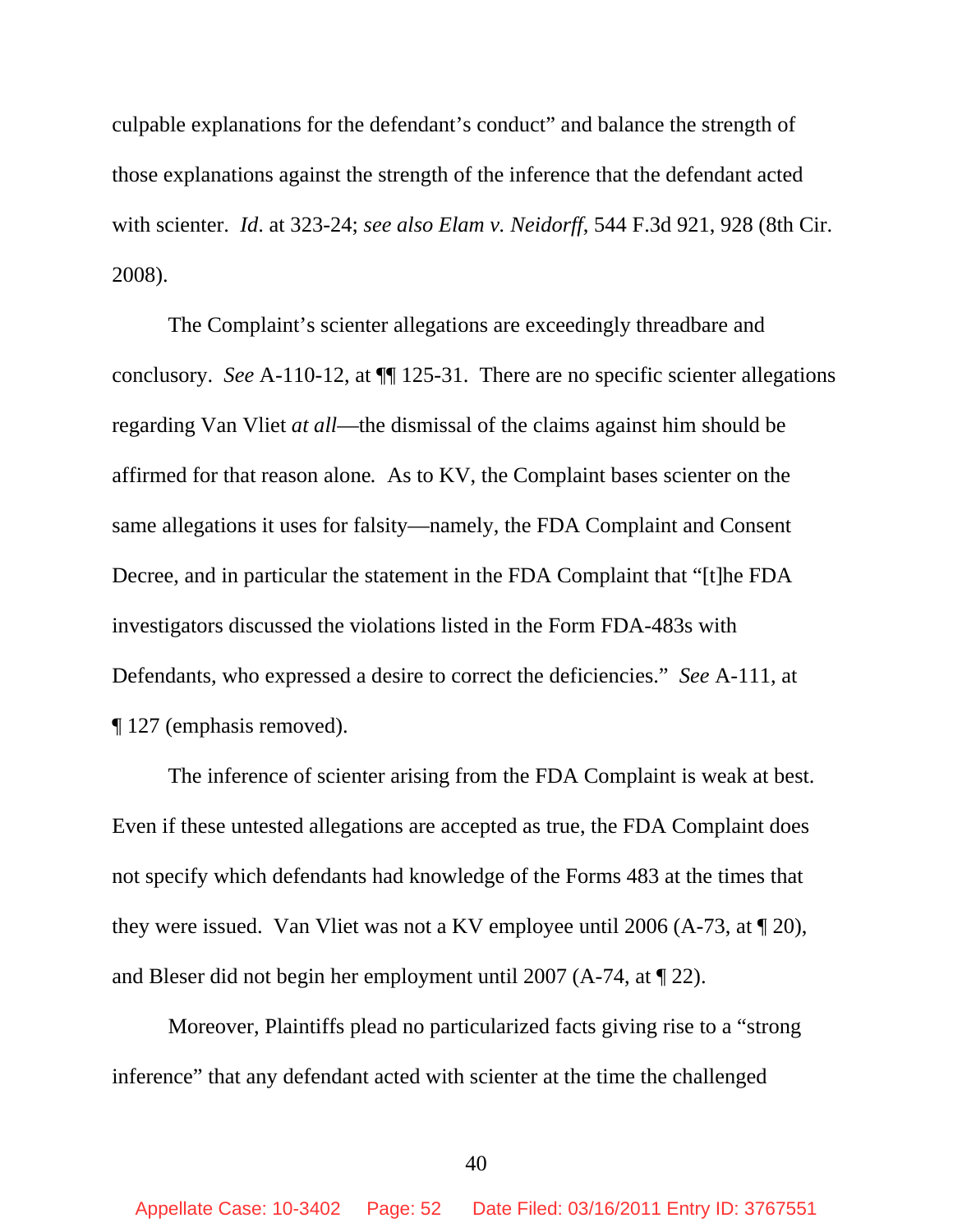statements were made during the Class Period. The Complaint alleges that the defendants had received Forms 483 (A-79, at ¶ 38), but it does not allege the contents of these Forms 483, or allege that the Forms 483 placed KV out of material compliance with cGMP regulations. To establish scienter, the complaint's factual allegations must demonstrate that the defendants knew that their public statements were false *when they were made*. *See K-Tel*, 300 F.3d at 891 (the complaint must allege "why the dispute statement was untrue or misleading *when made*") (emphasis in original).The PSLRA's pleading standards cannot be satisfied by pleading "fraud by hindsight," which is precisely what the Complaint alleges here. *In re Navarre Corp. Sec. Litig.*, 299 F.3d 735, 742 (8th Cir. 2002); *In re Discovery Labs. Sec. Litig.*, 2007 WL 789432, at \*6 ("Plaintiffs cannot use a statement made in April 2006 to prove the falsehood of a statement made in March 2005.").

Moreover, under *Tellabs*, the weak inferences flowing from the Complaint must be compared to the "plausible non-culpable explanations for the defendant's conduct" that also arise from the Complaint. *Tellabs*, 551 U.S. at 324. Here, the inferences of non-culpable conduct are powerful and cogent.

*First*, the FDA repeatedly approved new drug applications during the Class Period, including as late as May 2008. *See supra*, note 1. As Plaintiffs note, the FDA approved Generic Metoprolol in May 2007, only a month after the April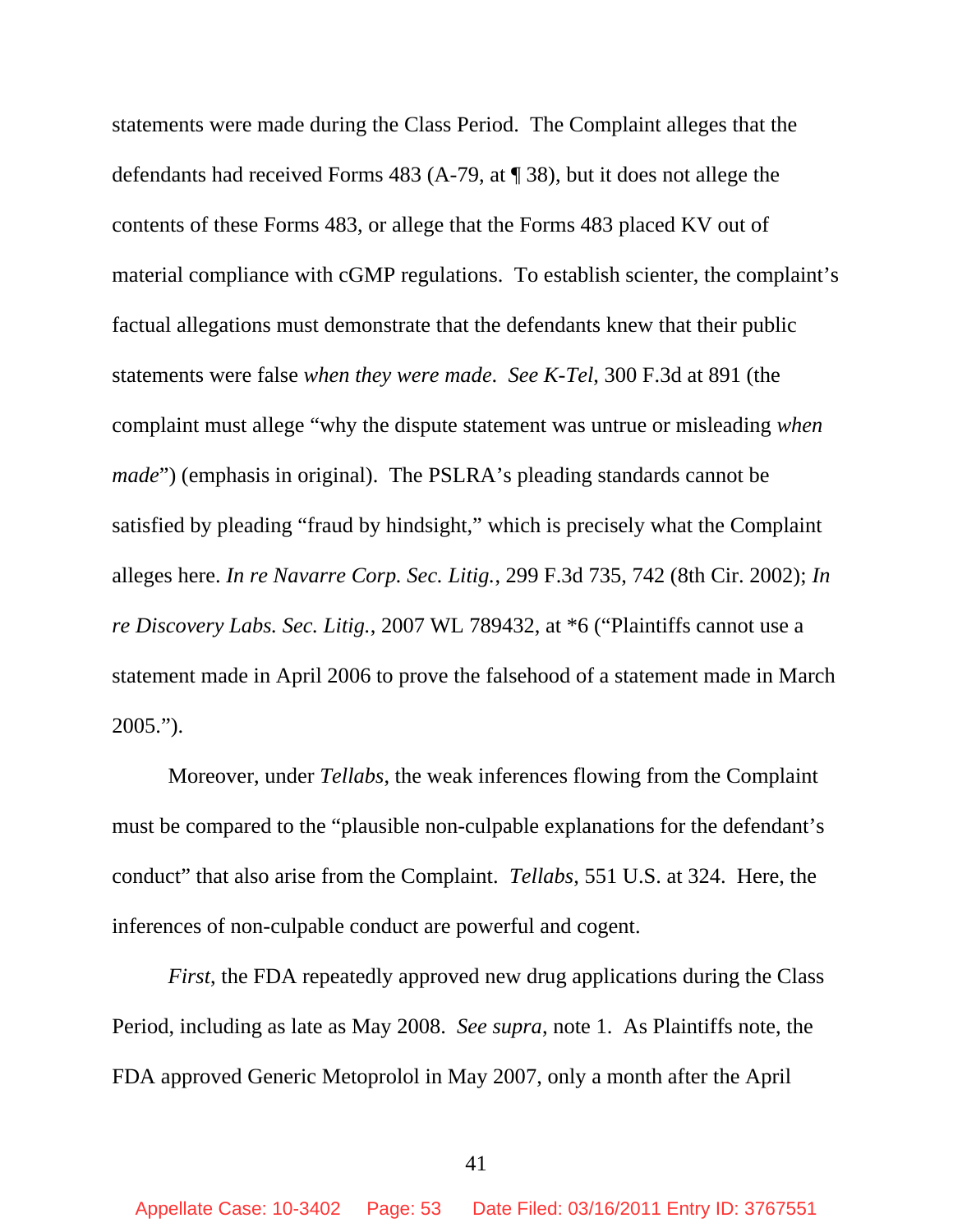2007 Form 483. A-85, at ¶ 58. The FDA cannot approve those applications unless it determines the Company is in compliance with cGMP. *See* 21 U.S.C. § 355(j)(4)(A); 21 C.F.R. § 314.127. The most likely inference is that the FDA viewed KV's manufacturing facilities as cGMP compliant at the time it approved Metoprolol, as well as at the time it approved more than a dozen other drugs during the class period. *See supra*, note 1.

*Second*, Plaintiffs have not alleged—because they cannot—that the FDA did not "close" each of its inspections of KV and issue the corresponding EIRs, which indicate that the FDA intends to take no further enforcement action. This is because the FDA, in fact, *did* close each inspection with an EIR—Def. Hermelin's Mem. of Law in Supp. of Mot. to Dismiss Pls.' Consolidated Am. Compl. at 14 which Plaintiffs simply elected to ignore. The Plaintiffs' failure to plead any facts suggesting that FDA viewed its inspections as "open" or "unresolved" gives rise to the inference that it viewed KV as materially compliant with cGMP regulations at the end of its inspections, even if KV was working to resolve selected inspectional observations.

*Third*, Plaintiffs have not alleged—and they cannot—that the FDA issued any warning letters to KV as a result of its inspections. Again, the most plausible inference is that the FDA did not determine that any of the observations that it made of KV's cGMP compliance required enforcement action, which supports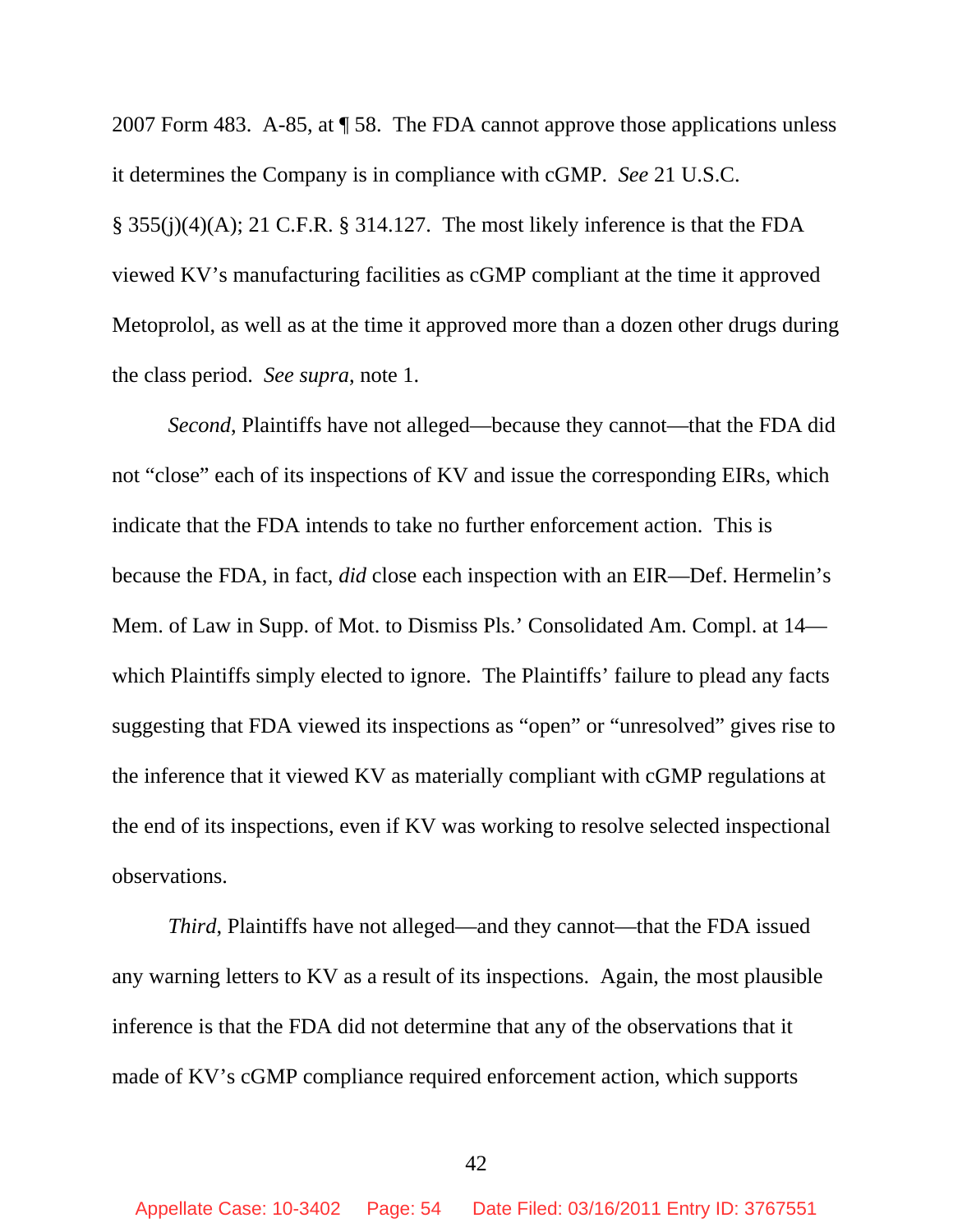KV's statements during the Class Period that it believed that it was in material compliance with cGMP regulations.

*Fourth*, the Complaint nowhere alleges that the FDA ever, at any time during the Class Period, informed KV that it was *not* in material compliance with cGMP regulations. Again, the most plausible inference is that KV and FDA believed that KV *was* in material compliance.

Finally, the Forms 483 were publicly available and, as the record demonstrates, accessed by market participants. KV-48-55. The public availability and dissemination of the Forms 483 strongly undercuts any inference that the defendants acted with an intent to defraud by not disclosing them.

Taken together, the inferences that arise from the FDA's drug approvals, the absence of warning letters and of allegations that the FDA told KV during the Class Period it was not in compliance with cGMP regulations, and the absence of allegations that the FDA inspections were held open, plainly overpower and are more "cogent" than any inference of scienter. *Tellabs*, 551 U.S. at 314. The dismissal of the Complaint can be affirmed on this ground.

## **III. The District Court Properly Denied Plaintiffs' Motion To Alter Or Amend The Judgment**

The District Court properly denied Plaintiffs' motion pursuant to Federal Rules of Civil Procedure 59(e) and 60(b) to file an amended complaint. That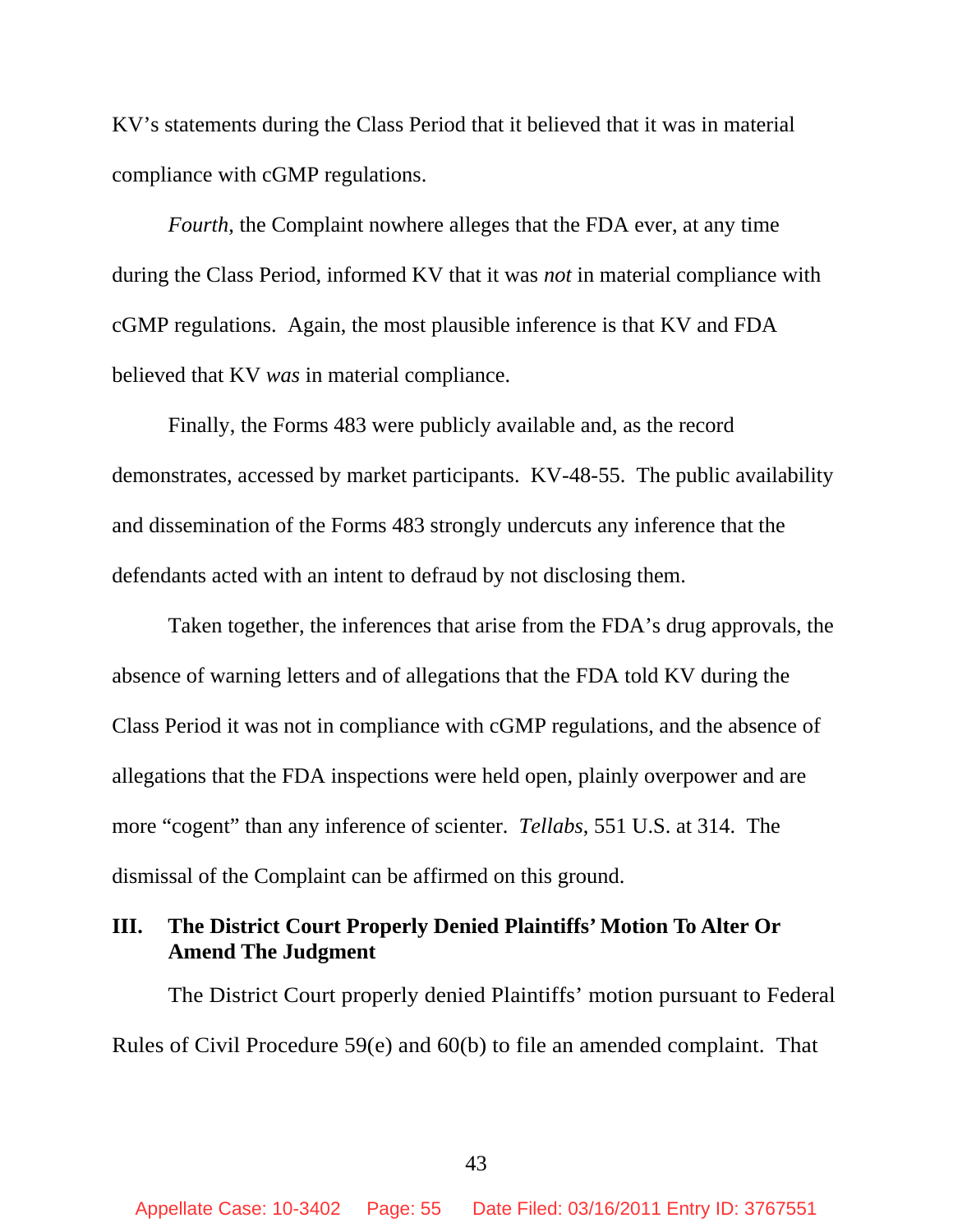decision was committed to the District Court's discretion, and the District Court did not abuse its discretion in denying the motion.

## **A. Legal Standard Governing Post-Judgment Motions For Leave To Amend**

Plaintiffs contend that the District Court's denial of the motion for leave to amend should be reviewed *de novo*. Plaintiffs' Br. at 55. That is incorrect. The disposition of a post-judgment motion for leave to amend is committed to the district court's discretion, and this Court applies abuse of discretion review to these decisions. *See Drobnak v. Andersen Corp.*, 561 F.3d 778, 787 (8th Cir. 2009). Abuse of discretion review means that "the [district] court has a range of choice, and its decision will not be disturbed as long as it stays within that range[,] is not influenced by any mistake of law or fact, or makes a clear error of judgment in balancing relevant factors." *Palmida, Inc. v. E.S. Originals, Inc.*, 281 F.3d 726, 729 (8th Cir. 2002). This Court is "not to substitute [its] judgment for that of the district court" (*Brunsting v. Lutsen Mountains Corp.*, 601 F.3d 813, 823 (8th Cir. 2010)) and "will affirm unless no reasonable person could agree with the district court." *Higgins v. Apfel*, 222 F.3d 504, 505 (8th Cir. 2000).

In *Roop*, this Court analyzed the standards governing post-judgment motions for leave to file an amended complaint. *See Roop*, 559 F.3d at 823-25. The Court recognized that, in the post-judgment context, some circuits applied the Rule 15(a) "freely give" standard without alteration. *Id.* at 823. The court stated that this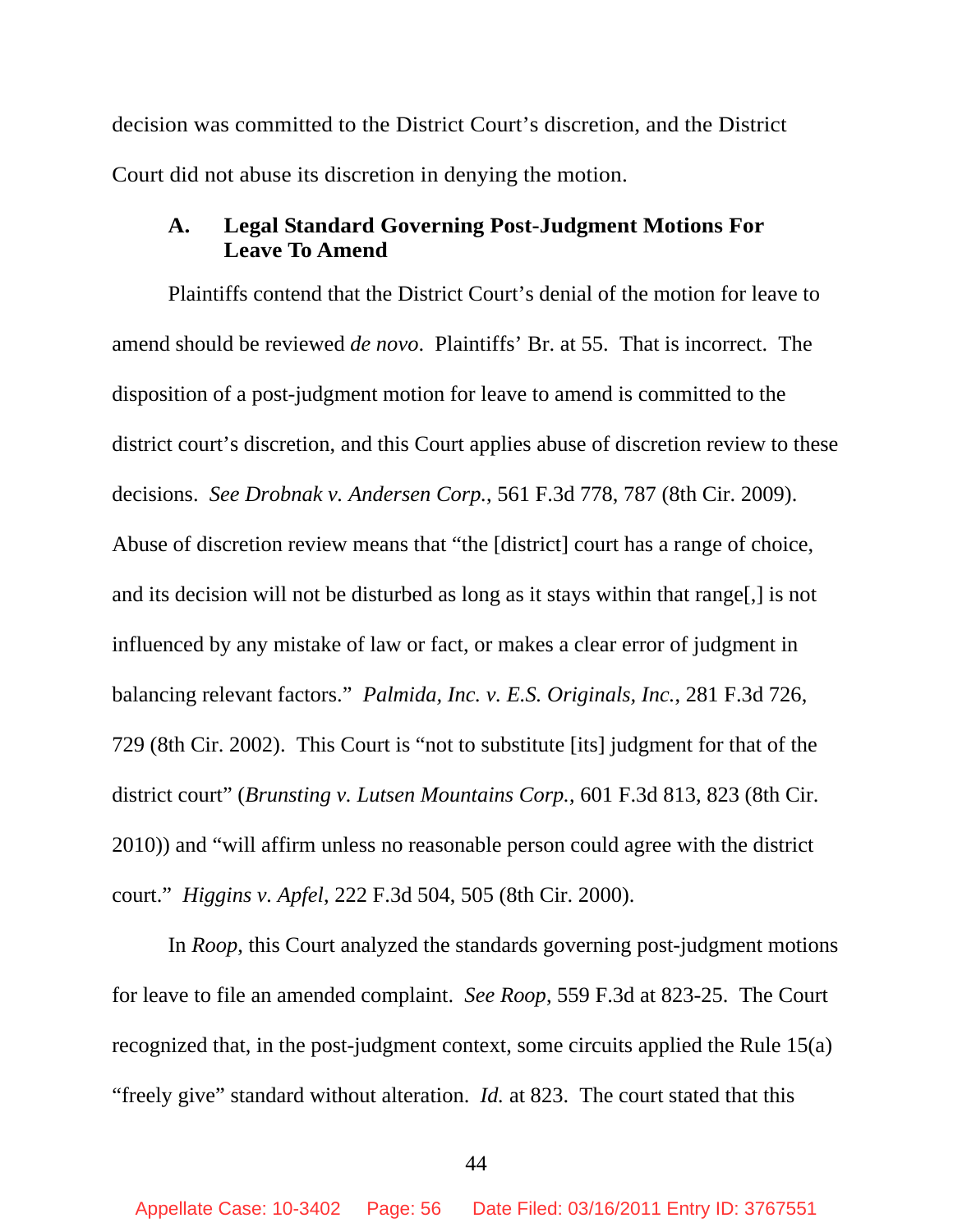circuit's precedent is different, and more stringent, because "interests of finality dictate that leave to amend should be less freely available after a final order has been entered." *Id.* at 823. The Court stated that "from this survey of prior case law, we conclude that district courts in this circuit have *considerable discretion* to deny a post-judgment motion for leave to amend because such motions are disfavored, but may not ignore the Rule 15(a)(2) considerations that favor affording the parties an opportunity to test their claims on the merits[.]" *Roop*, 559 F.3d at 824 (emphasis added). This Court has affirmed the denial of post-judgment motions for leave to amend for a variety of reasons under this standard..12

The District Court relied extensively on *Roop* (A-1052), yet Plaintiffs do not trouble to cite or address that case in their brief. *See* Plaintiffs' Br. 55-62. The District Court followed *Roop*, stating it was "mindful of the Rule 15(a)(2) considerations favoring disposition of claims on the merits," before explaining why

<sup>12</sup> *See Drobnak*, 561 F.3d at 788 ("Given the shifting theories of liability, the absence of factual support, and plaintiffs' less-than-forthcoming approach to this case, we conclude the district court's frustration was well founded and that its dismissal with prejudice was appropriate"); *Charter Communications*, 443 F.3d at 993 ("Here, plaintiffs argued that the district court overlooked or misapplied prior decisions from district courts in other circuits. The district court briefly reviewed those cases and concluded it 'is not inclined to reach a different result.' Denial of the motion to reconsider on this ground was not an abuse of discretion"); *K-Tel*, 300 F.3d at 899-900 ("we find the abuse of discretion standard is applicable because rather than find a specific allegation futile as a matter of law, the district court found it futile to amend where no actual amendments were possible").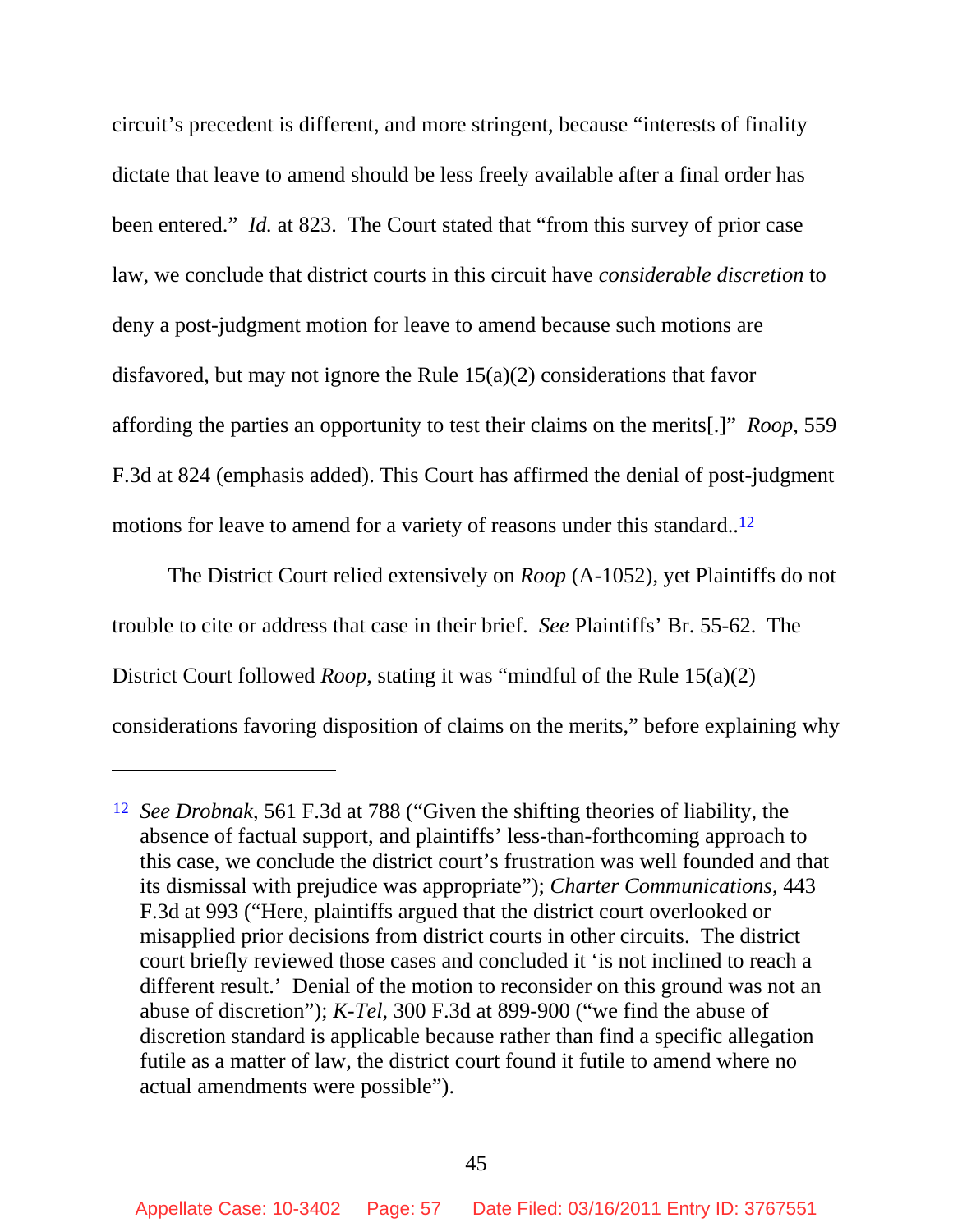in the exercise of its discretion it would deny Plaintiffs' motion. A-1052. It did not err in doing so.

## **B. The District Court Did Not Abuse Its Discretion With Respect To Arguments That Plaintiffs Waived.**

 Plaintiffs' initial motion seeking relief from the District Court's judgment did not set forth any of the grounds Plaintiffs now contend are important to the leave-to-amend analysis. The motion did not mention any additional allegedly false statements and was largely devoid of any legal analysis at all. That motion's "Legal Argument" merely recited the standard for Rule  $59(e)$  and  $60(b)(2)$ motions, and then asserted that the ETHEX plea agreement was new evidence. A-838-39.

 Plaintiffs now fault the District Court for not addressing in its Order a new allegedly false statement and new facts that they included in their Proposed Second Amended Complaint. Plaintiffs' Br. at 57. Because Plaintiffs did not raise these arguments in their initial motion, the District Court was within its rights not to consider them. *Roth v. G.D. Searle & Co.*, 27 F.3d 1303, 1307 (8th Cir. 1994) (quoting *Stafford v. Ford Motor Co.*, 790 F.2d 702, 706 (8th Cir. 1986) ("The district courts cannot be expected to consider matters that the parties have not expressly called to their attention, even when such matters arguably are within the scope of the issues that the parties have raised.")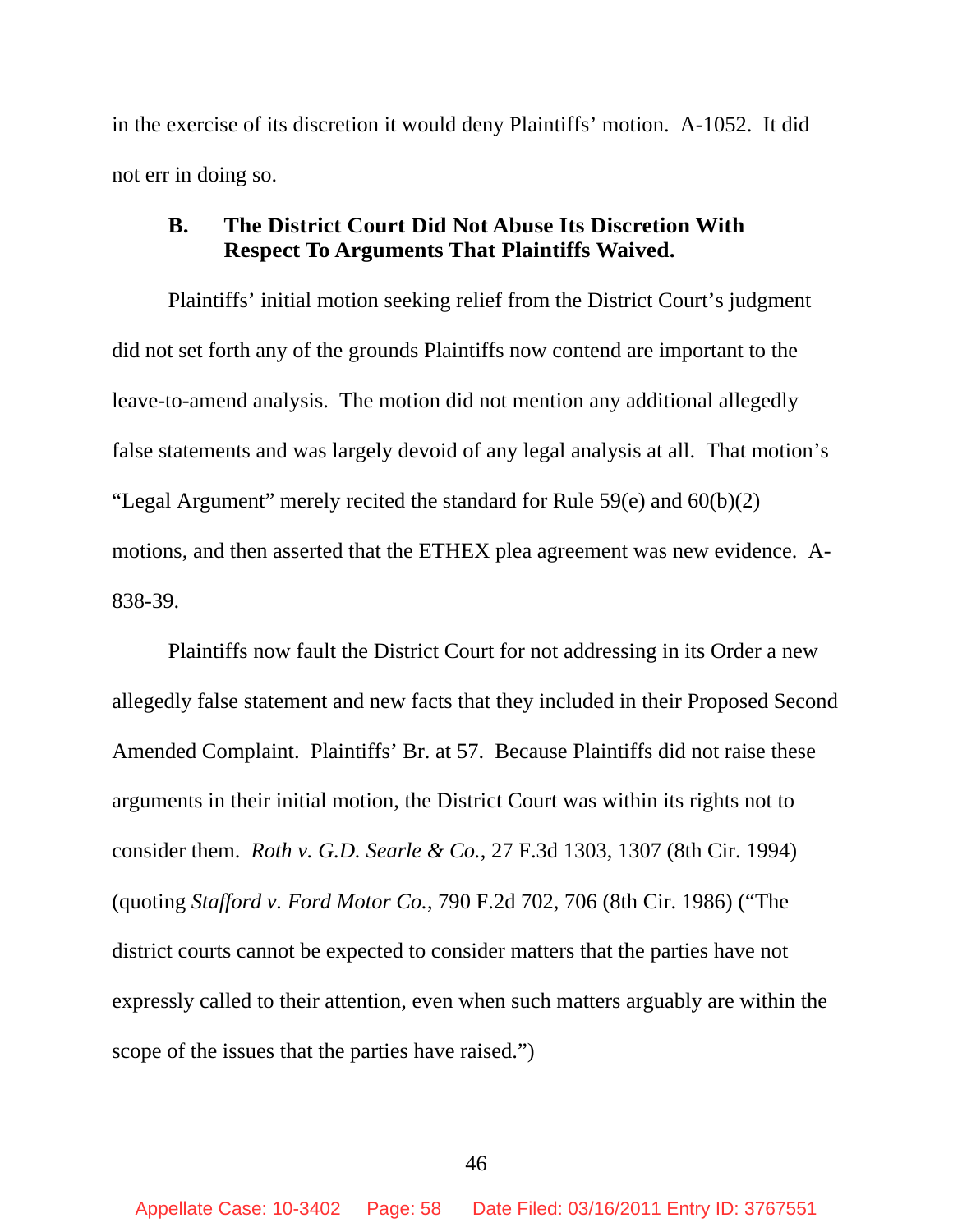In *Roop*, this Court held that the district court was not required to undertake a detailed analysis of whether an amended complaint was futile where the plaintiff's "supporting memorandum did not explain how [the] lengthy [amended] pleading—on its face substantially similar to the initial Complaint—cured the Rule 9(b) deficiencies in the initial Complaint." *Roop*, 559 F.3d at 824. "The [district] court was not obligated to ferret out well-hidden changes in a post-judgment amended pleading without guidance from [the plaintiff]." *Id.* Although the Plaintiffs submitted a lengthier reply brief, in these circumstances, there was no abuse of discretion in denying the post-judgment motion. *See Travelers Prop. Cas. Co. of Am. v. Hillerich & Bradsby Co., Inc.*, 598 F.3d 257, 275 (6th Cir. 2010) ("Arguments raised only in reply, and not in the original pleadings, are not properly raised before the district court, and so are also not properly preserved for appeal.").

## **C. Plaintiffs' Proposed Amended Complaint Did Not Cure The Deficiencies In The Complaint The Court Dismissed.**

Motions under Rules 59(e) and 60(b)(2) are available only when "exceptional circumstances warrant[] post-judgment relief." *Arnold v. Wood*, 238 F.3d 992, 998 (8th Cir. 2001). They serve only "a limited function: to correct manifest errors of law or fact or to present newly discovered evidence." *Arnold v. ADT Security Servs., Inc.*, 627 F.3d 716, 721 (8th Cir. 2010). These motions upset the finality of the judgment, and are viewed with disfavor. *See Roop*, 559 F.3d at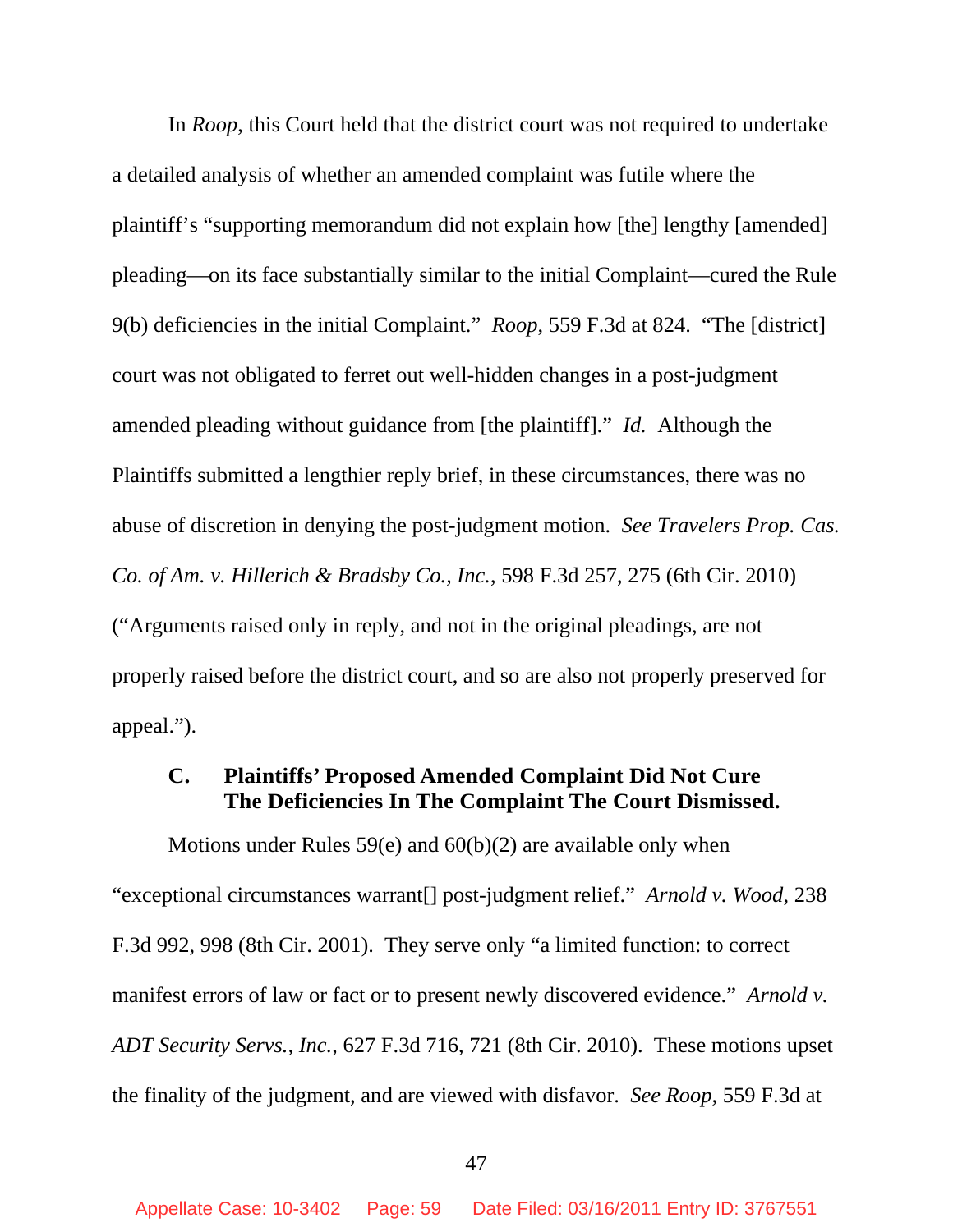823; *Baxter Intern., Inc. v. Morris*, 11 F.3d 90, 92 (8th Cir. 1993). To prevail on such a motion, the movant must show: "(1) that the evidence was discovered after trial; (2) that the party exercised due diligence to discover the evidence before the end of trial; (3) that the evidence is material and not merely cumulative or impeaching; and (4) that a new trial considering the evidence would probably produce a different result." *Atkinson v. Prudential Prop. Co.*, 43 F.3d 367, 371 (8th Cir. 1994).

Plaintiffs' "new" evidence fails because it was not new, was cumulative, and would not have affected the District Court's judgment. The district court correctly concluded that Plaintiffs had not provided "a sufficient basis for vacating the dismissal order." A-1053.

## **1. The Proposed Amendments Concerning the ETHEX Plea Agreement Contained Old, Cumulative Evidence.**

Plaintiffs primary addition in their proposed amended complaint relates to the purported "revelation" after the case was dismissed that KV's subsidiary, ETHEX, "pled guilty to two criminal felony counts that arise out of the same conduct that forms the basis of certain claims here." A-836; Plaintiffs' Br. at 56. In sum, the Plea Agreement states that ETHEX "failed to notify the FDA through 'field alerts' of the discovery of oversized tablets of Propafenone and Dextroamphetamine" in September 2008. A-1052-53; *see also* A-882-83, 885-86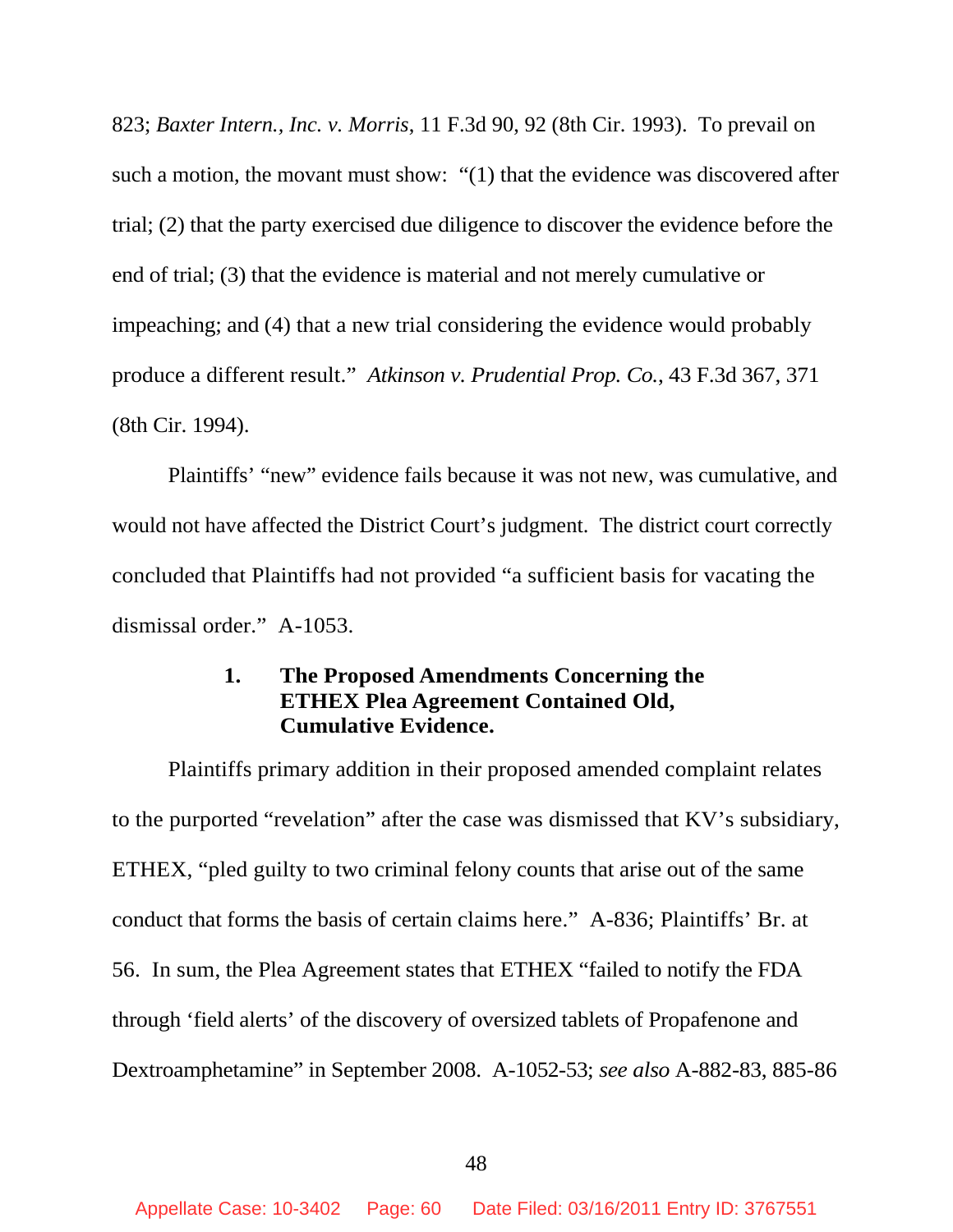at ¶¶ 113-15, 117, and 125-26. According to Plaintiffs, the proposed amended complaint "alleged for the first time that KV engaged in a criminal cover-up of its manufacturing problems *starting in May 2008*," based on the Plea

Agreement. Plaintiffs' Br. at 56 (emphasis added).

But these purportedly "new" facts relating to a "cover-up" starting in May

2008 add nothing material to the story Plaintiffs had already told in the Complaint

dismissed by the District Court. Indeed, Plaintiffs specifically alleged the failure

to file Field Alerts in their Complaint:

*KV concealed from FDA* the production of oversized Morphine Sulfate tablets discovered *on or about May 15, 2008*. No field alert was ever filed and KV did not notify FDA until October 10, 2008. FDA requires the submission of a "FDA Field Alert" within three days of such a finding. *KV did not notify the FDA despite the fact that it knew that at least 10 more products had oversized tablets, including* Isosorbide*, Propafenone, Dextroamphetamine Sulfate Tabs,* and Piaratase.

A-83, at ¶ 54(a) (emphasis added). Plaintiffs also attached to the Complaint a

copy of the February 2, 2009 Form 483, which makes the exact same allegation:

As part of your investigation of oversized Morphine Sulfate tablets, which was initiated *on/about 15 May 2008*, you sorted all tablet products on hand and found oversized tablets with at least 10 more products. *No field alert was ever filed and FDA was not notified until 10Oct2008*. Products include:

- Isosorbide 30 mg and 60 mg
- *Propafenone* HCl Tabs 150 mg and 225 mg
- *Dextroamphetamine Sulfate Tabs 5 mg*
- Plaratase 8000 Tabs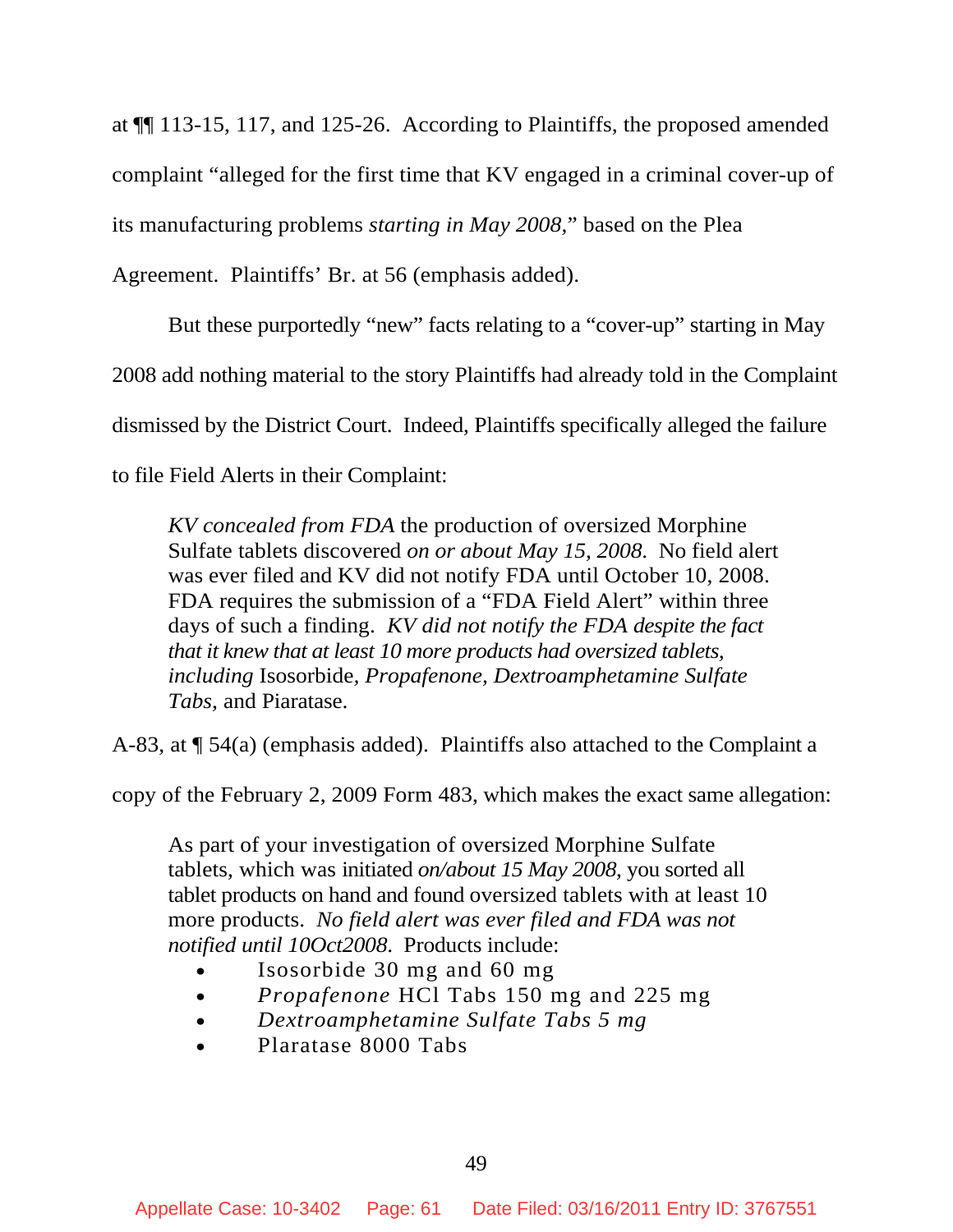A-171 (emphasis added). Thus, there is nothing new about these "cover up" allegations, which had already been considered by the District Court.

The proposed amended complaint, according to Plaintiffs, also sought to tie these "new facts" to a "new misrepresentation." Plaintiffs point to a "new" false statement made by KV on August 11, 2008: "[m]anagement is not aware of and does not believe that there has been any misconduct that would have a material impact on the Company's financial results." Plaintiffs' Br. at 57 (citing A-895, at SAC ¶ 148). But this, too, is simply not new—the Complaint made the *exact same allegation*:

The first inkling of the Company's impending shutdown came *on August 11, 2008*, when KV disclosed that the Audit Committee of its Board of Directors had commenced an independent investigation into allegations of management misconduct. *Management reported the inquiry as part of its quarterly earnings report, and sought to downplay its significance by saying it did not believe that there had been any misconduct that would have a material financial impact.* 

A-68-69, at FAC ¶ 3 (emphasis added). The Complaint went on to dedicate *seven*

paragraphs to KV's August 11 statements (A-68-69, 90-91, 108-09, at ¶¶ 3, 75,

77, 115-18), and explicitly alleged that the statements were "materially false

and misleading." A-109, at ¶ 118.13

<sup>&</sup>lt;sup>13</sup> Plaintiffs further argued below that the Plea Agreement conclusively established that the failure to file field alerts "(i) constituted criminal violations, (ii) with 'intent to defraud and mislead.'" A-839. But, again, the Complaint was rife with identical allegations of the same criminal activity and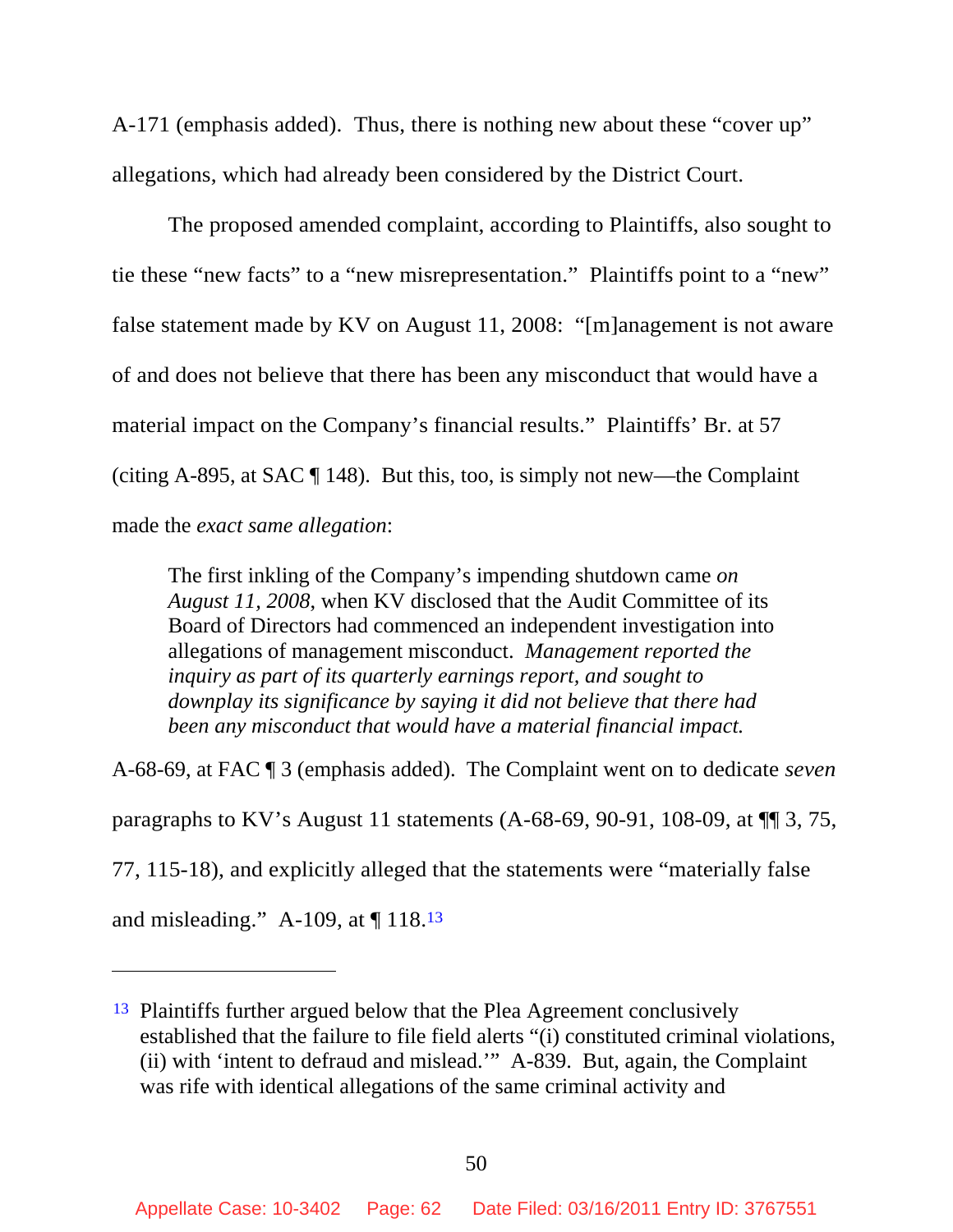The district court did not abuse its discretion in finding that "[t]he admission by ETHEX in the plea agreement that the FDA was not notified through 'field alerts' regarding the oversized tablets was an allegation that was pled in the first amended complaint." A-1053. At most, the Plea Agreement lends support to allegations already treated by the district court as true when it dismissed the Complaint. *See* A-1053; *see also Hicks v. Six Flags Over Mid-America*, 821 F.2d 1311, 1317 (8th Cir. 1987) (rejecting a Rule 60(b) motion because the "additional testimony" proffered by the plaintiff "would merely have been cumulative"). The district court was within its discretion to reject amendment based on old, cumulative, and previously considered facts and allegations.

## **2. The Proposed "Expert Affidavit" is Improper and Would Not Have Produced a Different Result.**

Plaintiffs also contend that the "expert affidavit" of Benjamin L. England attached to their proposed amended complaint would "cure the deficiencies set

 $\overline{a}$ 

management misconduct. *See, e.g.,* A-76-77, ¶ 33 (alleging that the February 2009 Form 483 detailed "a plethora of illegal activity"); A-96-97, ¶¶88-90 (alleging that KV's former CEO was terminated "for cause" because he breached his fiduciary duties to the Company).

In addition, the Criminal Information to which ETHEX pled guilty only addressed conduct after May 7, 2008. *See* A-1019. Nothing in the Plea Agreement or the Information addresses earlier events. A-1053. The district court accordingly reasoned that "it is unclear that the unlawful activities described in the plea agreement relate to the same time frame that is relevant in this matter." A-1053.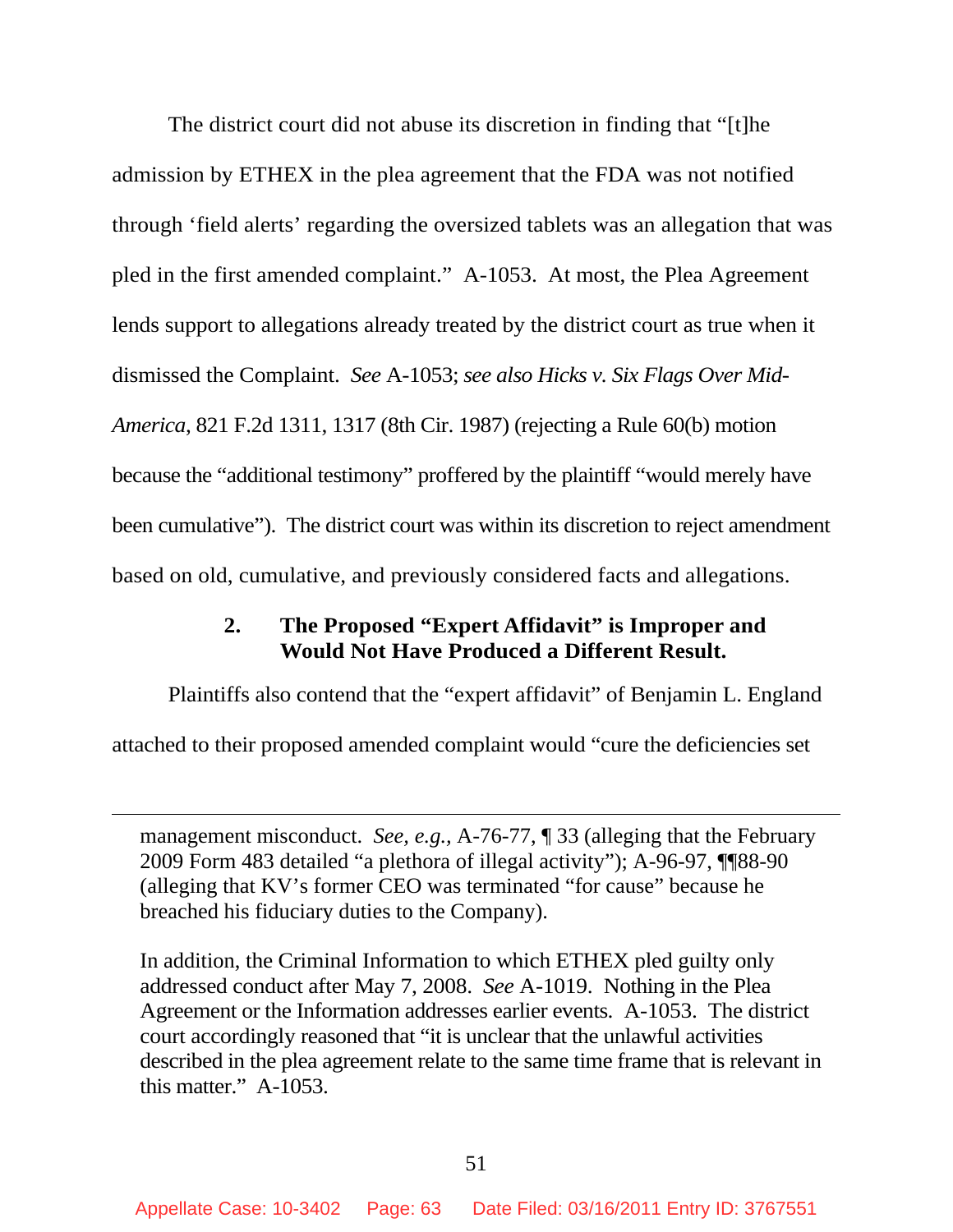forth in the Court's Memorandum and Order." A-839; Plaintiffs' Br. at 57-58. The district court, however, did not err by failing to permit amendment in light of Plaintiffs' "expert affidavit." This affidavit does not resolve the deficiencies identified in the Memorandum and Order.

As an initial matter, the England Affidavit does not contain any information that was unavailable to Plaintiffs before judgment was entered. Plaintiffs make no attempt to justify their failure to present this affidavit before dismissal. Motions for reconsideration "are not to be used to introduce new evidence that could have been adduced during pendency of the motion at issue." *Arnold v. ADT Sec. Serv., Inc.*, 627 F.3d, 716, 721 (8th Cir. 2010) (internal quotations omitted).

Moreover, the England Affidavit's citations to and interpretations of federal statutes, Forms 483, and the FDA's Investigations Operations Manual were repetitive of arguments Plaintiffs had already made to the District Court in their opposition to Defendants' motions to dismiss. A-450. A district court does not abuse its discretion in denying a motion for leave to amend to make arguments that already have been made.

Finally, nothing in the England Affidavit cures the deficiencies of the Complaint. A-1027-32. The England Affidavit addresses whether Form 483s indicate "violations" or "deficiencies." Plaintiffs assert that the district court's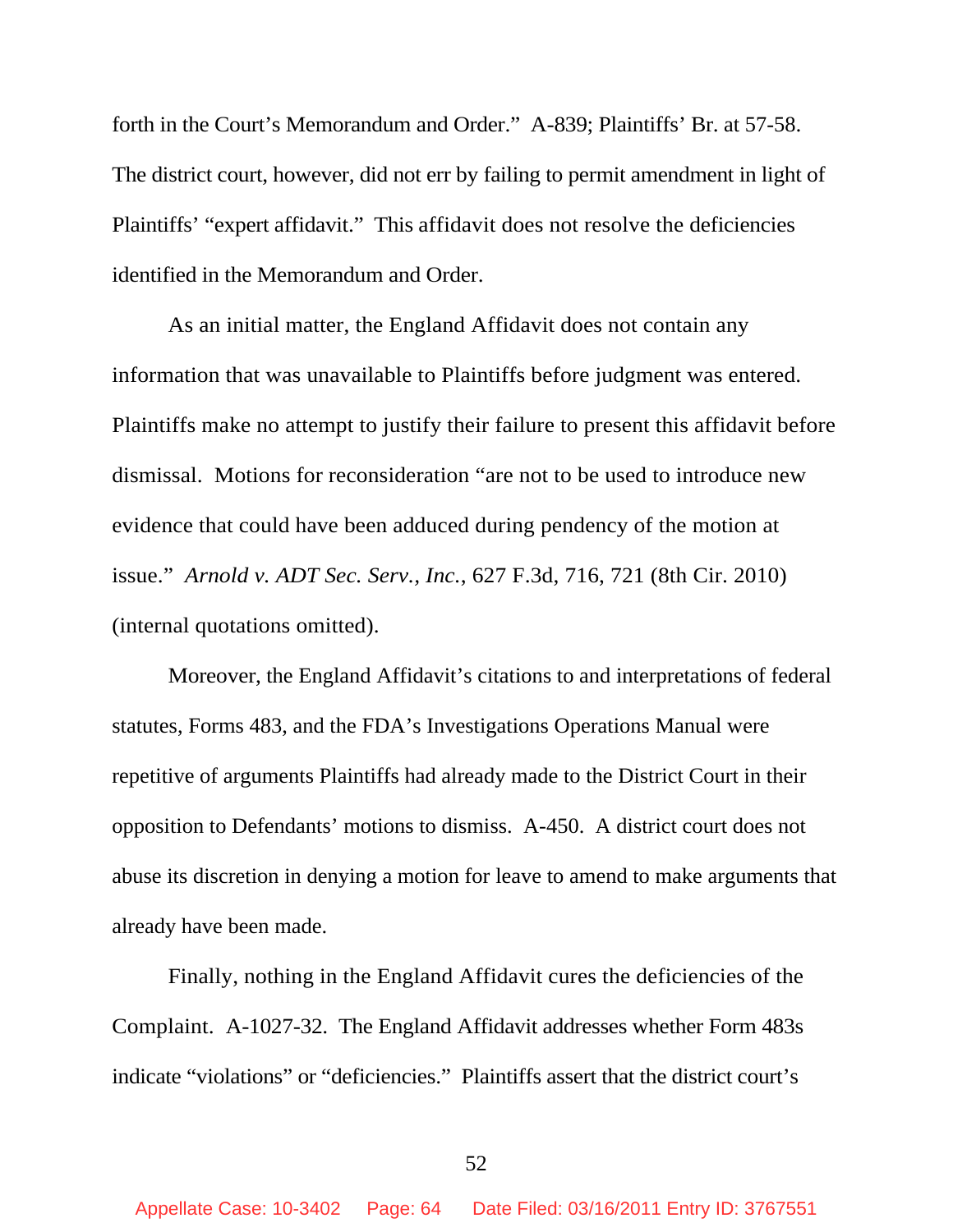dismissal was based on a finding that the Forms 483 only contained "observations," not a list of cGMP "violations." Plaintiffs' Br. at 57-58. They argue that the England Affidavit cures that deficiency by opining that "the use of the terms 'violations,' 'deficiencies' and 'observations' is interchangeable" (A-839-40), and that "FDA inspectors . . . are collecting evidence of violations as a matter of law and a matter of course." A-1031, at  $\P$  10.

But whether the FDA inspectors collected "evidence" of violations does not affect the District Court's analysis. The District Court specifically found that the disclaimer on the face of every Form 483 states that it "lists *observations* made by the FDA representative during the inspection," and that such observations "*do not represent a final determination regarding [a company's] compliance*." A-819. As such, while Forms 483 may constitute, in the opinion of the individual inspector, *evidence* of violations, they do not establish non-compliance—much less material non-compliance—with cGMP.

The District Court, moreover, went one step further, and found that even assuming the Forms 483 had shown that the Company was not in material compliance at the time of the FDA inspection, Plaintiffs "plead no specific facts that show that KV was not in compliance when KV filed each of the Form 10-Ks." A-820. The England Affidavit did not address this point (A-1027-32), and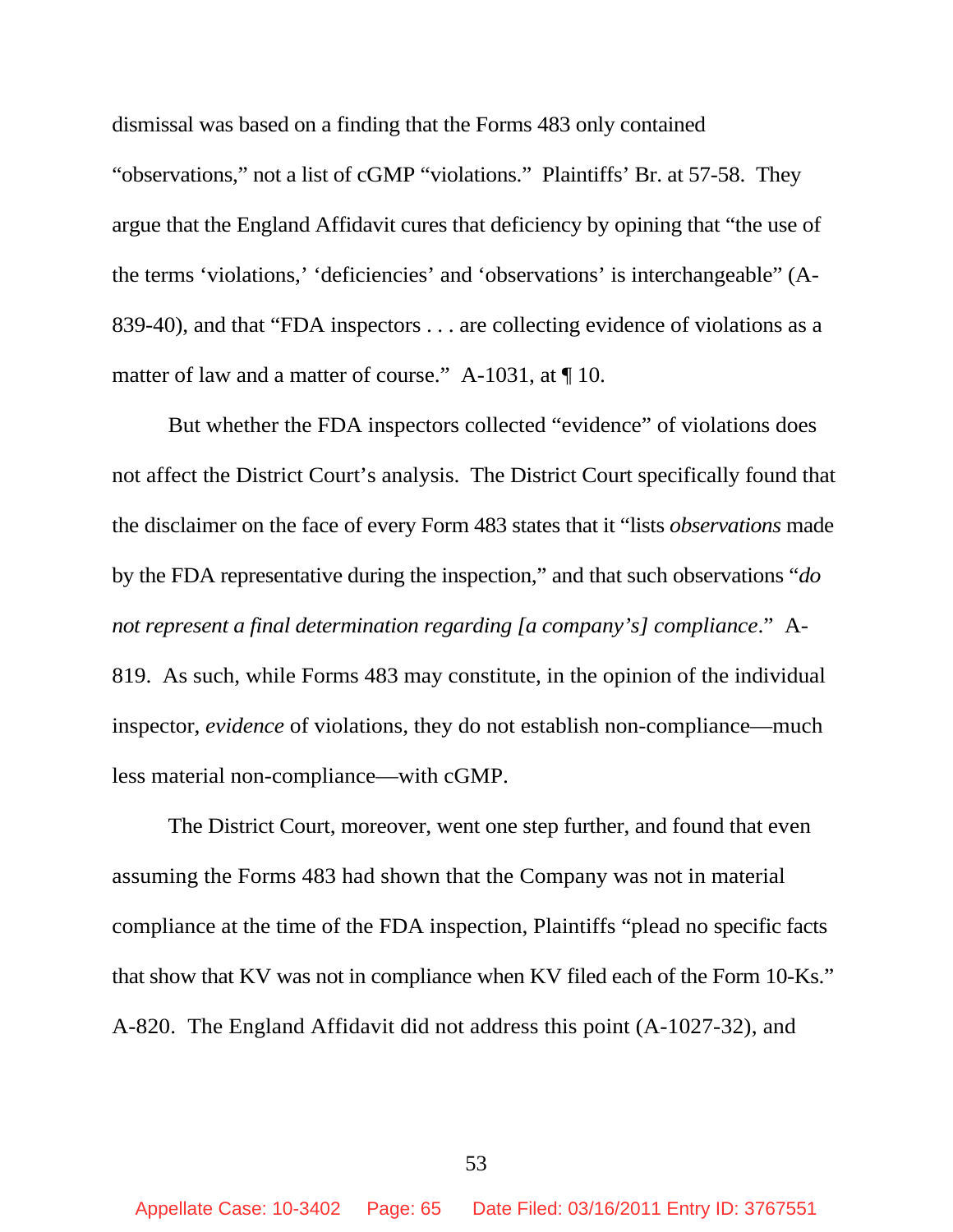even if the District Court were to have credited England's remarks, the outcome would not have been altered.<sup>14</sup>

## **3. The Proposed Amendment Does Not Cure Defects in Claims Against David Van Vliet.**

Plaintiffs concede that the proposed amended complaint offers no new allegations against Defendant Van Vliet. Plaintiffs' Br. at 59. The District Court dismissed all three counts in the Complaint against Van Vliet for failure to allege facts that would show him to have been responsible for any misrepresentations or omissions or to have participated in any scheme to defraud. A-826, 830. With no new facts or allegations, Plaintiffs have no basis to reopen the case against Van Vliet.

## **D. Rule 15(a) Considerations Have Diminished Force Under the PSLRA**

Several courts have held the Rule 15(a)(2) considerations have less force when a complaint is dismissed pursuant to the PSLRA. This is due to the PSLRA's demanding pleading standards, 15 U.S.C. § 78u-4(b)(1)-(2); its discovery stay, 15 U.S.C. § 78u-4(b)(3)(B); its statutory command to dismiss a complaint that does not meet the statutory pleading requirements, 15 U.S.C. § 78u- $4(b)(3)(A)$ ; and its lead plaintiff provisions, which are designed to facilitate the  $\overline{a}$ 

<sup>&</sup>lt;sup>14</sup> Plaintiffs have not addressed the Preston Affidavit they submitted with their proposed amended complaint and have waived any argument that it would cure any defects in the Complaint.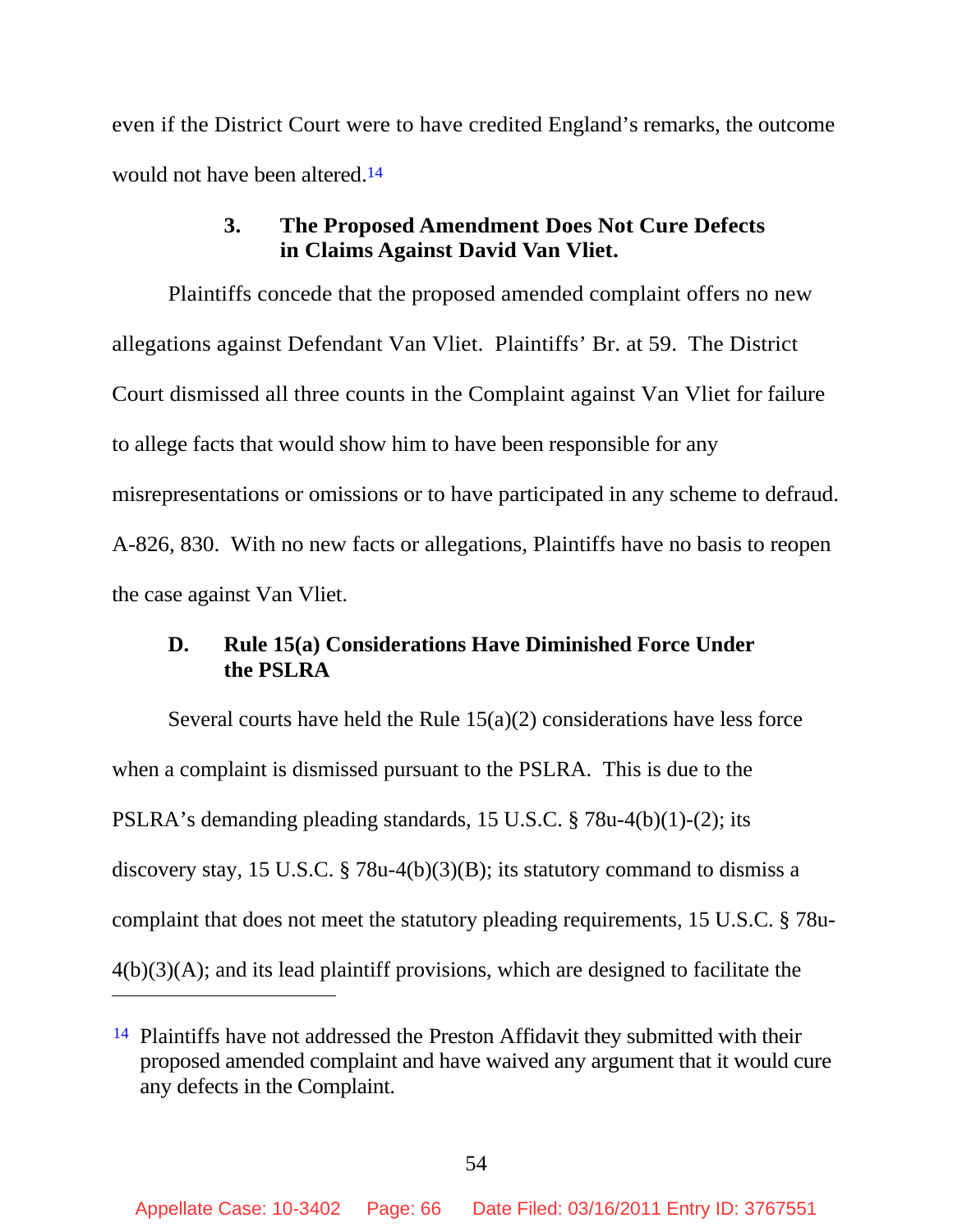appointment of sophisticated lead plaintiffs who will thoroughly investigate the claims, 15 U.S.C. § 78u-4(a)(3)(B).

These statutory provisions evidence Congress' intent, in enacting the PSLRA, to ensure that many securities cases be resolved on the sufficiency of a complaint drafted by sophisticated lead plaintiffs and without the aid of discovery. As the Sixth Circuit has stated, the "pleading requirement is more than simply a line the plaintiffs must cross to get to discovery; it is the heart of the PSLRA." *Miller v. Champion Enters.*, 346 F.3d 660, 691 (6th Cir. 2003).The PSLRA's "stringent requirement operates to discourage baseless suits altogether" and "evinces Congress' acknowledgement of the burden an allegation of securities fraud place on the innocent defendant even without discovery." *Id.* To that end, the PLSRA's uniform pleading standard "becomes meaningless if judges on a case-by-case basis grant leave to amend numerous times." *Id.* at 691.

Accordingly, some circuits have held that "allowing repeated filing of amended complaints would frustrate the purpose of the PSLRA," and that any "tension between Rule 15(a) . . . and the PSLRA" must be resolved in "favor of the PSLRA" because given Congress' intent and the PSLRA's requirements, "it is correct to interpret the PSLRA as restricting the ability of plaintiffs to amend their complaint, and thus as limiting the scope of Rule 15(a)." *PR Diamonds, Inc. v. Chandler*, 364 F.3d 671, 700 (6<sup>th</sup> Cir. 2004); *Cal. Pub. Emps.' Ret. Sys. v. Chubb*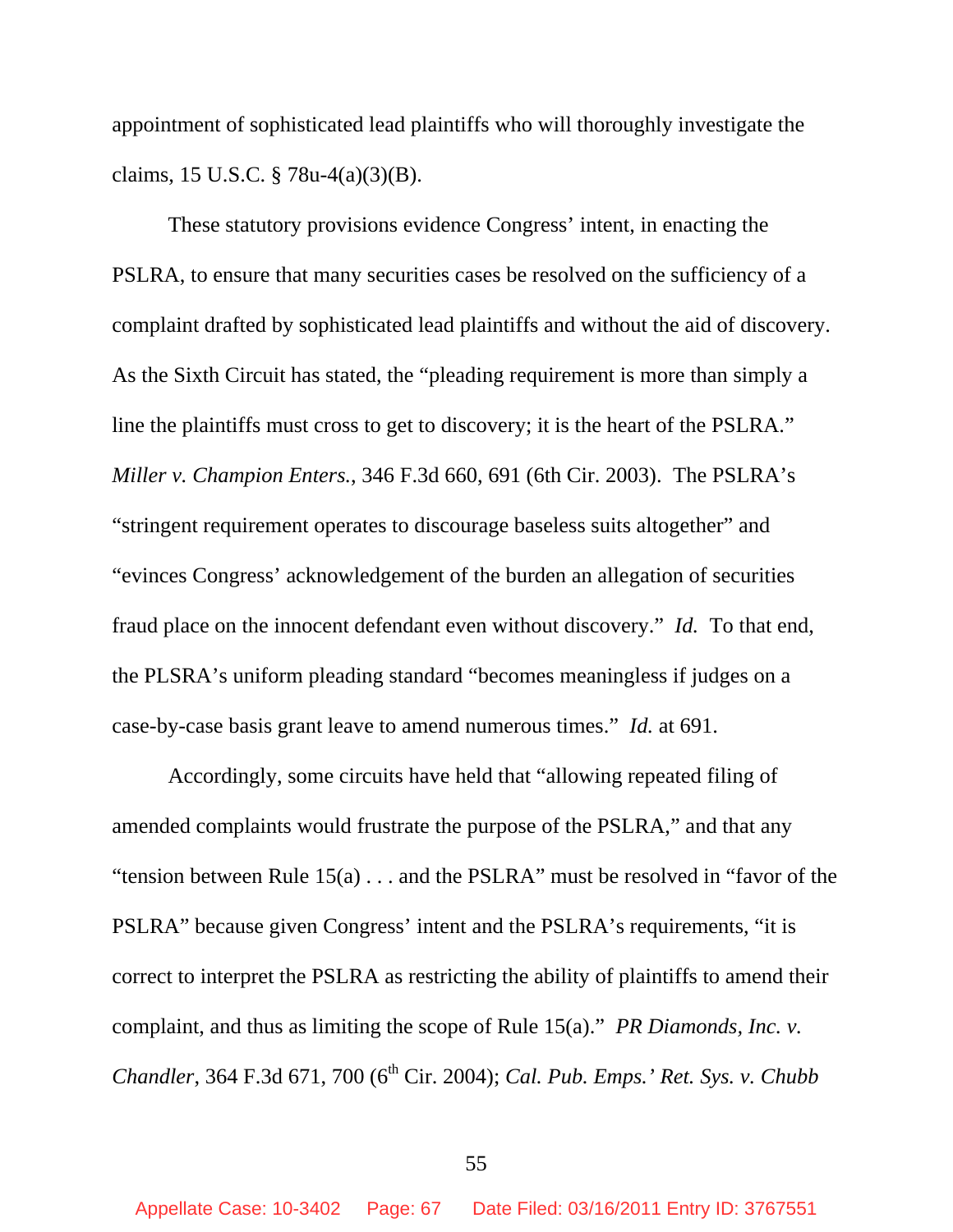*Corp.*, 394 F.3d 126, 164 (3d Cir. 2004) (PSLRA has the "unique impact of narrowing application of [the 'freely given'] standard in securities fraud cases").

*Roop* involved a claim under Rule 9(b), not a claim under the PSLRA. It advised district courts to be cognizant of Rule 15(a) considerations in evaluating post-judgment motions for leave to amend, which the District Court here plainly was. Indeed, if anything, the District Court's mindfulness of Rule 15(a) considerations here went beyond what is required after a dismissal under the PSLRA. *See P.R. Diamonds*, 364 F.3d at 700; *Chubb Corp.*, 394 F.3d at 164.The Plaintiffs here already had amended once—as was their right. The District Court's decision to deny them a third bite at the apple should be affirmed.

#### **CONCLUSION**

For the foregoing reasons, the judgments of the District Court should be affirmed.

Respectfully Submitted,

Dated: March 15, 2011

*\_\_/s/ Andrew S. Tulumello*\_\_\_\_\_\_\_\_\_

F. Joseph Warin Andrew S. Tulumello Jennifer J. Schulp Jason E. Morrow

*\_\_/s/ Robert P. Berry*\_\_\_\_\_\_\_\_\_\_\_\_\_\_

Robert P. Berry

BERRY & MAXSON, LLC 16150 Main Circle Drive, Suite 120 St. Louis, Missouri 63017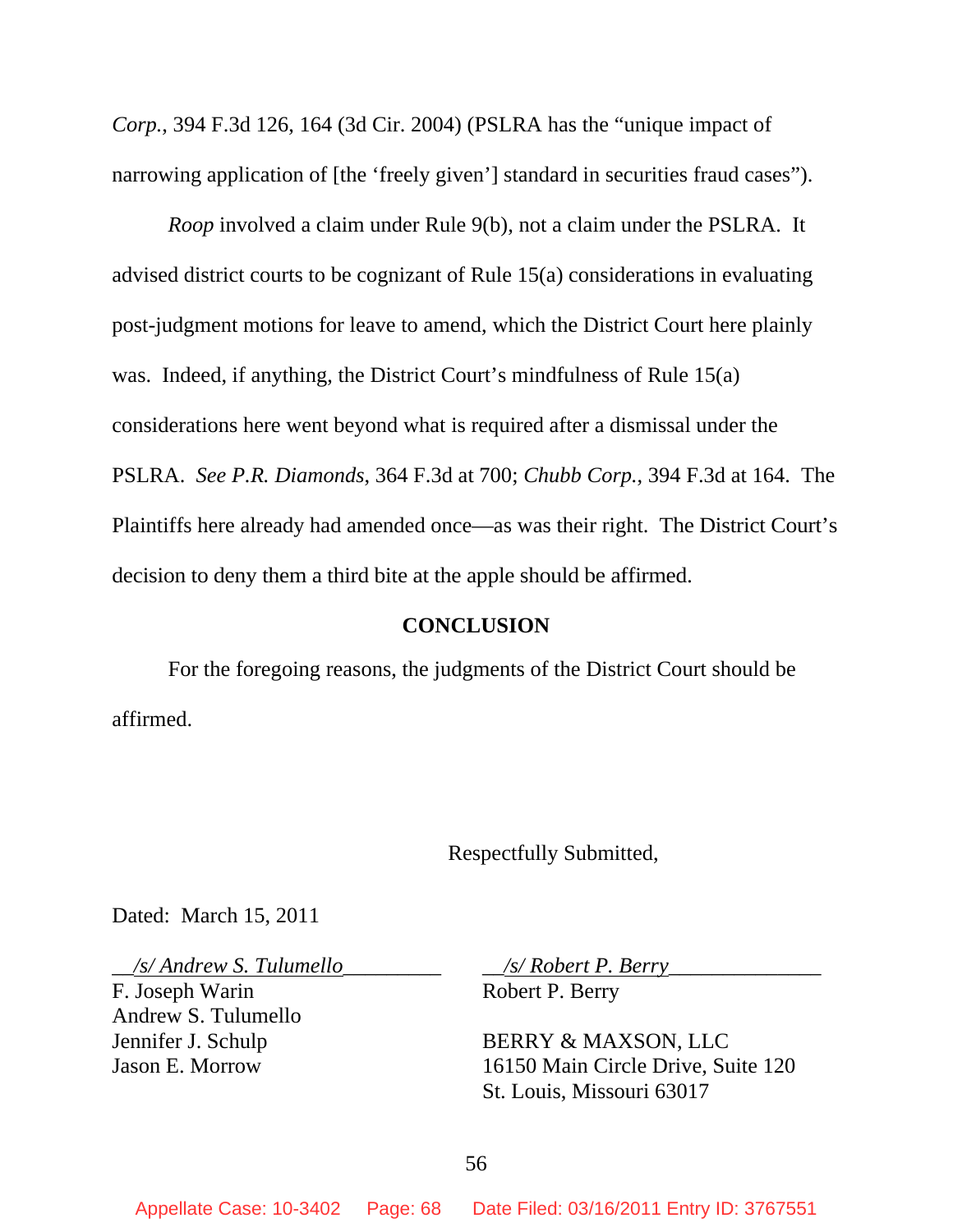GIBSON, DUNN & CRUTCHER LLP 1050 Connecticut Avenue N.W. Washington, District of Columbia 20036 Telephone: (202) 955-8500 Facsimile: (202) 467-0539

Telephone: (314) 480-5882 Facsimile: (314) 480-5884 rberry@berrymaxson.com

Attorneys for Defendants-Appellees KV Pharmaceutical Company and David A. Van Vliet

Appellate Case: 10-3402 Page: 69 Date Filed: 03/16/2011 Entry ID: 3767551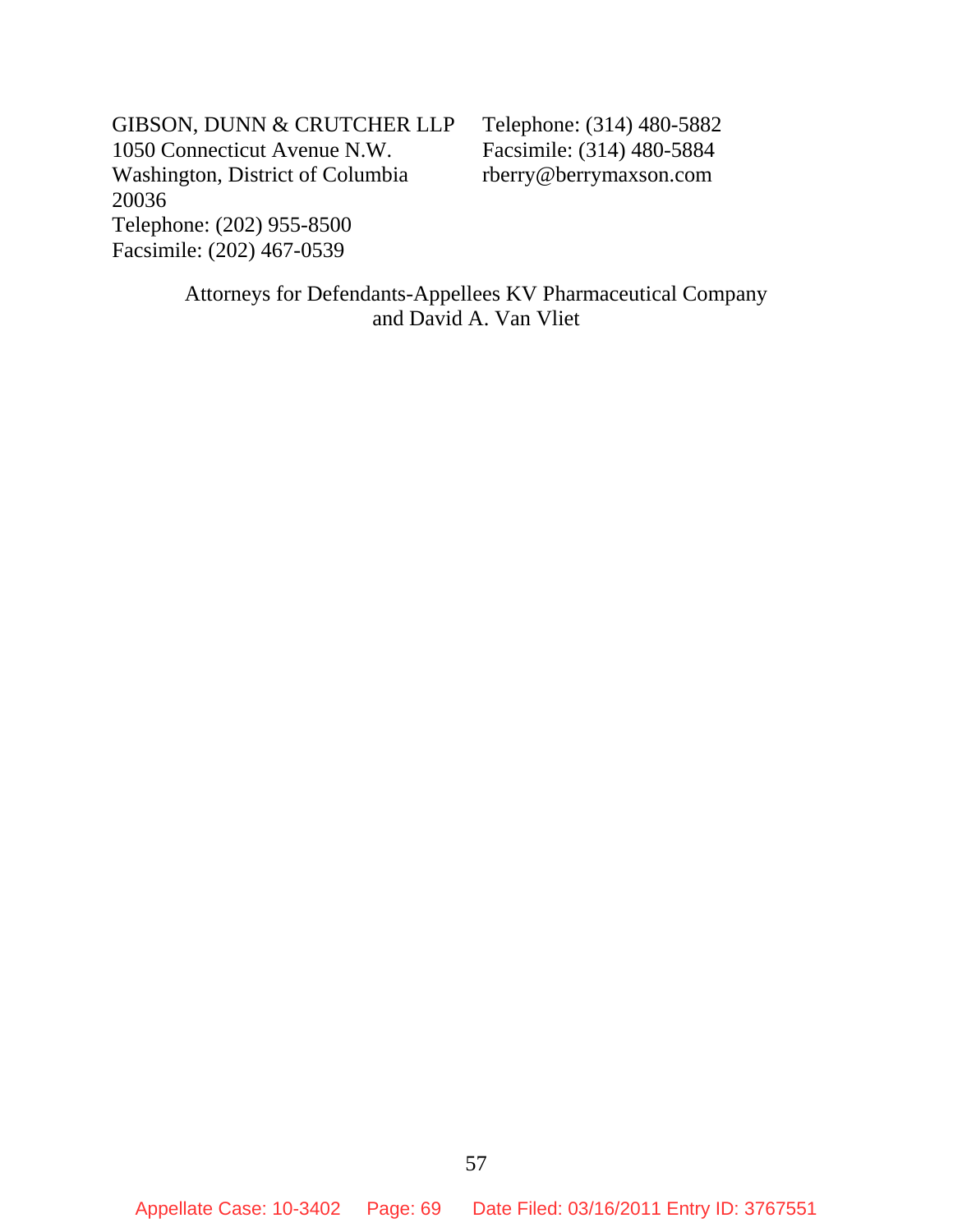## **CERTIFICATE OF COMPLIANCE**

Pursuant to Fed. R. App. P.  $32(a)(7)(C)(i)$ , I hereby certify that the foregoing Brief for Defendants-Appellees KV Pharmaceutical Company and David Van Vliet complies with Fed. R. App. P. 32(a)(7)(B)(i) because it contains 13,557 words, excluding the parts of the brief exempted by Fed. R. App. P.  $32(a)(7)(B)(iii)$ . I also certify that this brief complies with the typeface and style requirements of Fed. R. App. P. 32(a)(5) and (6) because it has been prepared using Microsoft Word with a proportionally-spaced 14-point font in Times New Roman. DATED: March 15, 2011

> *\_\_/s/ Robert P. Berry*\_\_\_\_\_\_\_ Robert P. Berry